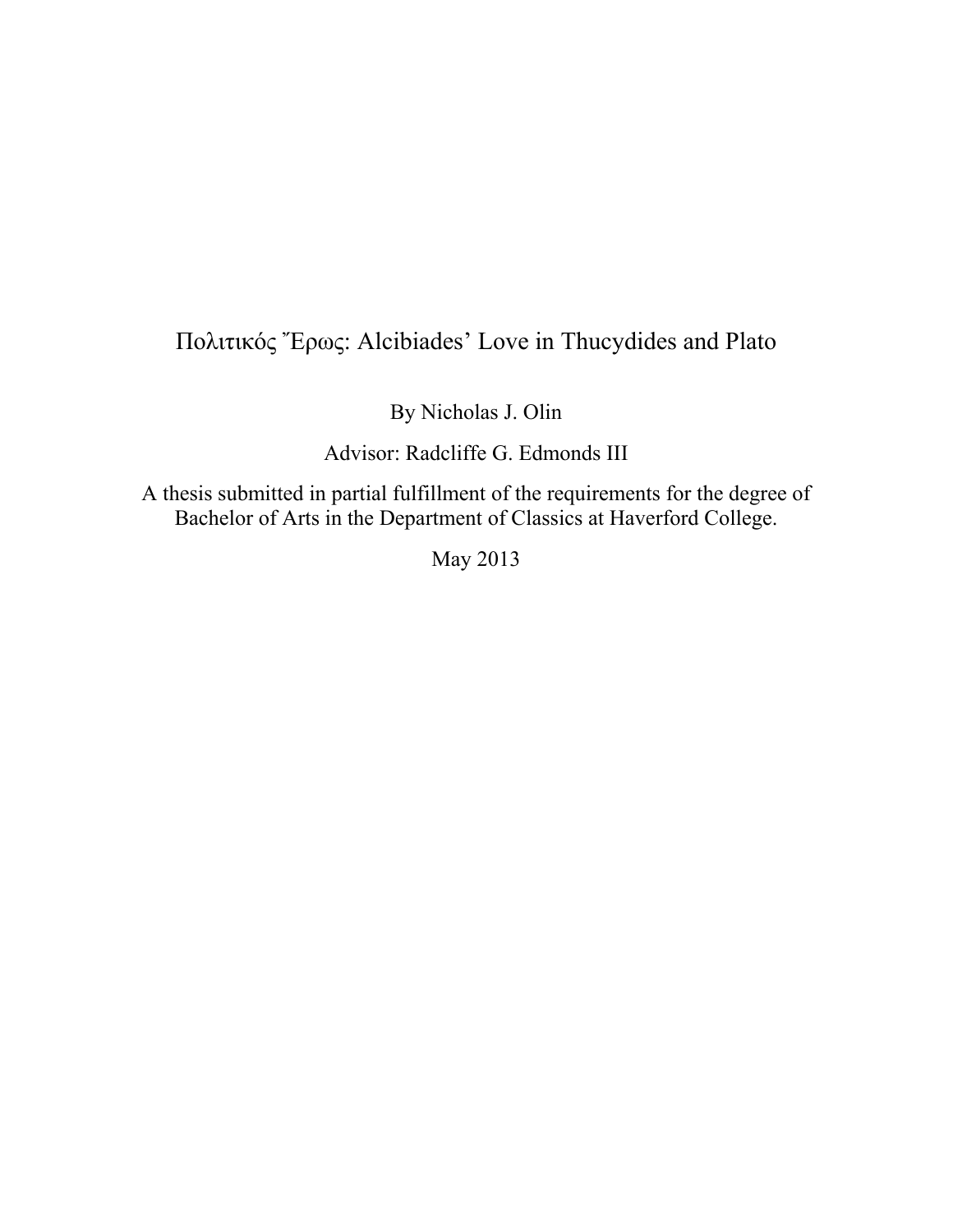#### **I. Introduction:**

 Throughout Thucydides' *History of the Peloponnesian War,* erotic language is spoken by the war-time leaders Pericles, in his famous Funeral Oration, and Alcibiades, in his speeches to the Athenians and the Spartans. This language is also present in Thucydides' discussion of the myth of Harmodius and Aristogeiton. Thucydides' usage of ἔρως is anomalous for the very reason that the *History* – a self-styled κτῆμά τε ἐς αἰεὶ, a possession unto eternity – is decidedly un-erotic (1.22.3; Wohl 2002, 30). Thucydides, criticizing the romantic stories found in Herodotus, qualifies his investigations thus: ἐς μὲν ἀκρόασιν ἴσως τὸ μὴ μυθῶδες αὐτῶν ἀτερπέστερον φανεῖται, "in a hearing equally their lack of fabulousness will appear unpleasing" (1.22.4). This history then is not an account meant to please, but one meant to instruct "those inquirers who desire an exact knowledge of the past as an aid to the understanding of the future"  $(1.22.4)$ .

 Few characters are more conspicuous with respect to Thucydides' didactic aims than Alcibiades himself. This general, playboy, politician, and multiple Olympic victor plays an evershifting role in the War, casting a long shadow on some of its most dramatic developments, including the Battle of Mantinea, the mutilation of the Herms, the Sicilian Expedition, and the international political machinations between Athens, Sparta, and the Persian Empire. Throughout his account, Thucydides contrasts Alcibiades' leadership with that of Pericles, and in doing so presents him as an object lesson in how a democratic city's leadership can falter and bring about great ruin. This comparison partakes of erotic terms, concepts, and cultural ideals endemic to fifth century Athenian political life, which are thus integral to Thucydides' broader analysis.

 Thucydides is first and foremost an Athenian writing the history of his city's downfall. His understanding of this process is thus rooted in Athens' unique political culture, ideals of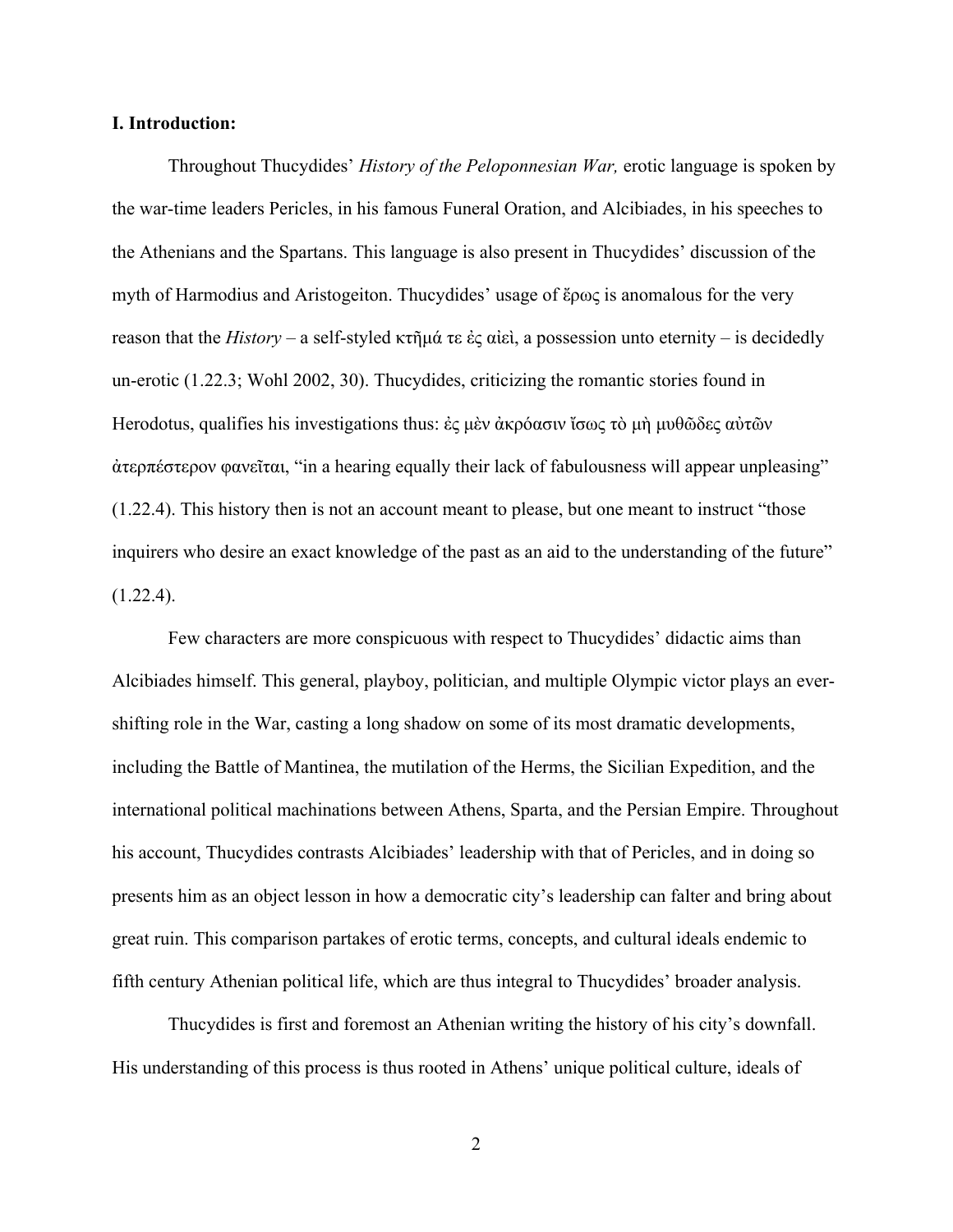citizenship, and norms of behavior. That being said, Thucydides shows time and again that Alcibiades has a tendency to cross the boundaries that a true citizen should not cross. One of these boundaries is erotic in nature, and falls along the carefully delineated lines that form the ἐραστής-ἐρώμενος relationship. This relationship, between an older citizen male (the lover) and a male youth (the beloved), was a crucial component of the socialization of young men into political life. Anyone who transgressed his role as a youthful beloved or an elder lover would be breaking a gendered political taboo that maintained social cohesion among the citizen body. These norms dictated a youth's role as beloved ἐρώμενος and an adult's role as loving ἐραστής, and are represented as foundations of Pericles' wartime leadership. In employing erotic language then, Thucydides offers readers a view of Alcibiades' corrupt erotic relationship with the δῆμος as the root cause of Athens' precipitous decline from Pericles' own erotic leadership of the city, carefully structured as it was along the ἐραστής-ἐρώμενος divide. A close reading of Alcibiades' speech to the Spartans after going into exile will provide evidence for Alcibiades' transgression of his role as ἐραστής. A look at his speech to his fellow Athenians in support of the Sicilian Expedition will provide evidence for his transgression of his role as ἐρώμενος. A reading of his appearances in several of Plato's dialogues, in particular his speech to the company assembled in Agathon's house in Plato's *Symposium*, will provide additional insight into the manifold ways Alcibiades broke, bent, and displaced Athenian gender norms, the ways in which he was both a bad ἐραστής and a bad ἐρώμενος.

 Plato's evaluation of Alcibiades' turbulent relationship with Socrates in this dialogue provides a useful lens with which to examine Thucydides' views on the demagogue's career and the ways in which he was responsible for Athens' decline. A fundamental sexual ambiguity exists in his relationship with the philosopher. This ambiguity precludes the simple assignment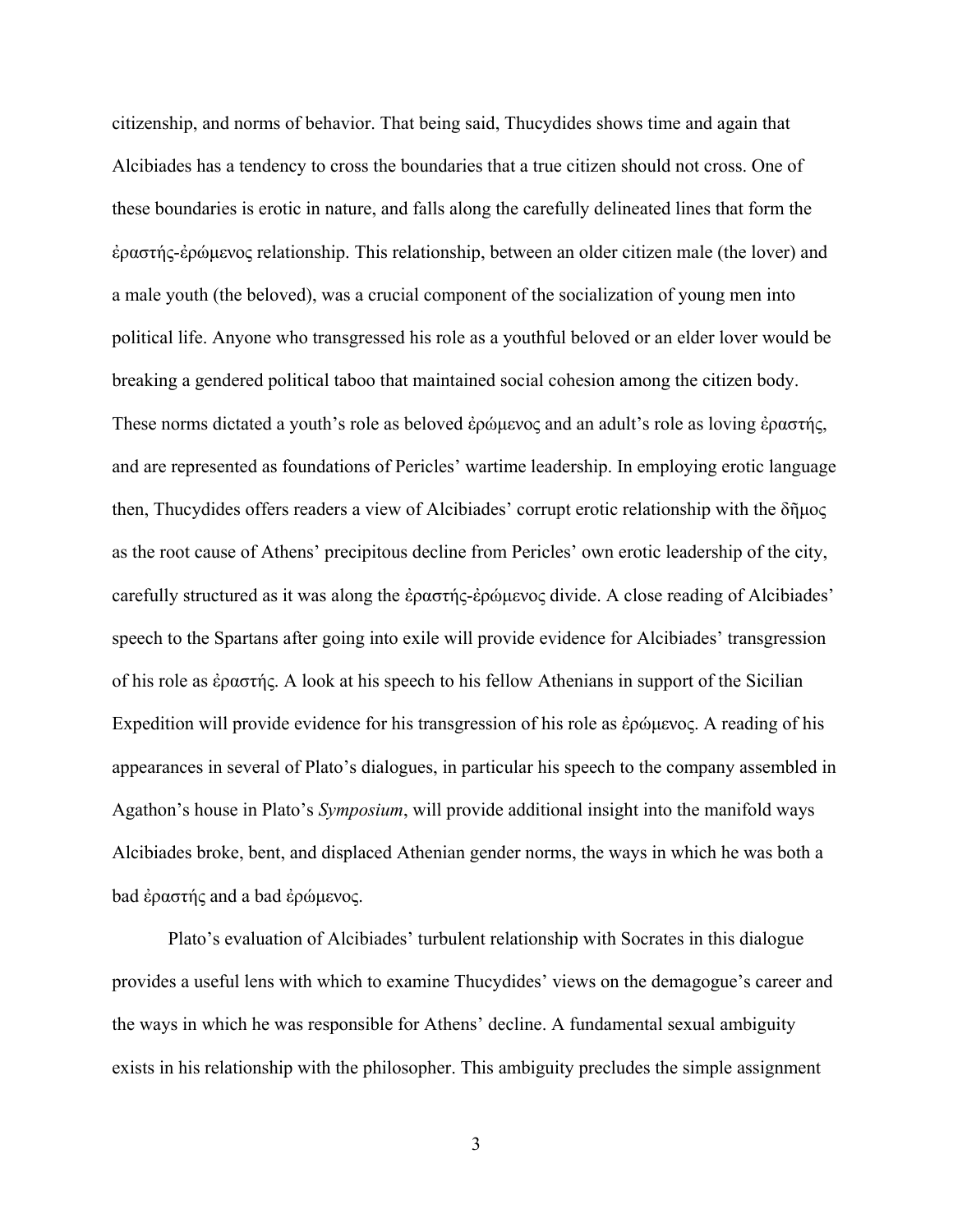of the roles of lover or beloved to either Socrates or Alcibiades. The political and ethical implications for the πόλις at the level of norms and at the level of history are staggering: we find a similar kind of ambiguity between Alcibiades and the δῆμος in Athens. This correspondence leads us to question whether we cannot judge Plato and Thucydides on an equal footing as political commentators who perceived an erotic dimension to the politics of the late fifth century, one that animated its most dramatic episodes and propelled its most important players to their ruin. Alcibiades' ambiguous erotic relationship with the δῆμος ultimately displaced the ideal relationship between the citizen-ἐραστής and the πόλις as set forth in the Funeral Oration, a relationship which Thucydides credits with Athens' success under Pericles. As a youth, Alcibiades is a loving έρώμενος – so much so that he tries to seduce the older Socrates – and as an adult, he is the beloved έραστής of his city, to the point that he is recalled from treasonous exile and reinstated as a general in Athens. As Plutarch tells us, citing Aristophanes' *Frogs*, the people "long for him, they hate him, they cannot do without him" (Plutarch *Alc.* 16). Their love for him and his love for them, by stretching and finally breaking the Periclean Ideal, brought about Athens' disastrous fall (Wohl 2002, 32).

# **II. The Erotic Context:**

To better understand Thucydides' presentation of Alcibiades' ἔρως, it is necessary to provide a much broader cultural and political context for his work, one that will sufficiently detail the erotics of democratic politics in Athens during its golden age. Underlying all relations within and among the Athenian citizenry was the ἐραστής-ἐρώμενος relationship. Modern authors, such as Michel Foucault, David Halperin, and Kenneth J. Dover have illuminated this sexual dimension in several seminal works on sexuality in Ancient Greece. They largely focus on the ἐραστής-ἐρώμενος relationship. In *The Use of Pleasure*, the second volume of *The*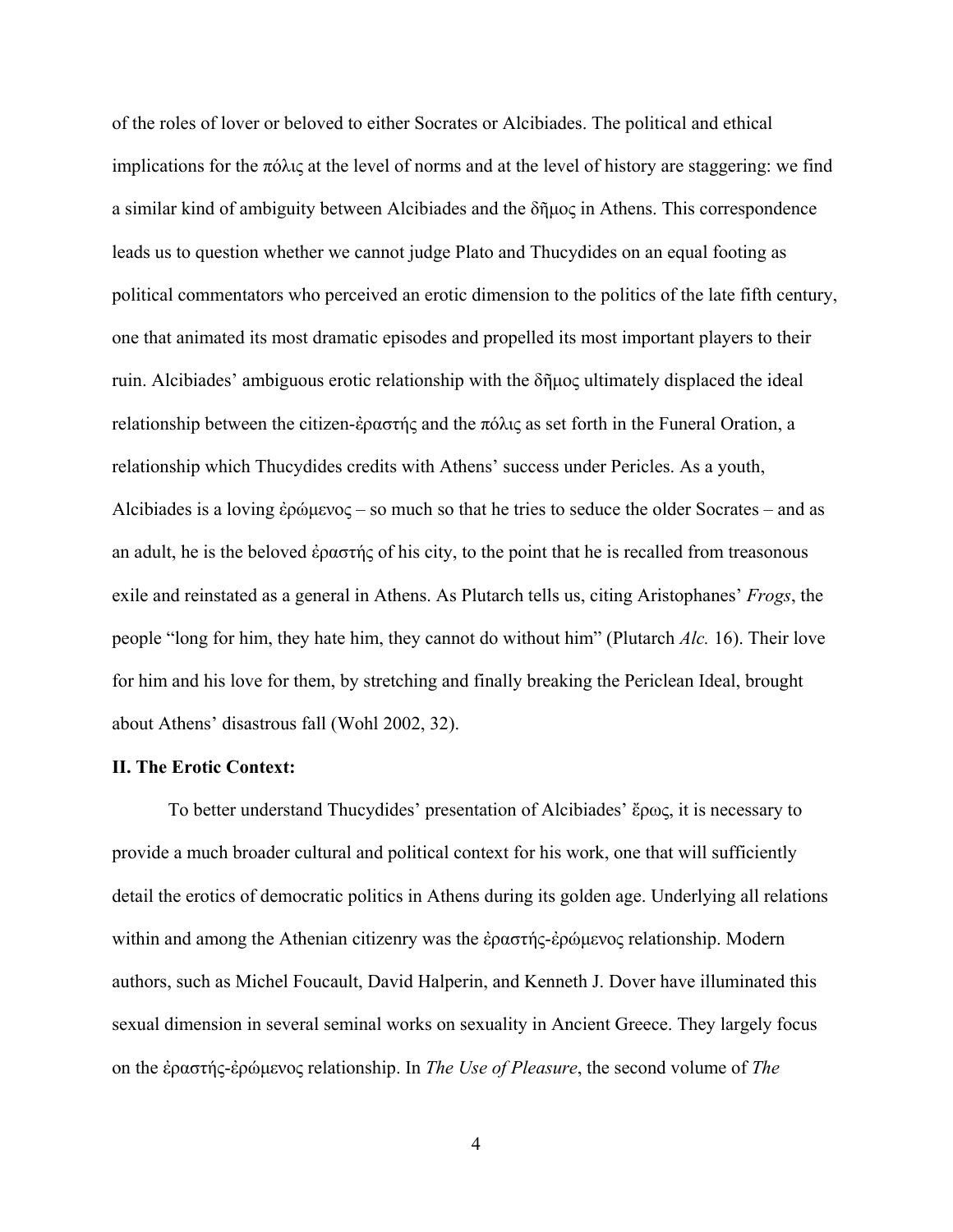*History of Sexuality*, Michel Foucault writes that "the notion of homosexuality is plainly inadequate as a means of referring to an experience, forms of valuation, and a system of categorization so different from ours" (Foucault 1985, 187). For the Greeks, Foucault argues, any "anxiety" surrounding "[t]he use of pleasures in the relationship with boys" was not so much a matter of a "dual, ambivalent, and 'bisexual' structure of desire," but a matter of the extent to which one had control over his desires (Foucault 1985, 187-189).<sup>1</sup> Self-control is the operative virtue here, and its opposite, an inability to control one's passions, the corresponding vice. This results from a fundamentally different understanding of the self: while "the preference for boys or girls was easily recognized as a character trait," it was not seen as an immutable part of a person's nature, but as "two ways of enjoying one's pleasure, one of which was more suited to certain individuals or certain periods of existence" (Foucault 1985, 190).<sup>2</sup> For ancient Athenians, "the same desire attached to anything that was desirable – boy or girl – subject to the condition that the appetite was nobler that inclined toward what was more beautiful and more honorable" (Foucault 1985, 192). This aesthetics of desire ultimately prized beauty and deference in the ἐρώμενος and virtue and self-control in the ἐραστής.

 Halperin, in his *One Hundred Years of Homosexuality* presses this analysis further, suggesting that homosexuality, even the notion of sexuality itself, "is a modern invention" (Halperin 1990, 24). $3$  This follows from his understanding that "gender roles," and not sex, were

<sup>&</sup>lt;sup>1</sup> Foucault adds that " $[t]$ o have loose morals was to be incapable of resisting either women or boys, without it being any more serious than that" (Foucault 1985, 187).

 $2<sup>2</sup>$  Indeed, "the pleasures did not reveal an alien nature in the person who experienced them; but their use demanded a special stylistics," hence the outgrowth of a large ethical and normative discourse praising and condemning certain actions by the ἐραστής and the ἐρώμενος that either suited or overstepped their appropriate role in the relationship (Foucault 1985, 192).

 $3$  This "sexuality... is a specifically sexual dimension to the human personality, a characterological seat within the individual of sexual acts, desires, and pleasures – a determinate source from which all sexual expression proceeds" (Halperin 1990, 24). Indeed, as "a constitutive principle of the self," sexuality did not exist for the ancient Greeks (Halperin 1990, 24).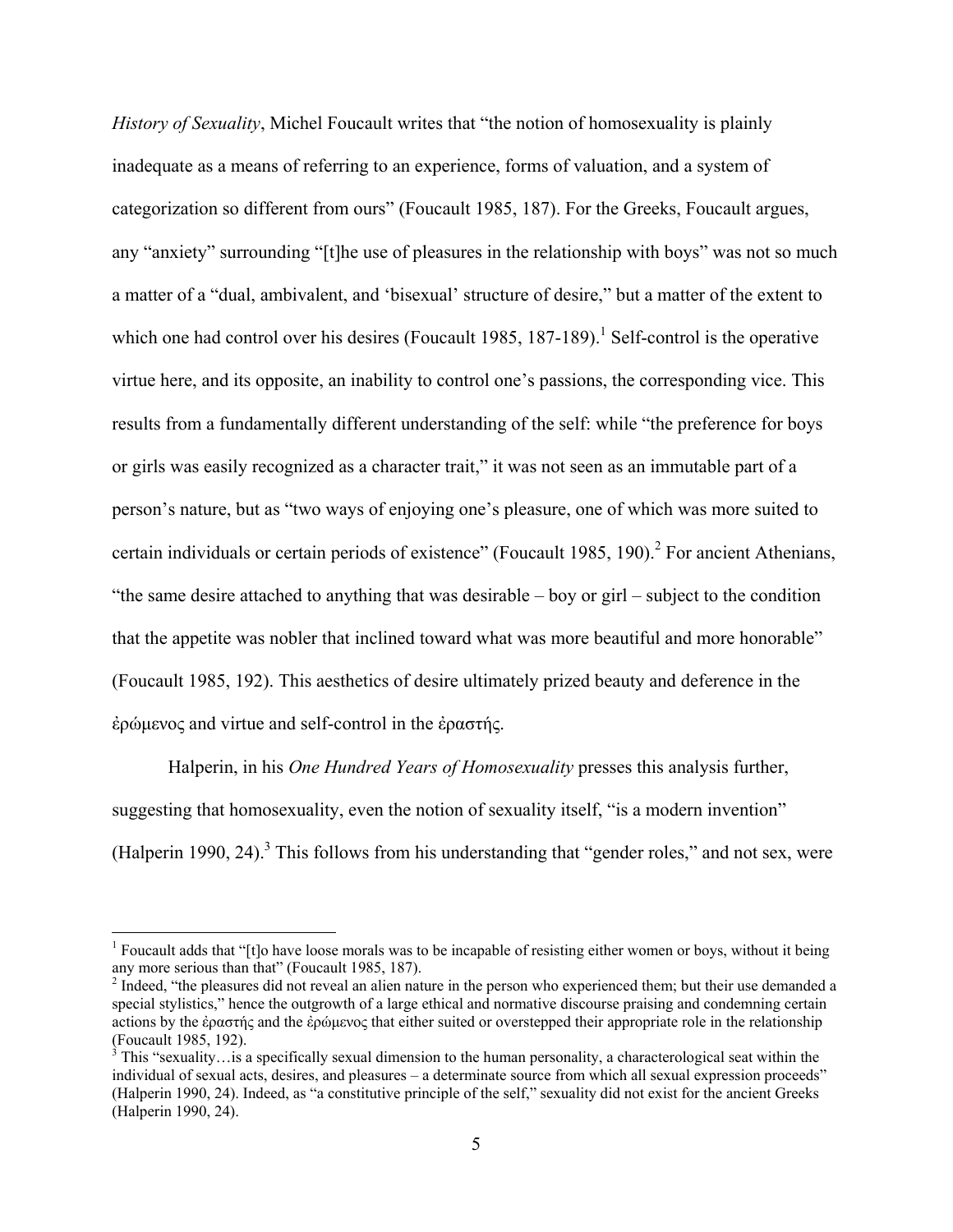the primary means of classifying "ancient sexual typologies" (Halperin 1990, 25).<sup>4</sup> An older male could love youths and/or women, and would be understood by his peers merely as a lover: the active (penetrative) participant in courtship, the resultant relationship, and the sexual acts that may or may not have constituted that relationship. Assuming the passive (penetrated) role in this process and in sexual relations was diametrically opposed to his gender role as a citizen-male. By the same token, a youth or a woman could not abide by Athenian gender norms if he or she was to pursue an active, penetrative role. Sex was thus "a deeply polarizing experience" that separated the lover and the beloved "into distinct and radically opposed categories" (Halperin 1990, 30). The social dimension of this opposition was "hierarchical": women and youths were always in a subordinate position to the citizen-male, forever his "social inferior[s]" (Halperin 1990, 30).<sup>5</sup> Sexual relations therefore constituted implicitly political actions carried out by a citizen upon a non-citizen (Halperin 1990, 31-32). The reversal of these roles by either the ἐραστής or the ἐρώμενος was thus a form of taboo that had the potential to set the entire political structure on its head.<sup>6</sup>

 Dover, in his revolutionary *Greek Homosexuality* identifies a competitive element in the ἐραστής' courtship of the ἐρώμενος: "the very frequent use of words for pursuit, flight and capture sustain the notion that the eromenos is the quarry or victim of the erastes" (Dover 1989, 87). As with other forms of hunting, the courtship of the youth was intimately bound up with

<sup>&</sup>lt;sup>4</sup> He argues that these "typologies generally derived their criteria for categorizing people not from sex but from gender: they tended to construe sexual desire as normative or deviant according to whether it impelled social actors to conform to or to violate their conventionally defined gender roles" (Halperin 1990, 25).

 $5$  "[T]he insertive partner is construed as a sexual agent...whereas the receptive partner is construed as a sexual patient, whose submission to phallic penetration expresses sexual 'passivity'" (Halperin 1990, 30).

<sup>&</sup>lt;sup>6</sup> Foucault gives proper definitions of these roles: the ἐραστής "was in a position of initiative – he was the suitor – and this gave him rights and obligations," among which were "to show his ardor, and to restrain it; he had gifts to make, services to render; he had functions to exercise with regard to the *eromenos*; and all this entitled him to expect a just reward" (Foucault 1985, 196). The ἐρώμενος on the other hand was "the one who was loved and courted," and "had to be careful not to yield too easily" (Foucault 1985, 196).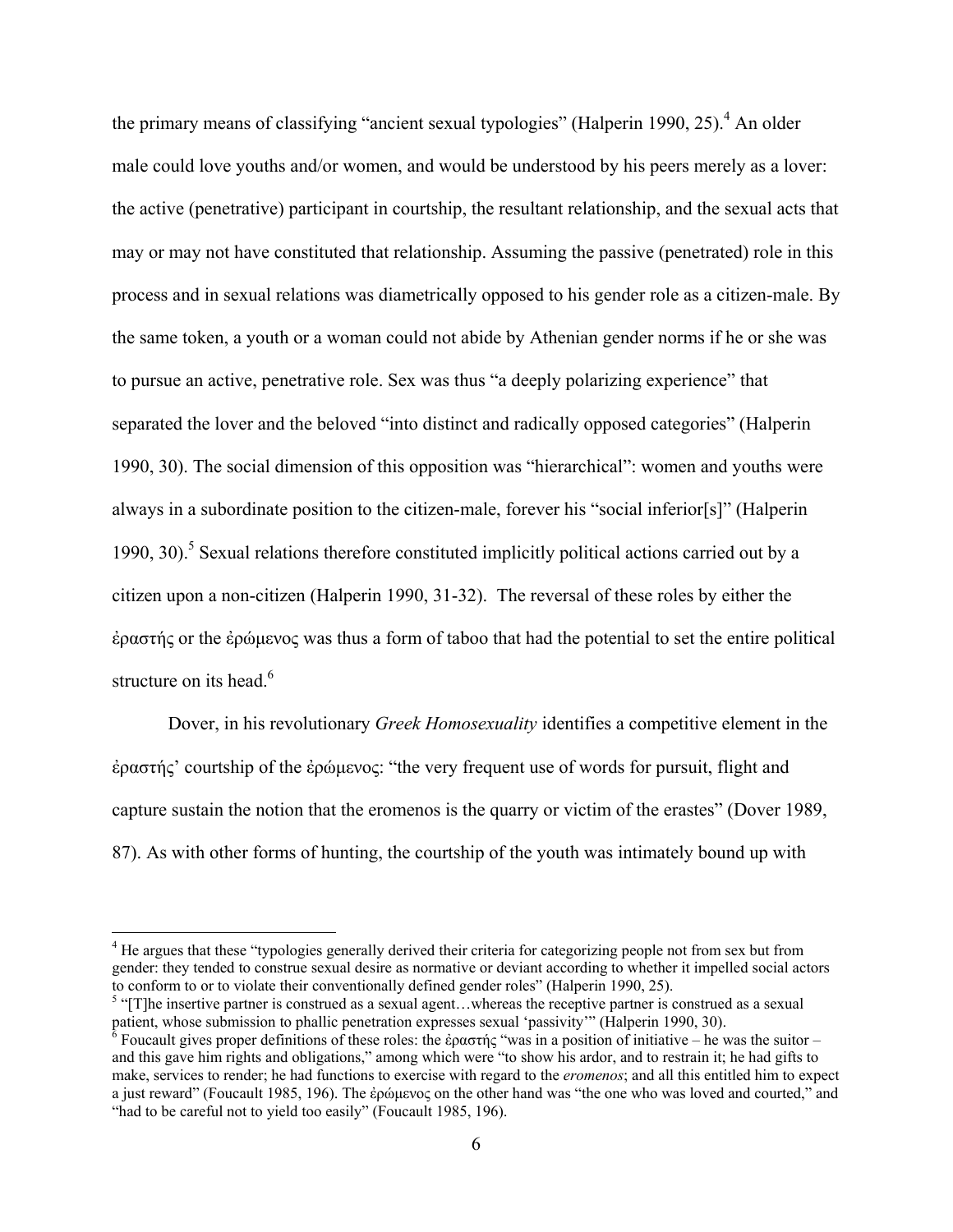classical Greek notions of shame (for the defeated) and glory (for the victors).<sup>7</sup> This was also reinforced by young men's parents: while an Athenian citizen would try to limit potential lovers' access to his daughters and his younger sons, he would simultaneously approve of his older son courting the daughters and the younger sons of his peers (Dover 1989, 88-89). $^8$  This same sense of honor and prestige might also motivate a father to allow a lover to court his young son or daughter if he "belongs to a powerful and influential family or is in truth an excellent model for the boy to imitate" (Dover 1989, 89). Only worthy lovers would be granted access to boys and girls; for everyone to have access would have been shameful.

 As far as boys are concerned, this courtship overlaps with the time-honored institution of the παιδεία, or child-rearing, in which an older citizen, a πολιτής, would educate and socialize a youth into public life and the prerogatives of citizenship. The mutually reinforcing erotic, ethical, and political components of this relationship cannot be emphasized enough. Thus one finds Pausanias, one of the several encomiasts of Ἔρως in Plato's *Symposium*, giving an orthodox depiction of the classical παιδεία in that dialogue:

there is one – and only one – further reason for willingly subjecting oneself to another which is equally above reproach: that is subjection for the sake of virtue. If someone decides to put himself at another's disposal because he thinks that this will make him better in wisdom or in any other part of virtue, we approve of his voluntary subjection: we consider it neither shameful nor servile. (Plato *Symp.* 184c3-8).

The courtship and education of youths by older men ultimately preserved Athenian political culture by producing new citizens. What competition we see on the part of citizens (for the best beloveds) and on the part of youths (for the best ἐρασταί) can ultimately be extrapolated to the

<sup>&</sup>lt;sup>7</sup> "If the quarry is human and the object copulation, the difficulty of the chase enhances the value of the object, and eventual capture, after fierce competition with rival hunters, is incalculably reassuring to the hunter himself" (Dover 1989, 88).

<sup>&</sup>lt;sup>8</sup> "Social competition is among the factors affecting what we say to our children; there can be no winners without losers or losers without winners, and it matters to us very much that we should be the winners and others the losers" (Dover 1989, 88).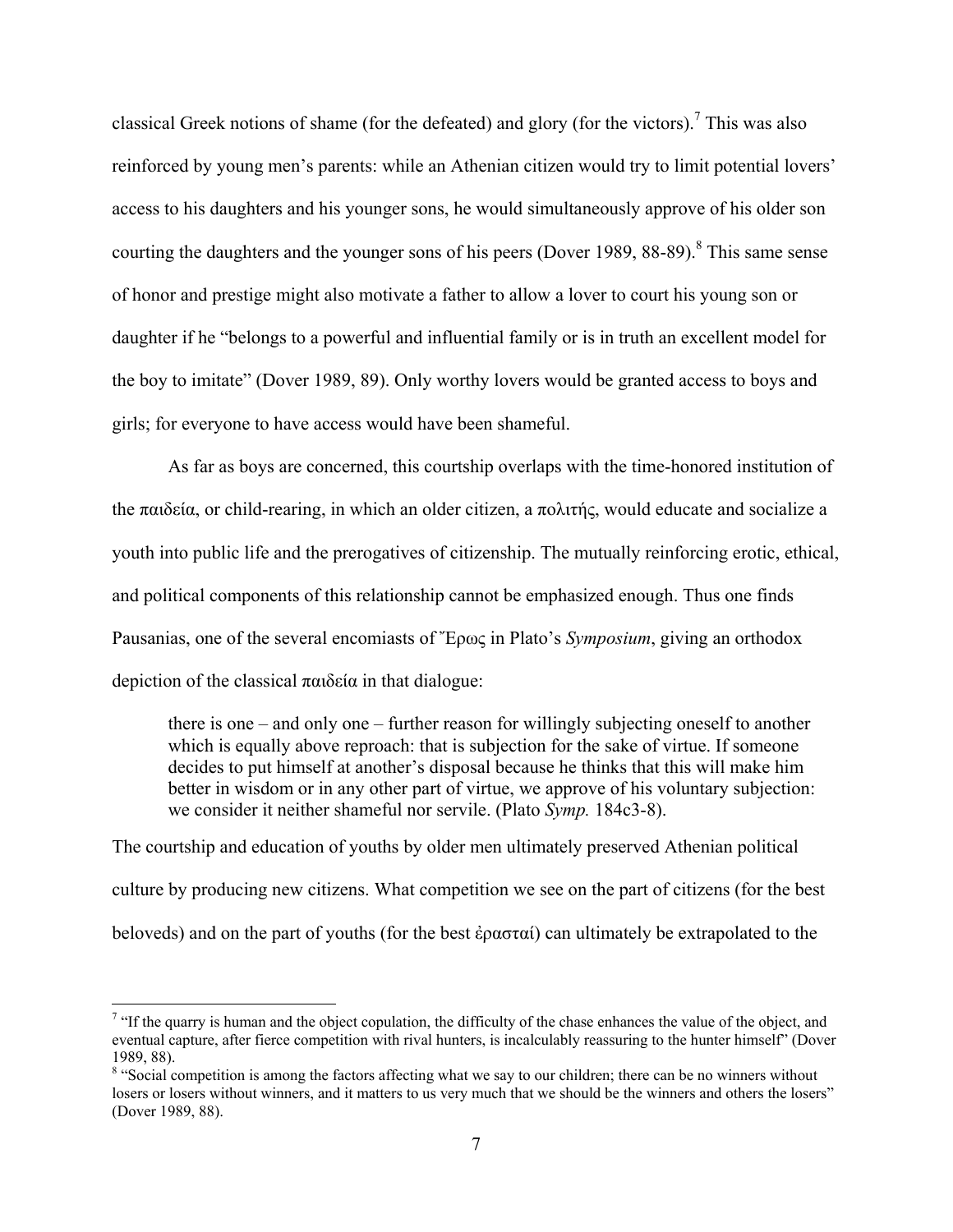level of classical Athenian political discourse and the erotic relationship between δῆμος and δημαγωγός, which we will soon account for.

 Picking up on the work of Foucault, Halperin, and Dover, Victoria Wohl and Susan Sara Monoson have written extensively on the erotic dimensions of this discourse. They take as their starting point the speeches of and representations of leading Athenians of the period to construct (and in some instances reconstruct) how ἔρως motivated and conditioned the λόγοι and ἔργα of these key historical figures. Wohl's *Love Among the Ruins: The Erotics of Democracy in Classical Athens* seeks to uncover the Athenian erotic *imaginary*, the cultural or "psychic scaffolding of Athens's manifest political structure, holding aloft its political ideals and holding together its political relations" (Wohl 2002, ix). In doing so, Wohl argues that the ἐραστήςἐρώμενος relationship underpins the entirety of Athens' democratic ideology (Wohl 2002, 1-29). Indeed, she writes "[i]t was through a passionate attachment to certain ideals that the citizen was forged: the Athenian citizen-subject is coterminous with his political eros" (Wohl 2002, 2). Monoson's *Plato's Democratic Entanglements: Athenian Politics and the Practice of Philosophy*, which "read[s] Plato in the context of contemporaneous understandings of democratic political ideals and practices…[s]ituating [the philosopher]…in the context of the Athenian civic self-image," argues that he was not the "virulent antidemocrat" he has been made out to be (Monoson 2000, 3-4). "We need," she writes, "to be alert to the way Plato mobilizes the language, imagery, and principles that the Athenians themselves used to fashion their orthodox civic self-understanding" (Monoson 2000, 4). She ultimately suggests that in some ways, "Plato's dialogues…depict the practice of philosophy as indebted to Athenian democratic culture" (Monoson 2000, 4). In doing so, she deems it necessary to account for the erotic component of Pericles' Funeral Oration.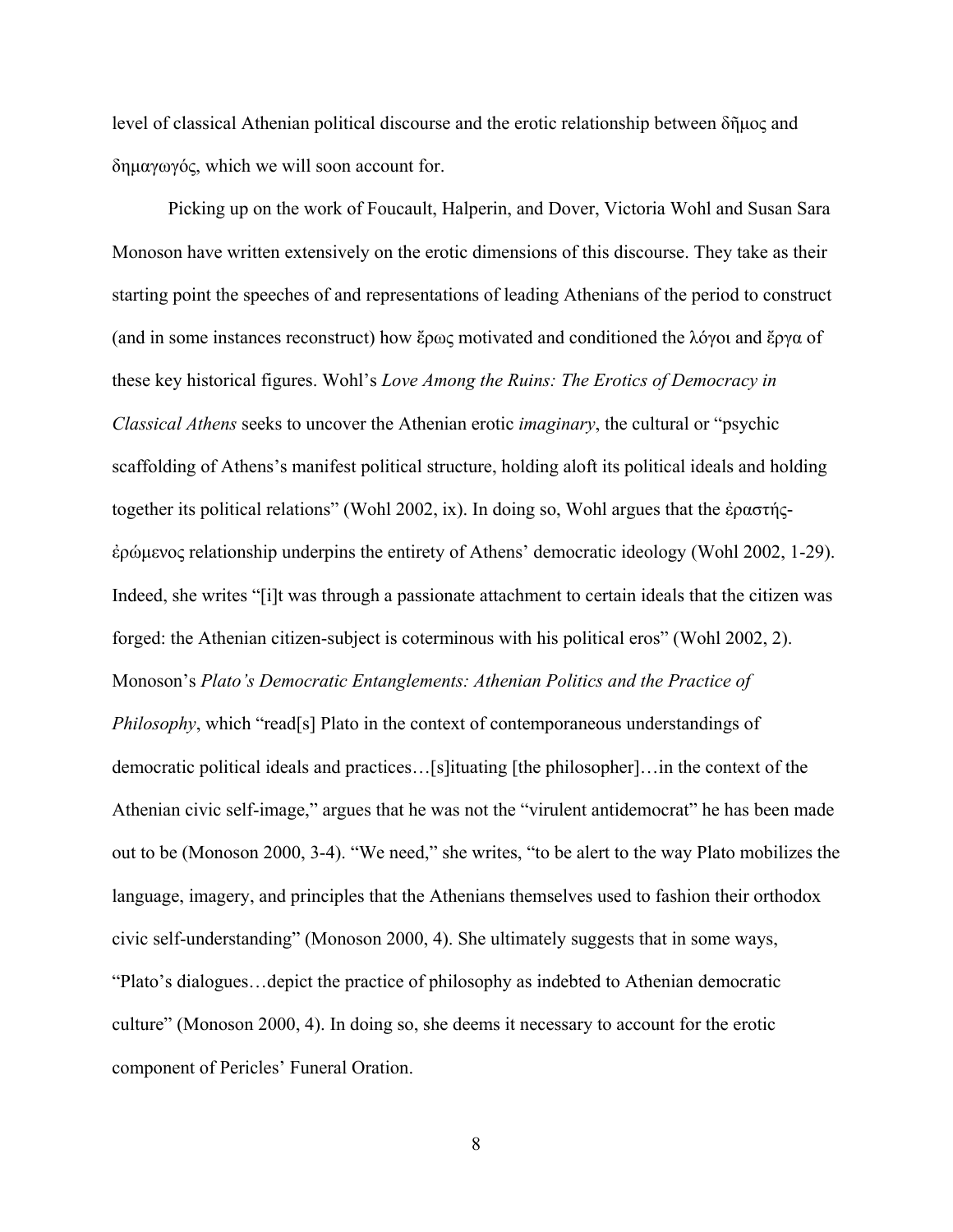#### **III. The Ideal Citizen-Lover:**

The Oration, as one of the most profound moments of the *History*, can provide a useful example of the kind of erotic language Thucydides employs, as well as a point of departure for examining Thucydides' understanding of the place of ἔρως in Athenian democratic politics. The climax of Pericles' speech occurs with the famous exhortation:

τοὺς δὲ λοιποὺς χρὴ ἀσφαλεστέραν μὲν εὔχεσθαι, ἀτολμοτέραν δὲ μηδὲν ἀξιοῦν τὴν ἐς τοὺς πολεμίους διάνοιαν ἔχειν, σκοποῦντας μὴ λόγῳ μόνῳ τὴν ὠφελίαν, ἣν ἄν τις πρὸς οὐδὲν χεῖρον αὐτοὺς ὑμᾶς εἰδότας μηκύνοι, λέγων ὅσα ἐν τῷ τοὺς πολεμίους ἀμύνεσθαι ἀγαθὰ ἔνεστιν, ἀλλὰ μᾶλλον τὴν τῆς πόλεως δύναμιν καθ᾽ ἡμέραν ἔργῳ θεωμένους καὶ ἐραστὰς γιγνομένους αὐτῆς (2.43.1).

for those remaining it is necessary on the one hand to pray for a more safe situation, and on the other to deem it unworthy to have a cowardly attitude toward our enemies, not looking towards aid alone in word, which anyone knowing no less than you can stretch out, speaking of how many good things come from warding off enemies, but rather gazing upon the power of the city every day in deed and becoming her lovers (2.43.1).

In essence, Pericles implores his countrymen not to consider the practical benefits of war, but how war and daring action might benefit the city. By their deeds, the city might show itself to be excellent in fighting off its enemies. He adds that they should look upon the city in much the same way they behold a beautiful athlete who displays excellence in action. One must note the word Thucydides' uses, ἐραστὰς, the masculine accusative plural of ἐραστής, the very same kind of lover examined in such great detail by Foucault, Halperin, and Dover, a lover who embodied everything that being a free-born Athenian male entailed.

But what of the πόλις as an έρώμενη, a passive beloved? Monoson takes up this point in her discussion of "citizenship as reciprocity between lover and beloved" in the Oration (Monoson 2000, 74). She interprets "[t]he ideal image of the relation between erastes and eromenos…as an elaborate 'gift exchange' that creates a defined set of mutual obligations and that, from an aesthetic point of view (always significant to the Athenians), increases the order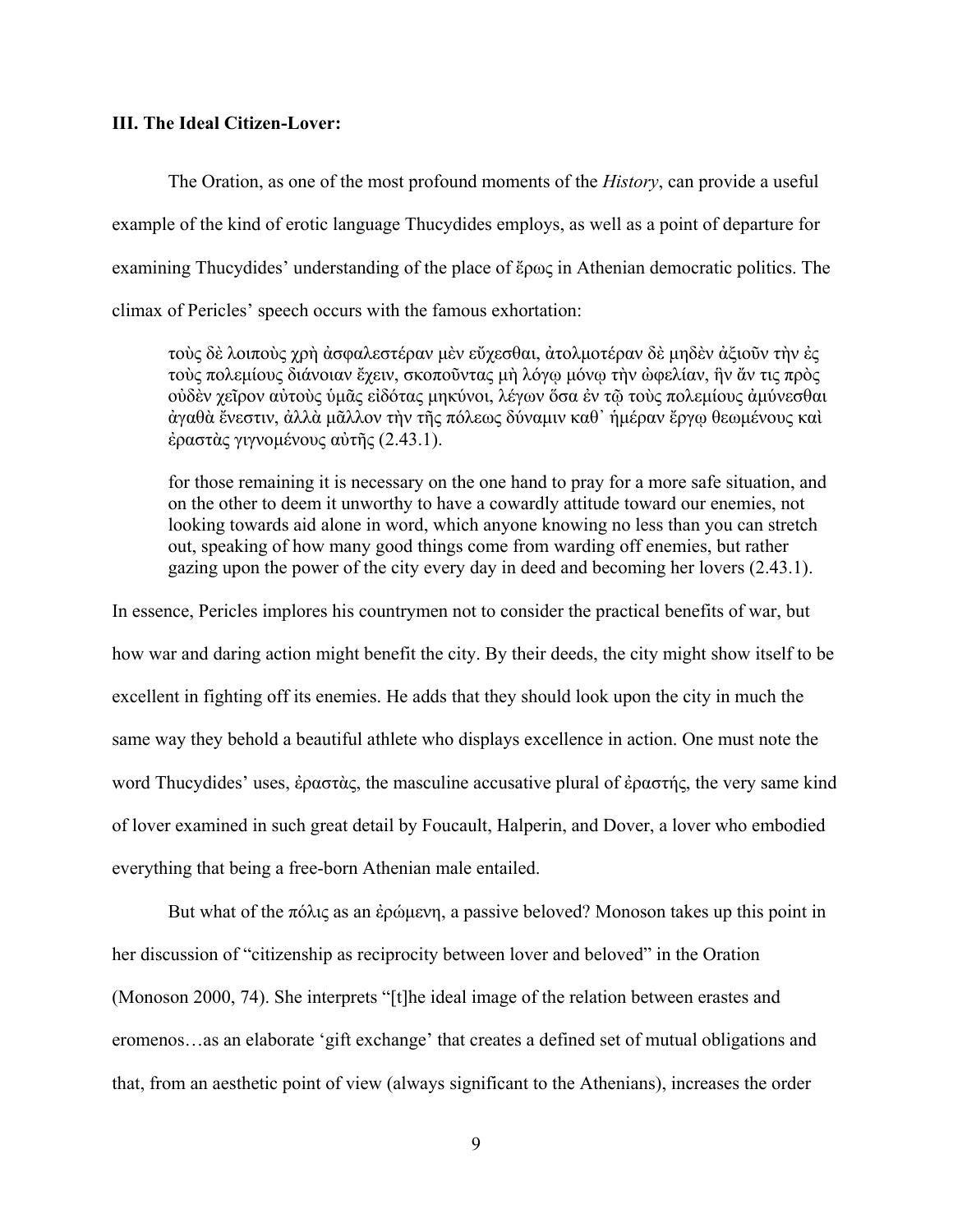and beauty present in the lives of the participants" (Monoson 2000, 80). Thus we find Pausanias' appeal to ἔρως "for the sake of virtue" (Plato, *Symp.* 184c4-5). This "activity was circumscribed by complicated conventions designed to enable the junior, pursued male to evade the social stigma attached to being cast in a submissive, losing sex role as well to enable the adult suitor to evade the suggestion of treating a fellow citizen as a servant" (Monoson 2000, 69). Thus, in referring to the ἐραστής-ἐρώμενος relationship, Monoson suggests, Pericles can safely "avoid suggesting that the city plays [a shameful] role" (Monoson 2000, 75). The relationship, while one of "obvious asymmetry," was embedded within "formalities [that] enabled the participants to establish a relation of mutuality and reciprocity…between unequals" (Monoson 2000, 76-78). In the same way that an ἐραστής might love an ἐρώμενος with the concomitant goal of making him better (a vital component of the  $\pi \alpha \delta \epsilon \alpha$  discussed above), the citizen should love his city and desire to make it better. A crucial distinction is made between the good lover, who acts according to this Ideal, and the bad lover, who seeks to harm his beloved out of selfish and base motives. Monson goes to some lengths to show that the modern fear of the city overwhelming the freedom of its citizens is not operative here (Monoson 2000, 82-83). "Rather, Pericles' metaphor is animated chiefly by a worry that the city might be cast in a subordinate, subservient position in relation to citizens. It harbors a worry that citizens (erastai) might act shamefully and abuse the polis (eromenos) in an effort to service their own desires" (Monoson 2000, 83). This distinction between the good and the bad lover of the city is the crux of the implicit comparison Thucydides draws between Pericles' civic ἔρως and the corrupt ἔρως of Alcibiades.

 The historian depicts a specific break between the marbled heights of civic life in Periclean Athens and all that came afterward. He writes how Pericles "told... [the Athenians] to wait quietly," to fight a war of attrition against the Peloponnesians, "and [by] doing this,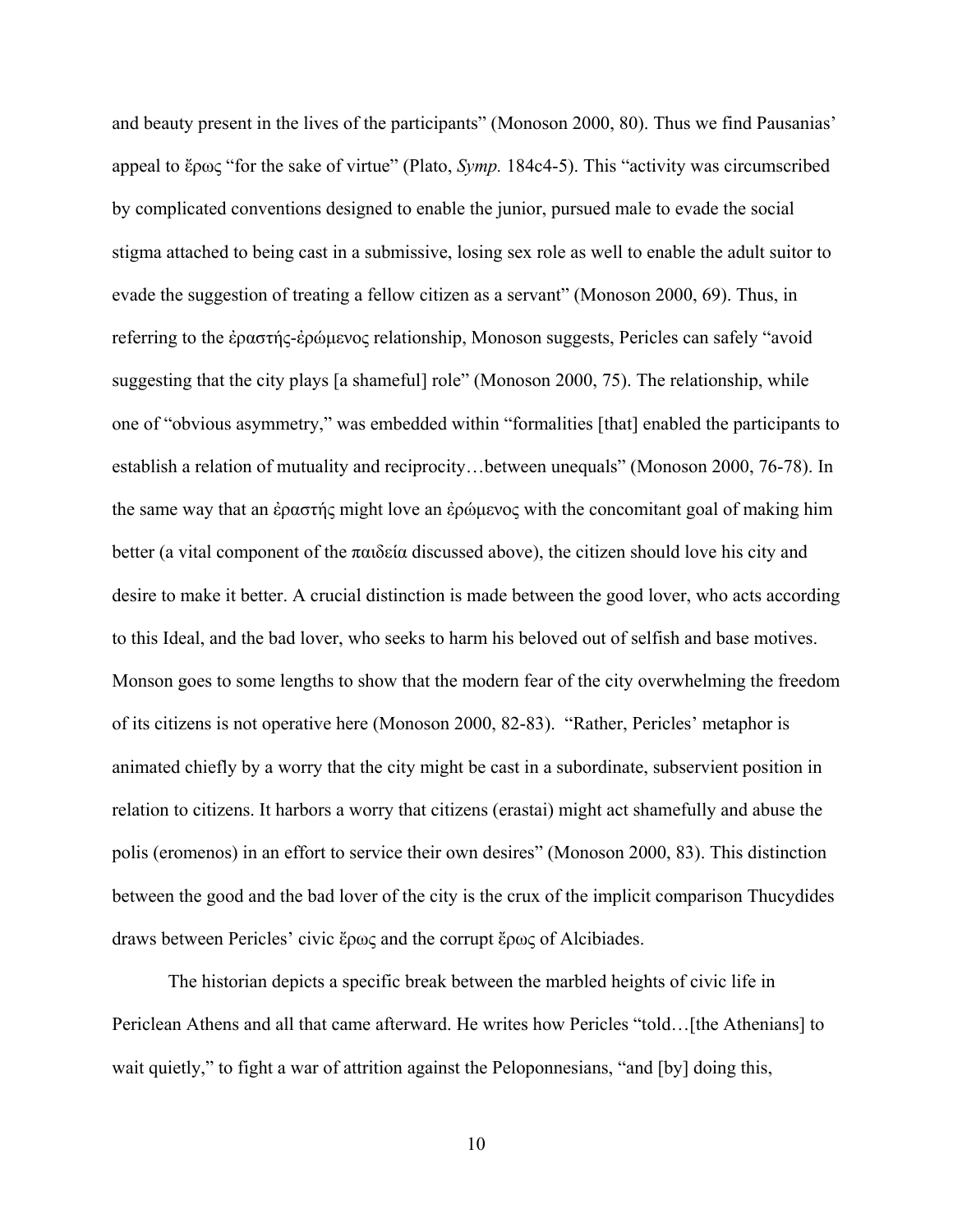promised them a favorable result" (2.65.7). But, Thucydides adds, "[w]hat they did was the very contrary, allowing private ambitions and private interests, in matters apparently quite foreign to the war, to lead them into projects unjust both to themselves and to their allies – projects whose success would only conduce to the honor and advantage of private persons, and whose failure entailed certain disaster on the country in the war" (2.65.7). There is special blame reserved for those citizens with "private ambitions and private interests" who led the πόλις and the δῆμος in a degenerate way as bad ἐρασταί (2.65.7). "The causes of this are not far to seek," Thucydides adds (2.65.8). "Pericles indeed, by his rank, ability, and known integrity, was enabled to exercise an independent control over the multitude – in short, to lead them instead of being led by them" (2.65.8). Thucydides concludes that "what was nominally a democracy was becoming in his [Pericles'] hands government by the first citizen" (2.65.9). Pericles is depicted as a stern guardian of his fellow citizens, who through eloquence and a spotless record of public service could sway them from their passionate excesses, for "he could afford to anger them by contradiction" and "was never compelled to flatter them" (2.65.8-9). In this way he performs as the model ἐραστής, a mature adult who provides benevolent but stern guidance for his young, sometimes unruly beloved.<sup>9</sup> But, Thucydides suggests, "[w]ith his successors it was different. More on a level with one another, and each grasping at supremacy, they ended by committing even the conduct of state affairs to the whims of the multitude" (2.65.10). This was a change in leadership for the worse. The dynamic between δῆμος and δημαγωγός had irrevocably shifted and was perverted to the core. Those leaders who rose to power in Pericles' wake behaved like

<sup>&</sup>lt;sup>9</sup> We find Pericles and his fellow citizens enacting these corresponding roles in the aftermath of the plague and the second invasion of Attica by the Spartans in 430 BCE. He publicly rebukes the anger and frustration they bear toward him, saying "I am the same man and do not alter, it is you who change, since in fact you took my advice while unhurt, and waited for misfortune to repent of it; and the apparent error of my policy lies in the infirmity of your resolution, since the suffering that it entails is being felt by everyone among you, while its advantage is still remote and obscure to all, and a great and sudden reverse having befallen you, your mind is too much depressed to persevere in your resolves" (2.61.2).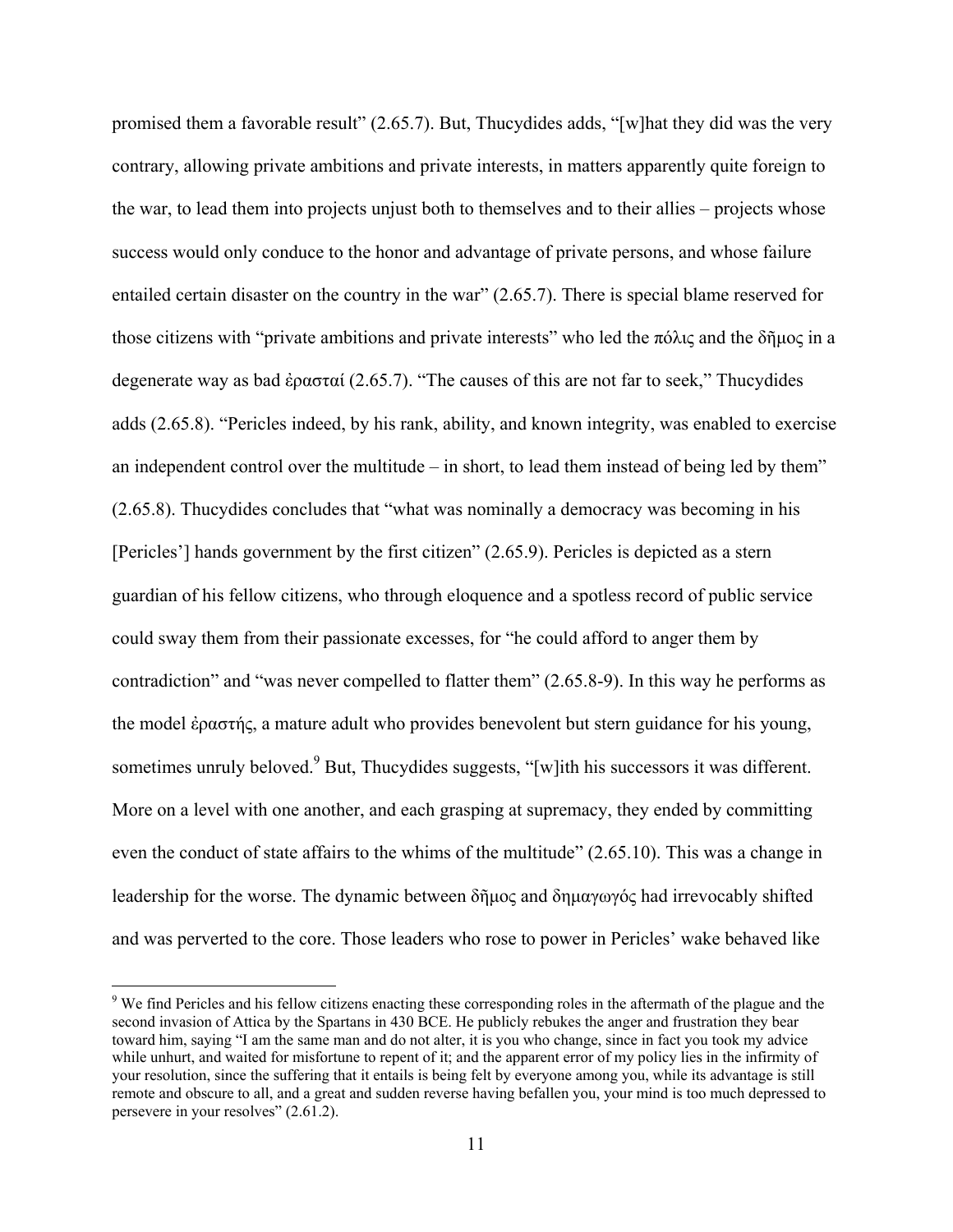bad lovers, harming their beloved δῆμος and πόλις to suit their own pernicious ends. In doing so, they deviated from the erotic Ideal that had sustained Athens' greatness under Pericles.

# **IV. The Beloved Ἐραστής:**

The perversion of the relationship between the  $\delta \tilde{\eta} \mu \alpha \zeta$  and its  $\delta \eta \mu \alpha \gamma \omega \gamma \alpha'$  manifests most clearly in Alcibiades' speech to the Spartans after he first goes into exile. In this speech, he presents himself as a lover of his city despite conspiring with its enemies against it. Plutarch's anecdotal account of Alcibiades' first exile provides further evidence for the perverted love the man felt for his city and for the δῆμος. These episodes support the notion of Alcibiades' deviance from Pericles' mature love for Athens, from his injunction to his fellow citizens to be model ἐρασταί of the city. They point to a love that crosses the boundaries defining the citizen-ἐραστής and a love not for the  $\pi\delta\lambda\varsigma$  (the proper object of desire within the Ideal) but for the Athenian δῆμος (an improper object of a citizen's desire). Alcibiades' variant behavior during his time in Sparta shows the extent of his erotic παρανομία, or transgression of his city's laws, norms, and customs, a concept that appears in Thucydides (6.28.2) and is discussed at length by Wohl (Wohl 2002, 129). Plutarch tells us of his adoption of Spartan customs upon fleeing to Athens' enemy, that

[i]t was not so much that he could pass with ease from one type of behavior to another, nor that his own character was transformed in every case; but when he saw that by following his own inclinations he would give offence to his associates, he promptly assumed whatever manner or exterior was appropriate to the situation. (Plutarch *Alc.* 23).

 Alcibiades was able to slip into any role that might serve his own interests. In doing so, he came to epitomize the bad ἐραστής who would go to any lengths to secure his beloved. Plutarch says as much: "he sent word to the Spartans asking for asylum and promising that he would render them services greater than all the harm he had done them when he was their enemy" (Plutarch *Alc.* 23). Thus began his seduction of Sparta, a process that culminated in his affair with King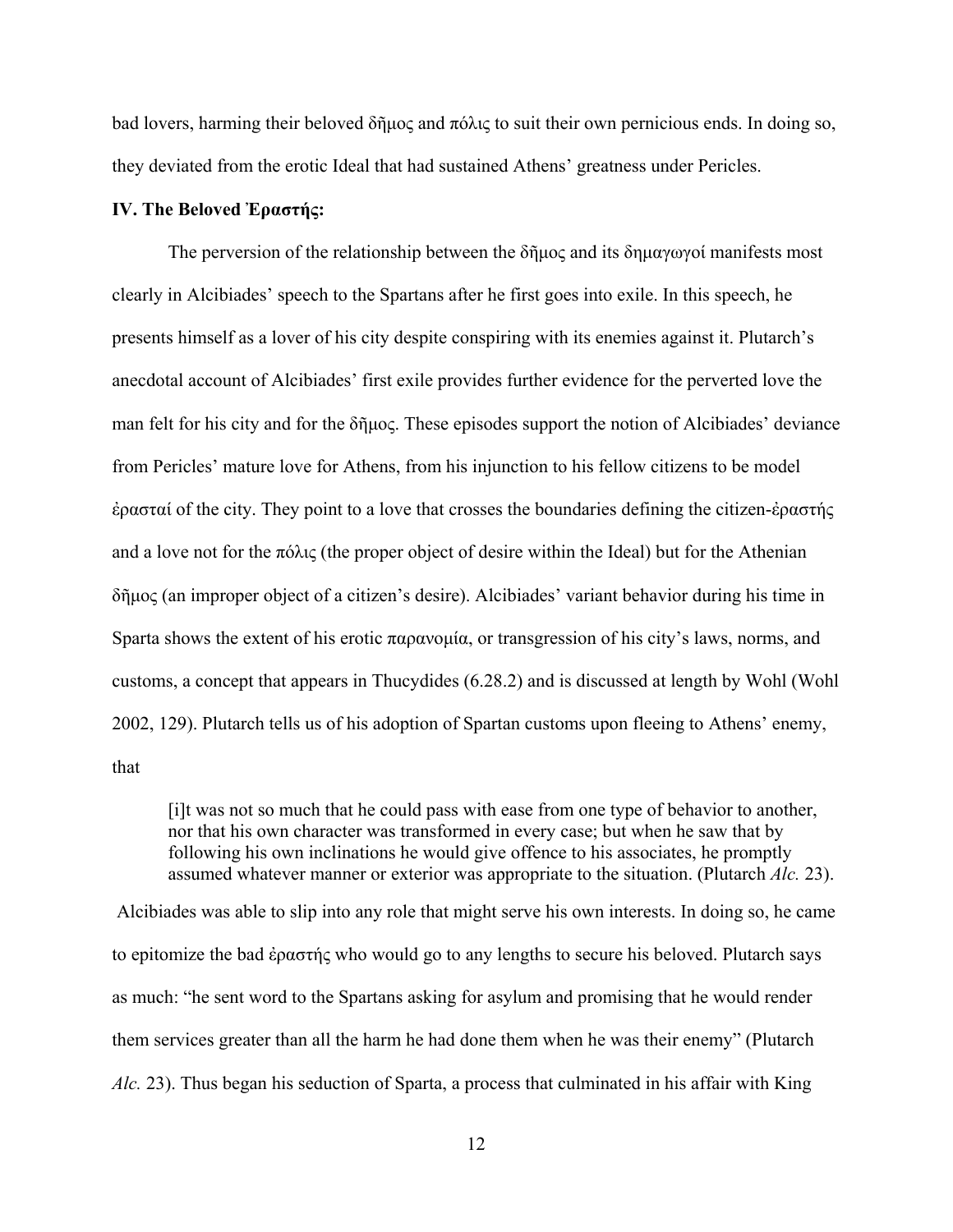Agis' wife, Timaea. Plutarch writes that she went so far as to name their love-child after Alcibiades in private, "so completely was she carried away by her passion for him" (Plutarch *Alc.* 23). Alcibiades is purported to have quipped "that he had not done this as a mere insult, nor simply to gratify his appetite, but to ensure that his descendants would one day rule over the Spartans" (Plutarch *Alc.* 23). Such a shocking revelation would not be out of character for an individual long habituated to committing outrages in the service of truly great ambition.

 Alcibiades not only "seduced" Agis' wife, but won the affections of the entire Spartan populace: "[a]t Sparta his public reputation already stood high, but he now earned just as much admiration for his private conduct, and by adopting Spartan customs in his everyday life he captivated the people and brought them under his spell" (Plutarch *Alc.* 23). Plutarch likens him to a "chameleon" (Plutarch *Alc.* 23). "Even the chameleon cannot take on the colour of white, but Alcibiades was able to associate with good and bad alike, and never found a characteristic which he could not imitate or practice" (Plutarch *Alc.* 23). His stay at Sparta, his behavior toward Agis, and his exemplary service in their military in Ionia ultimately grated on the "most powerful and ambitious of the Spartans [who] were by now both jealous and tired of him" (Plutarch *Alc.* 24). They "had influence enough to prevail on the magistrates at home to send out orders to Ionia for Alcibiades to be put to death" (Plutarch *Alc.* 24). The parallels with his experience at Athens not long before are instructive: there is an erotic pattern to Alcibiades' public career, one that sees his power and influence spread until it threatens enough of his elite competitors that they compel his exile. His grasping for power involves first the courting of the δῆμος as if it were his ἐρώμενος by consistently bending to its will and arousing its desire in turn. In doing so, he forces his rivals to court the people in the same way or risk losing political influence. But Alcibiades' and his competitors' behavior was ultimately self-interested. It was this kind of behavior that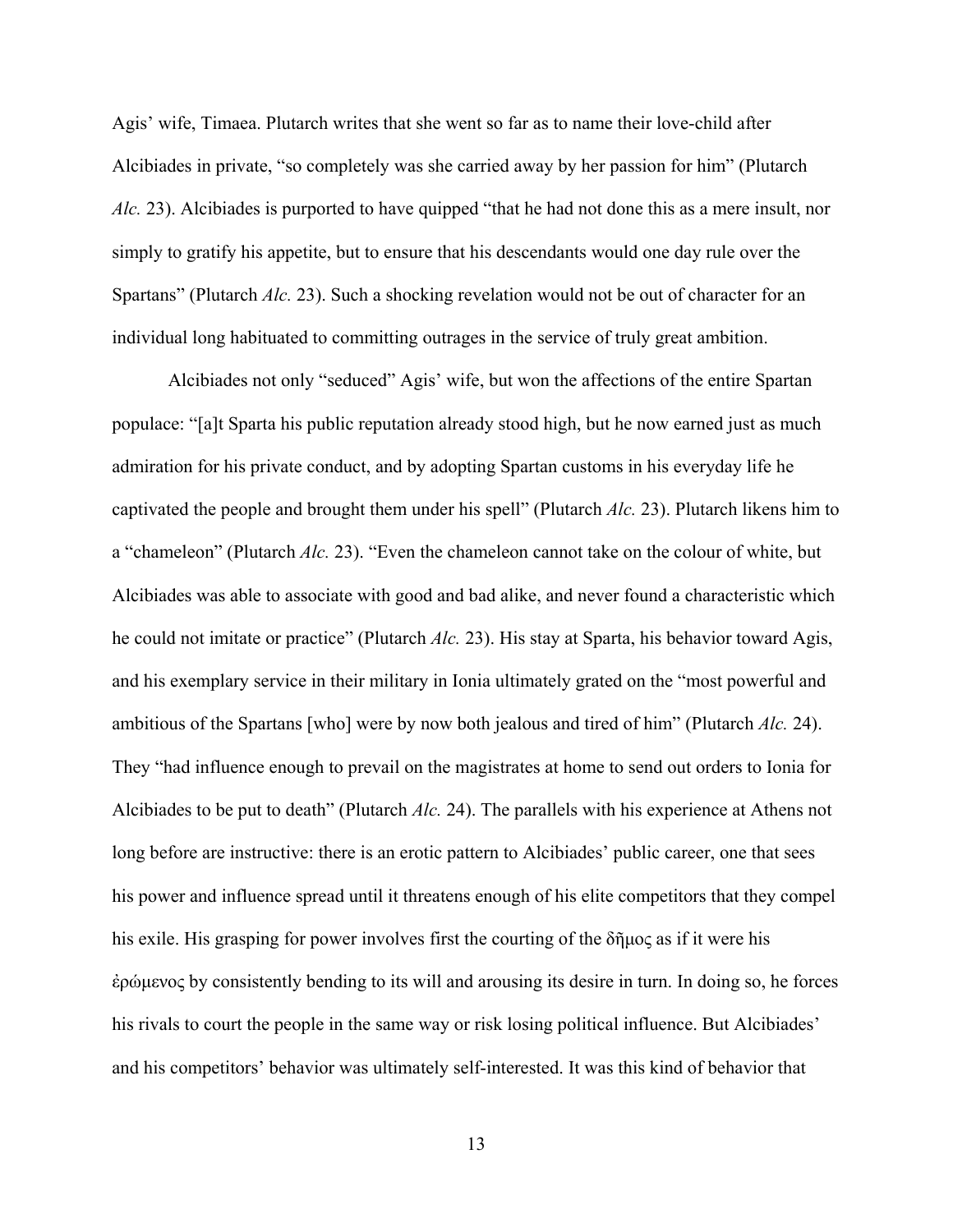Pericles sought to avoid in his own command of Athens and attempted to prevent his fellow

citizens from following.

 Alcibiades' deviant behavior centers on his relationship with the Athenian δῆμος, or δᾶμος while he is in Sparta. Thucydides depicts him explaining his situation to the Spartans after his first exile from Athens:

τό τε φιλόπολι οὐκ ἐν ᾧ ἀδικοῦμαι ἔχω, ἀλλ᾽ ἐν ᾧ ἀσφαλῶς ἐπολιτεύθην. οὐδ᾽ ἐπὶ πατρίδα οὖσαν ἔτι ἡγοῦμαι νῦν ἰέναι, πολὺ δὲ μᾶλλον τὴν οὐκ οὖσαν ἀνακτᾶσθαι. καὶ φιλόπολις οὗτος ὀρθῶς, οὐχ ὃς ἂν τὴν ἑαυτοῦ ἀδίκως ἀπολέσας μὴ ἐπίῃ, ἀλλ᾽ ὃς ἂν ἐκ παντὸς τρόπου διὰ τὸ ἐπιθυμεῖν πειραθῇ αὐτὴν ἀναλαβεῖν. (6.92.4).

love of country is what I do not feel when I am wronged, but what I felt when secure in my rights as a citizen. Indeed I do not consider that I am now attacking a country that is still mine; I am rather trying to recover one that is mine no longer; and the true lover of his country is not he who consents to lose it unjustly rather than attack it, but he who longs for it so much that he will go to all lengths to recover it.  $(6.92.4)$ .

How can an exile "long for" his former city without at the same time having a "love of country" (6.92.4)? This apparent contradiction might make sense in light of Socrates' point in the *Symposium* that "a man or anyone else who has a desire [necessarily] desires...what he does not have, … for such are the objects of desire and love" (Plato *Symp.* 200e3-6). The operative distinction here is between φιλόπολις, a "love for or dearness toward one's city" and the verb ἐπιθυμεῖν, the infinitive form of the verb meaning "to set one's heart on something, to desire or yearn for that thing" (6.92.4). Dover argues that the φιλόπολις must apply to citizenship and not to the "conditions in which I [Alcibiades] am wronged" (Dover 1989, 93). According to this line of reasoning, Alcibiades understands his city to be something more than the malicious ballots cast by his rivals, something he himself must have known from his experience in the Assembly and as a general. But the distinction between dearness or fondness and desire cannot be overlooked. One might feel φιλία toward what one possesses, like one's parents or friends, but one cannot feel ἐπιθυμία, let alone ἔρως, toward the very same kind of thing (that one owns).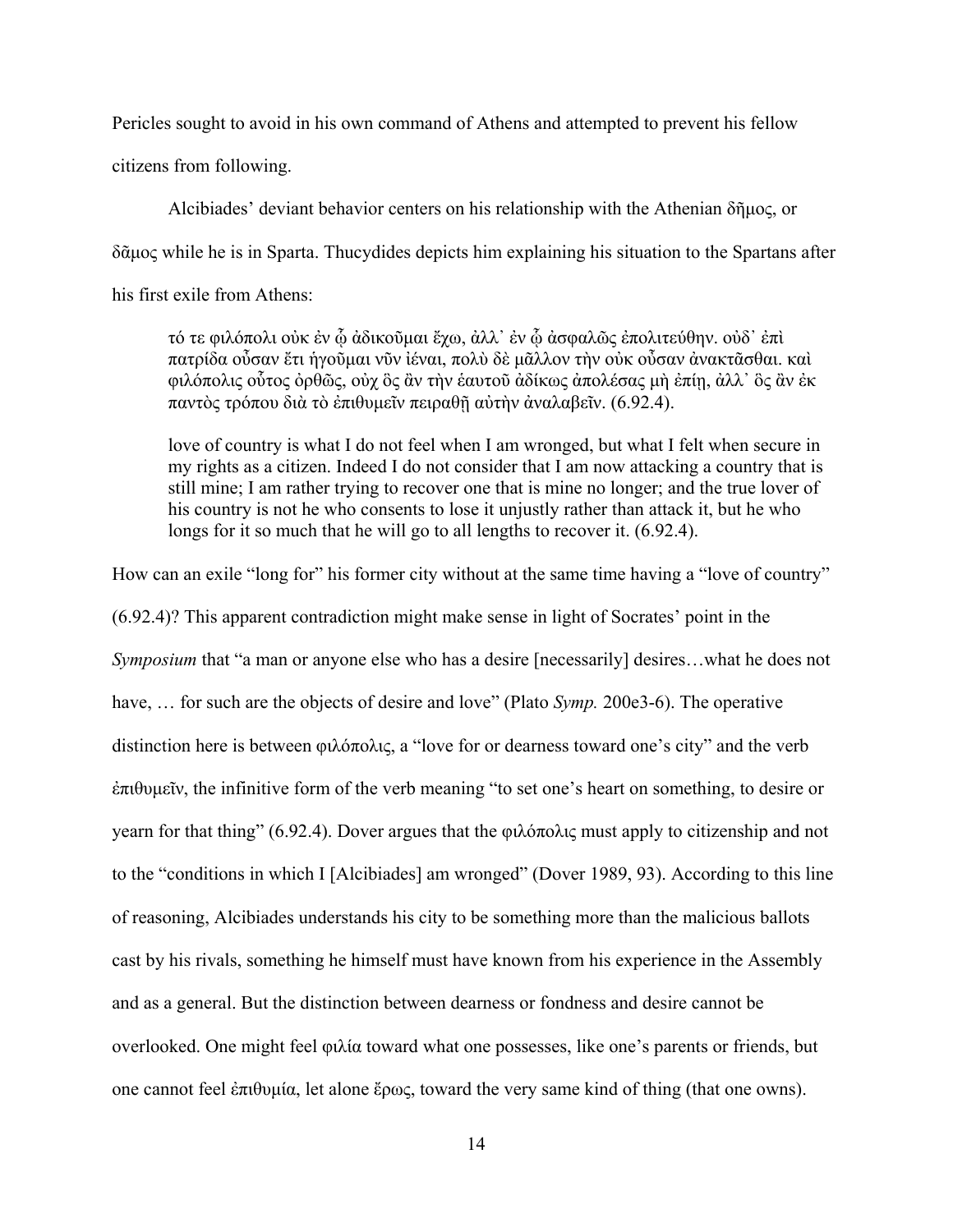The principle articulated by Socrates in Plato's *Symposium* is clearly at work here between Alcibiades and the δῆμος.

 David Gribble focuses on Alcibiades "love of country" in his *Alcibiades and Athens: A Study in Literary Presentation* (6.92.4). Alcibiades' "action in exile may have been dictated by his desire to return to Athens, but he is not deterred by the necessity of doing great harm to the city in order to achieve his end: this underlines the problem of a concept of τὸ φιλόπολι ('patriotism') which is fundamentally *self*-centered" (Gribble 1999, 208-9). More to the point, "Alcibiades has an inadequate conception of the city as a place to which he owes his loyalty regardless of how he himself may be treated (6.91.4); he views the city and the civic sphere primarily as an arena for the pursuit of his personal goals" (Gribble 1999, 209). Gribble does not take his analysis in an erotic direction, preferring throughout his book to problematize Alcibiades' life and career on the basis of the classical relationship between the individual and the πόλις. But the erotic resonance of Alcibiades' words and deeds is never so faint that it cannot be heard or observed. Alcibiades is precisely a bad kind of ἐραστής for the very fact that he is a "*kolax*, or flatterer," a stereotypical characteristic of the bad ἐραστής (Gribble 1999, 210). In keeping with two other stereotypical traits of the bad lover, Alcibiades is jealous and violent as well. Such lovers will ultimately stoop to what Plato describes in the *Phaedrus* as "commend[ing] whatever you say and do, even when it is less than the best, partly because they fear incurring your animosity and partly because their judgment is impaired by their desire" (Plato *Phaedrus* 233a6-b2). We might recall how Pericles "could afford to anger…[the people] by contradiction" and "was never compelled to flatter them" (2.65.8-9). In this way, he embodied the ideal έραστής, an unyielding guardian of the πόλις and the people that he exhorted his countrymen to become. We must note how he avoided giving in to their whims.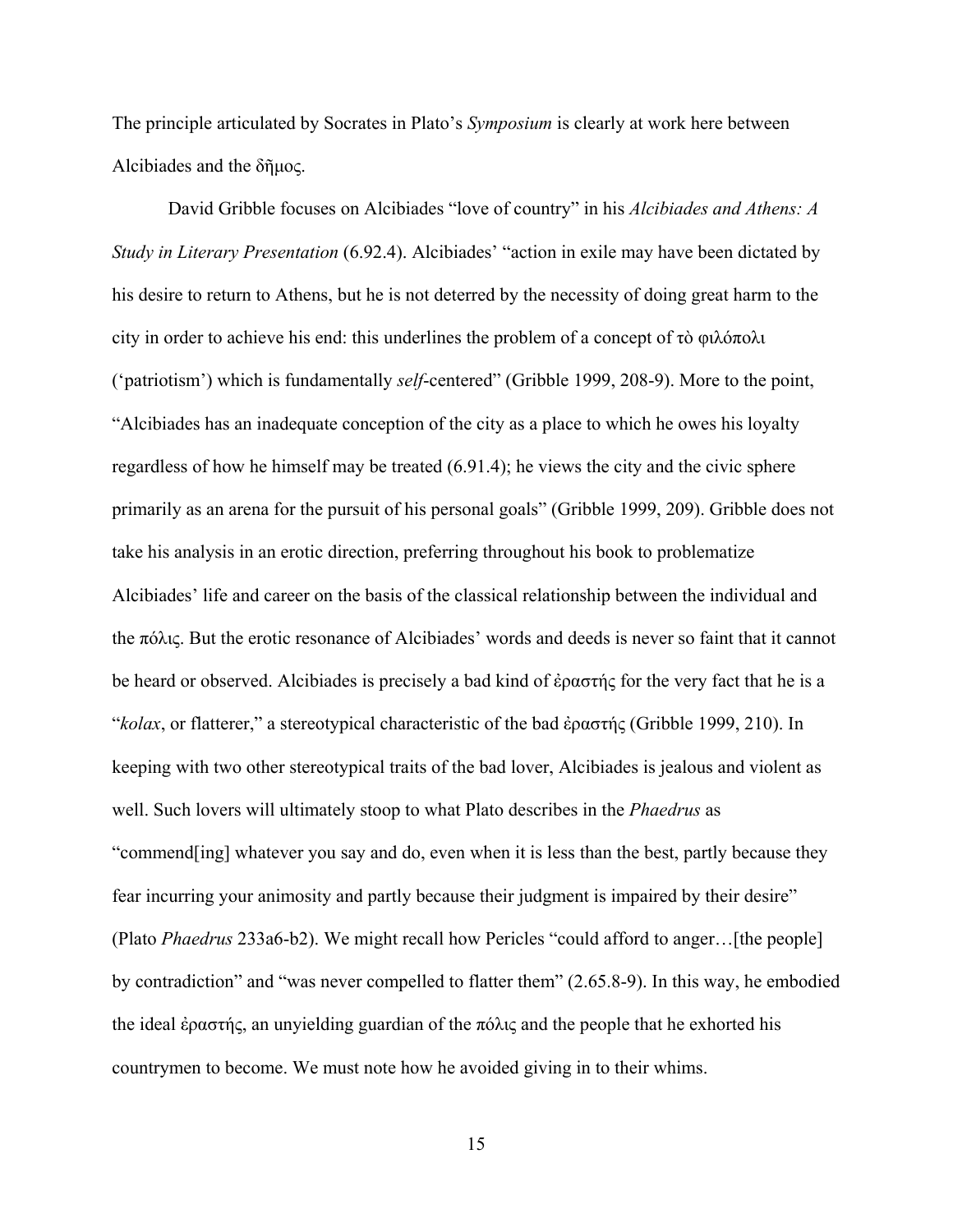Alcibiades' willingness to "go to all lengths to recover" his beloved is striking in comparison (6.92.4). We have Pausanias giving a tongue-in-cheek description of his city's laws: "our custom is to praise lovers for totally extraordinary acts – so extraordinary, in fact, that if they performed them for any other purpose whatever, they would reap the most profound contempt" (Plato *Symp*. 182e1-183a2). He gives various examples of behavior the Athenians would have found shameful, including "kneel[ing] in public view and begg[ing] in the most humiliating way" (Plato *Symp*. 183a6-7). One behavior he does not include is hurting the beloved. We find this behavior in the speech of Lysias, recited by Phaedrus in Plato's eponymous dialogue. In this speech, the speaker provides several reasons why a young boy should take a non-lover as his erotic guardian. We find in it a depiction of the kind of stereotypically bad lover Pericles implored his countrymen to avoid becoming toward the city. The speaker includes the jealousy that a bad lover will inevitably feel, and his consequent desire to limit his beloved's access to other role models.<sup>10</sup> In sum, lovers "are on their guard against anyone who has acquired any other advantages" beyond their own (Plato *Phaedrus* 232d1-2). This results in the beloved being bereft of "friends" and beneficial mentors (Plato *Phaedrus*  232d3). The bad lover will also seek to diminish his beloved's capabilities. In the *Phaedrus*, Socrates imitates Lysias, saying that "a lover will not tolerate a darling who is superior or equal to himself, but always makes him inferior and deficient by comparison" (Plato *Phaedrus* 238e5- 239a2). He concludes his speech with the quip "[a]s wolves cherish lambs, so lovers befriend boys" (Plato *Phaedrus* 241c9-d1).

 In much the same way, Alcibiades has loved Athens and its citizens. But by this point he has gone beyond even that stereotypical modality. Upon his willingness to betray his

 $10$  "Many things upset them [lovers], and they think that everything that happens is done to injure them. That is why they prevent those they love from associating with others, for they fear those with property, lest they surpass them in wealth, and those who are educated, lest they be superior in intellect" (Plato *Phaedrus* 232c3-d1).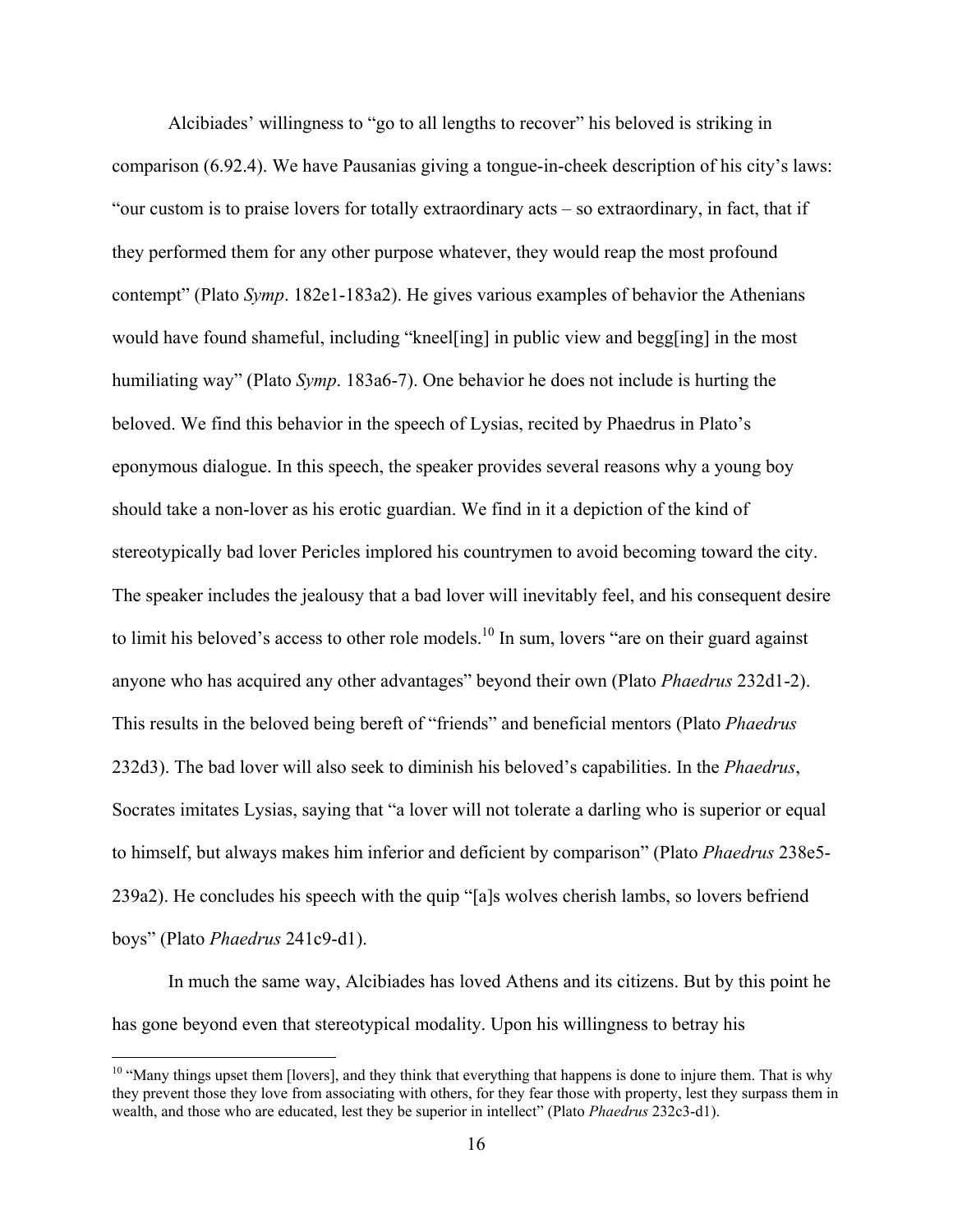countrymen, he becomes the worst kind of lover, seeking his own benefit first and foremost; his beloved's benefit, which he claims to accrue alongside his own in his speech to the Athenians in support of the Sicilian Expedition, has by now been discarded entirely. Going even further, his love is now channeled into hurting his beloved πόλις and δῆμος for his own benefit. This selfinterested love is the ultimate degeneration on the part of the lover: a good lover will seek to benefit his beloved; a moderately bad lover will be jealous, will limit his beloved's access to other potential lovers, and will use flattery; a bad lover will go so far as to reduce his beloved's capabilities until he cannot function without him and is fully subservient to his will and desires.<sup>11</sup> The bad lover may even have recourse to violence. Pericles embodied the good lover, Alcibiades and his rivals embodied moderately bad lovers up until his exile at their hands, and Alcibiades embodied the bad lover once in exile. Alcibiades' actions as a bad lover represent a total abandonment of the Periclean Ideal.

#### **V. Plato on Alcibiades' erotic ambiguity:**

1

 The testimony of Plato's *Symposium*, *Gorgias*, and *Alcibiades I* is highly relevant here, if only for providing us with portraits of Alcibiades as an ἐραστής and an ἐρώμενος, earlier in his career and later, not long before the fateful Sicilian Expedition. At a deeper level, Plato is very much concerned with the issues raised by the meteoric rise and fall of the young statesmangeneral. These issues figure most prominently in Plato's portrayal of Alcibiades' and Socrates' relationship. He depicts this relationship as an alternative to Thucydides' depiction of Alcibiades' erotically ambiguous relationship with the δῆμος, an alternative that would have prevented his downfall and that of the city. Gribble writes that Socrates' and Alcibiades' "confrontation …was used to illustrate the direct political relevance of Socratic ethical analysis,

 $11$  "He will...contrive other ways to keep him ignorant in every regard and dependent on his lover for everything, so that the beloved will be most pleasant for his lover, but most damaging to himself" (Plato *Phaedrus* 239b7-9).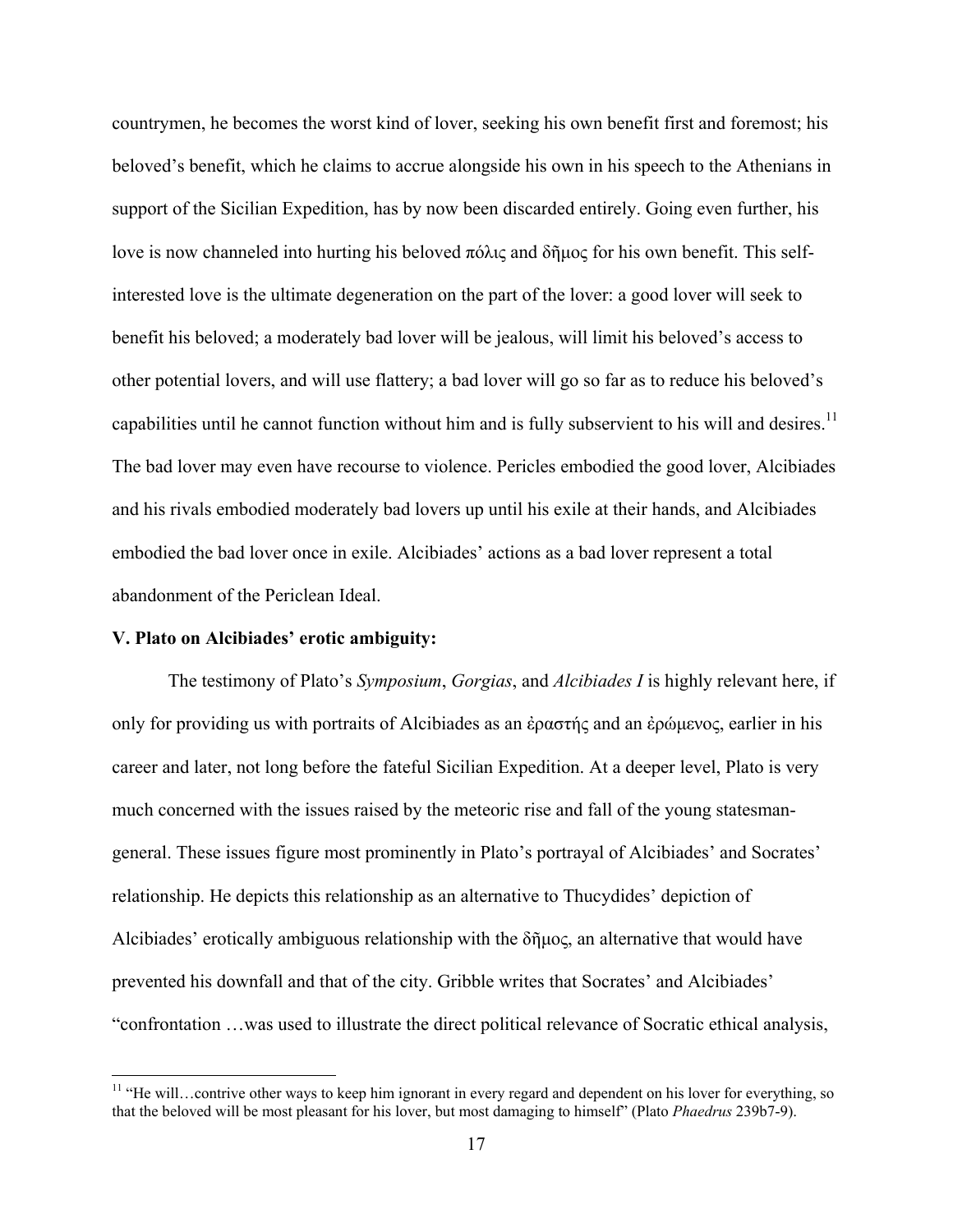and the consequences of the failure to pursue philosophy" (Gribble 1999, 216). In a way, Plato and Thucydides are writing with the same didactic goal: instilling a proper understanding of virtue and political life in their respective audiences. The dynamic between Socrates and Alcibiades toward the end of Plato's *Symposium* is all the more interesting, for at times it is unclear who is the ἐραστής and who the ἐρώμενος. Given the deep political resonance of this ambiguity, one finds a mystery here that needs unraveling. To find out what is going on here, we must look at Alcibiades' and Socrates' interactions for the behaviors characteristic of bad lovers. We must also look for ways in which Alcibiades acts as a bad ἐρώμενος.

 Their first encounter at the party is illustrative. Alcibiades is astonished to see the philosopher, so much so that "he leaped up and cried" out upon seeing him (Plato *Symp*. 213b9- 10). He berates him for "always do [ing] this to me – all of a sudden you'll turn up out of nowhere where I least expect you!" (Plato *Symp.* 213c2-3). It is as if Socrates is ever-present in Alcibiades' social sphere. The philosopher's response indicates as much, as well as the violent nature of Alcibiades' love: pleading with Agathon for protection, Socrates relates how he "can't so much as look at an attractive man but he [Alcibiades] flies into a fit of jealous rage. He yells; he threatens; he can hardly keep from slapping me around" (Plato *Symp*. 213c8-d6). He tells the assembled company that "[t]he fierceness of his passion terrifies me!" (Plato *Symp*. 213d8-9). Here we have Alcibiades portrayed as a violent, abusive lover, the very kind of (bad) lover he became toward the δῆμος. Other parallels are present: Alcibiades' need to be the most beloved of all those present (more of which will be said later), as well as his desire to keep other potential suitors away from Socrates (who presents himself as an ἐρώμενος). These three parallels evoke the bad lover we saw in the *Phaedrus*. Alcibiades jealously tries to keep Agathon away from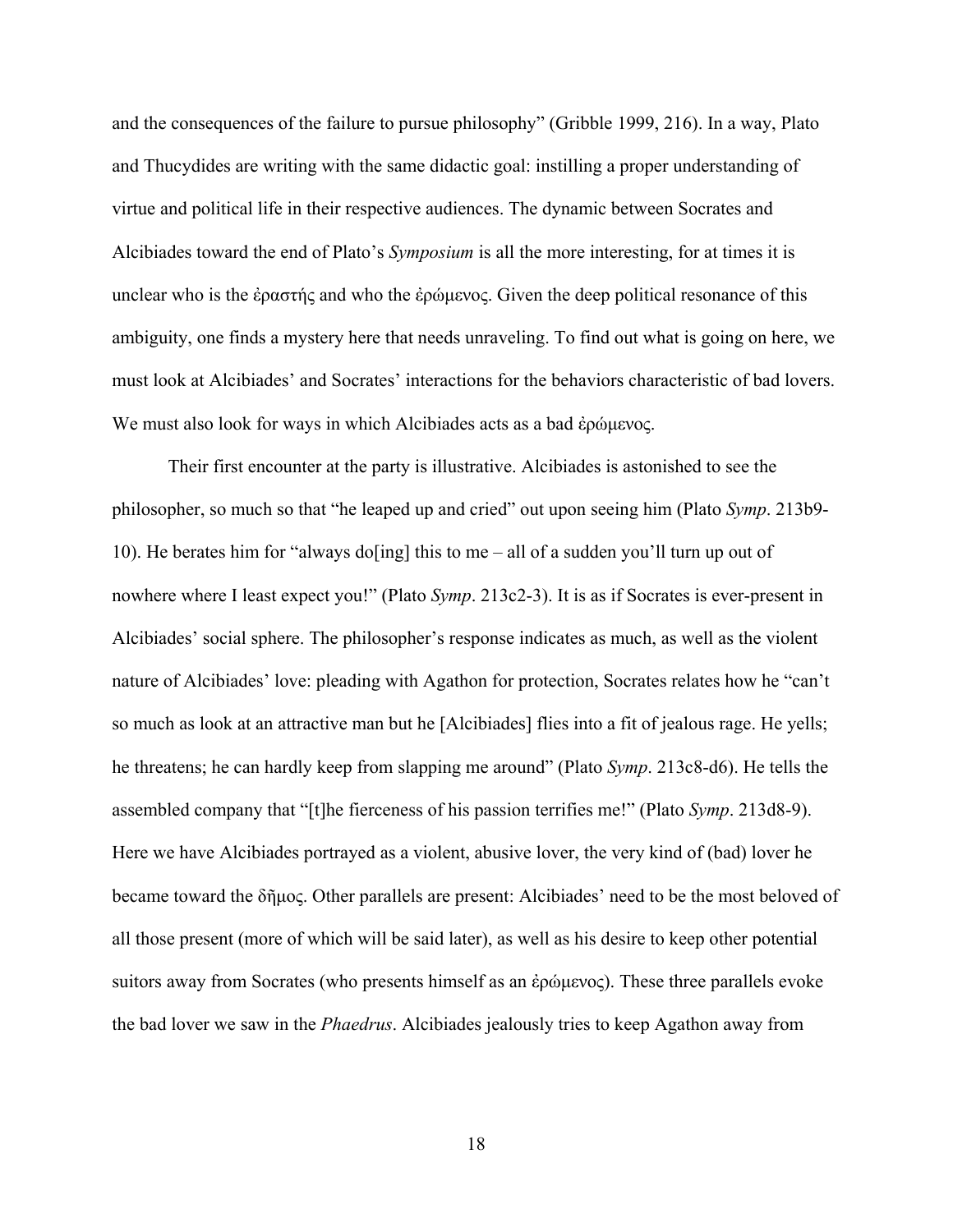Socrates (and Socrates away from Agathon) in much the same way that he tries to outdo his rivals in courting the δῆμος: through violence.

 This violence also figures strongly in his portrayal of his relationship with Socrates. Alcibiades first decides "to use an image" of a statue of Silenus or "an image" of the satyr Marsyas to depict Socrates (Plato *Symp*. 215a6, 215b1-6). Socrates words, like Silenus' or Marsyas' supernatural flute-playing, have an ultimately maddening effect upon their hearers. "Whether they are played by the greatest flautist or the meanest flute-girl, his melodies have in themselves the power to possess and so reveal those people who are ready for the god and his mysteries" (Plato *Symp*. 215c4-7). Alcibiades reflects on the "extraordinary effect his words have always had on me": "my heart starts leaping in my chest, the tears come streaming down my face, even the frenzied Corybantes seem sane compared to me" (Plato *Symp*. 215d6, 215e3-5). He draws a contrast with Pericles' words and those of the philosopher: Pericles' "never upset me so deeply that my very own soul started protesting that my life –  $my$  life! – was no better than the most miserable slave's" (Plato *Symp*. 215e6-9). Indeed, Socrates "makes it seem that my life isn't worth living" and "makes me admit that my political career is a waste of time, while all that matters is just what I most neglect: my personal shortcomings, which cry out for the closest attention" (Plato *Symp*. 216a1, 216a4-7). His next point is key: "I know perfectly well that I can't prove he's wrong when he tells me what I should do," but ἐπειδὰν δὲ ἀπέλθω, ἡττημένῳ τῆς τιμῆς τῆς ὑπὸ τῶν πολλῶν, "whenever I depart from him, I am forced to give in to the honor of the many" (Plato *Symp*. 216b4-7). Alcibiades is here torn between the philosopher's love for him and the love that the  $\delta\tilde{\eta}\mu$  bears for him. We find here, as throughout his speech, that he is also an ἐρώμενος. Unfortunately for them all, the δῆμος proved to win his soul as his lover and his beloved.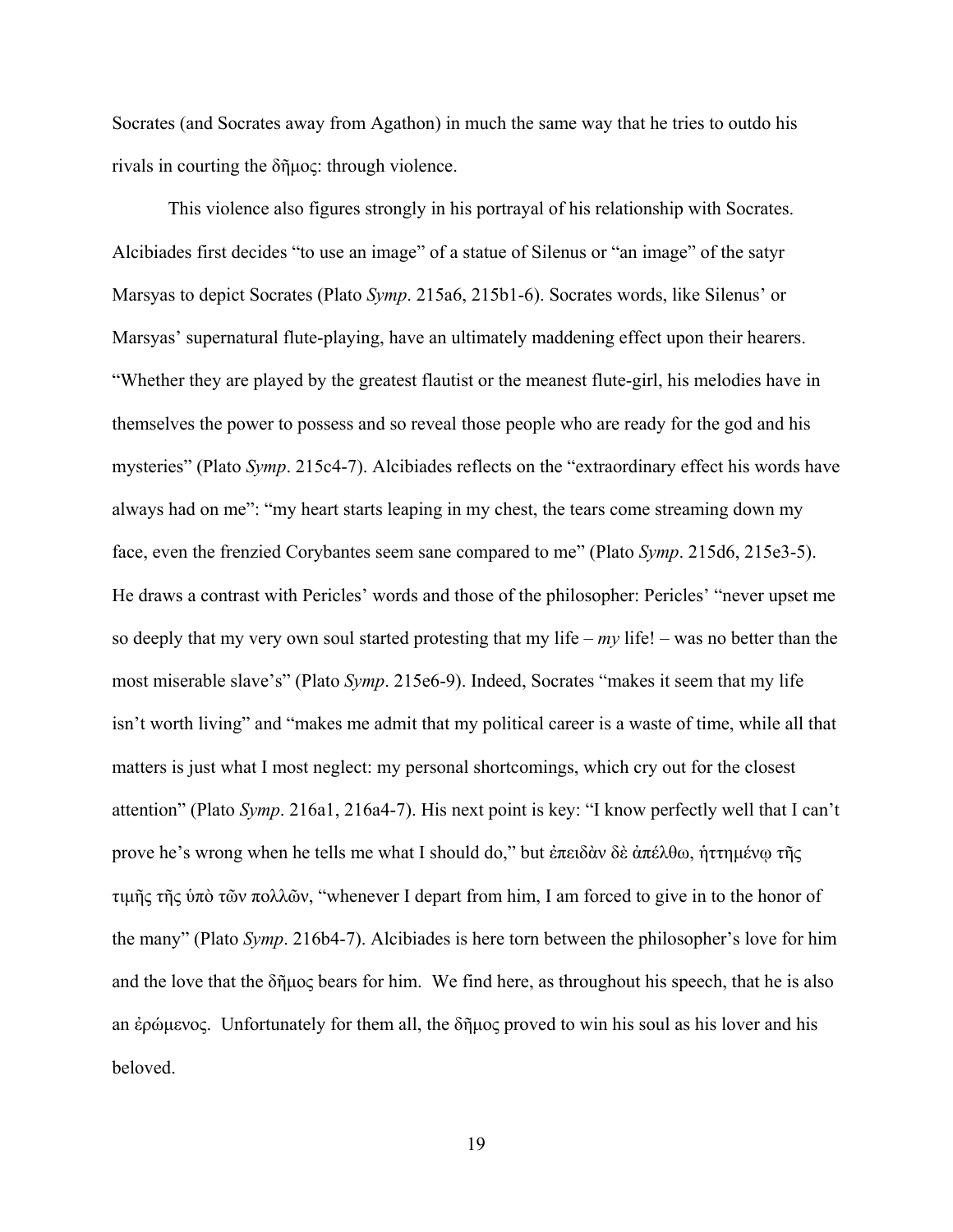We find corresponding testimony in Plato's *Gorgias*. Socrates tells Callicles: "each of the two of us is a lover of two objects, I of Alcibiades, Clinias' son, and of philosophy, and you of the *demos* [people] of Athens, and the Demos who's the son of Pyrilampes" (Plato *Gorgias* 481d3-6). He then compares his relationship and Callicles': "You keep shifting back and forth. If you say anything in the Assembly and the Athenian *demos* denies it, you shift your ground and say what it wants to hear. Other things like this happen to you when you're with that goodlooking young man, the son of Pyrilampes" (Plato *Gorgias* 481e1-4). In contrast, Socrates only has Alcibiades to contend with: "what he says differs from one time to the next, but what philosophy says always stays the same" (Plato *Gorgias* 482a7-8). Socrates shows Callicles that he is a bad kind of lover who goes against his own nature in submitting to his beloveds' every wish. But he might as well be talking to Alcibiades throughout his political career. Between his appearance in the *Symposium* and his appearance in this dialogue, Alcibiades is a fawning, outrageous, and passive ἐραστής at the same time as he is a fickle, demanding, and aggressive έρώμενος.<sup>12</sup> His violence against Socrates is indeed a miniature version of his violence against the δῆμος. Both result from the fundamental ambiguity that characterizes Alcibiades' ἔρως, an ambiguity with ultimately tyrannical potential.

 Plato provides an instructive back-story in his *Alcibiades I*. In this dialogue, he depicts Socrates persuading Alcibiades to live the life of reason through arguments most appealing to the youth's desire for power and influence. Socrates begins by making the case "that nobody is capable of providing you with the influence you crave, neither your guardian [Pericles] nor your relatives, nor anybody else except me" (Plato *Alc. I.* 105e3-5). In order to have proper influence in the city, Socrates proves, a man must necessarily cultivate knowledge of himself, as well as

<sup>&</sup>lt;sup>12</sup> We must remember the self-control and meek obedience required of an ἐρώμενος if we are to understand the extent to which he transgressed his role as a beloved.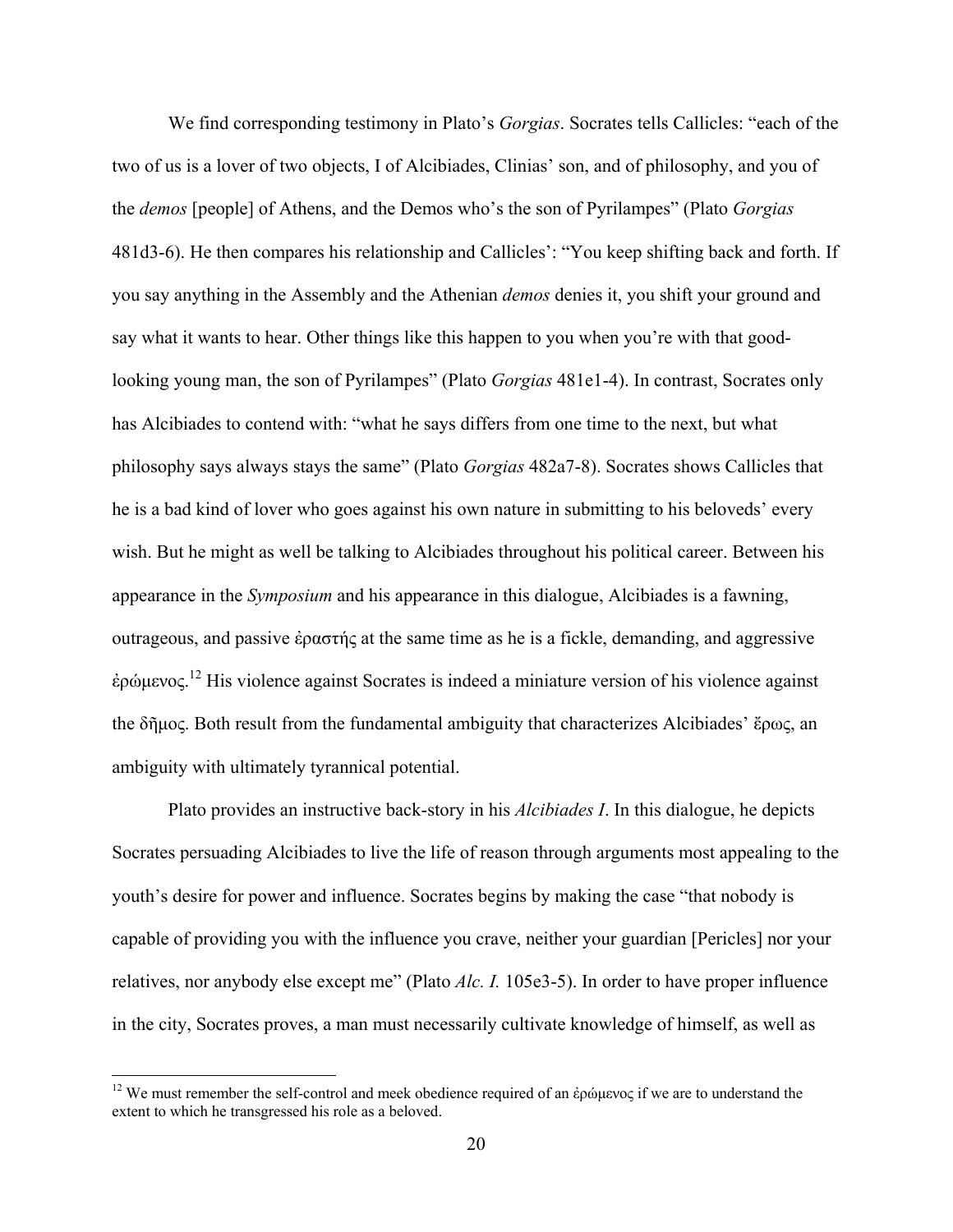his own self-control and virtue. If he fails to do these things, he will end up confusing his soul and what belongs to his soul (his body), the belongings of his belongings (money), the belongings of others, and ultimately the belongings of the city (τὰ πολιτικά) (Plato *Alc. I.* 130e-134a). The tyrannical impulse results directly from this confusion. Alcibiades has it, and Socrates is terrified at the possibility of this impulse overpowering the youth and in turn the city.

It is telling that the philosopher fears the  $\delta\tilde{\eta}$ μος most, in much the same way that a good lover will fear a bad lover's negative influence on his ἐρώμενος (Plato *Alc. I.* 132a). He tells Alcibiades that "that is my greatest fear, that a love of the common people might corrupt you, for many Athenian gentlemen have suffered that fate already. 'The people of great-hearted Erechtheus' might look attractive on the outside, but you need to scrutinize them in their nakedness, so take the precaution I urge" and follow philosophy (Plato *Alc. I.* 132a3-7). At first Alcibiades wants to enter the assembly and provide counsel for his countrymen, to gain power over them and by extension the whole of Greece and the known world. He also desires their admiration, and defiantly attempts to rely on his own beauty (Plato *Alc. I.* 104a5-6). Indeed Socrates says, "you want your reputation and your influence to saturate all mankind" (Plato *Alc. I.* 105c3-4).

 The erotics of this series of exchanges are palpable, not only between Socrates and Alcibiades, but between Alcibiades and The People. In Socrates' (the good lover's) eyes, they (as bad lovers) have a basically corrupting influence over rising stars like Alcibiades, because they have the arrogance and ignorance to think they know what they do not. Their second mistake, which derives from this ignorance, is to act on and teach what they do not know. The politicians are especially guilty of acting and teaching based upon their own ignorance, but the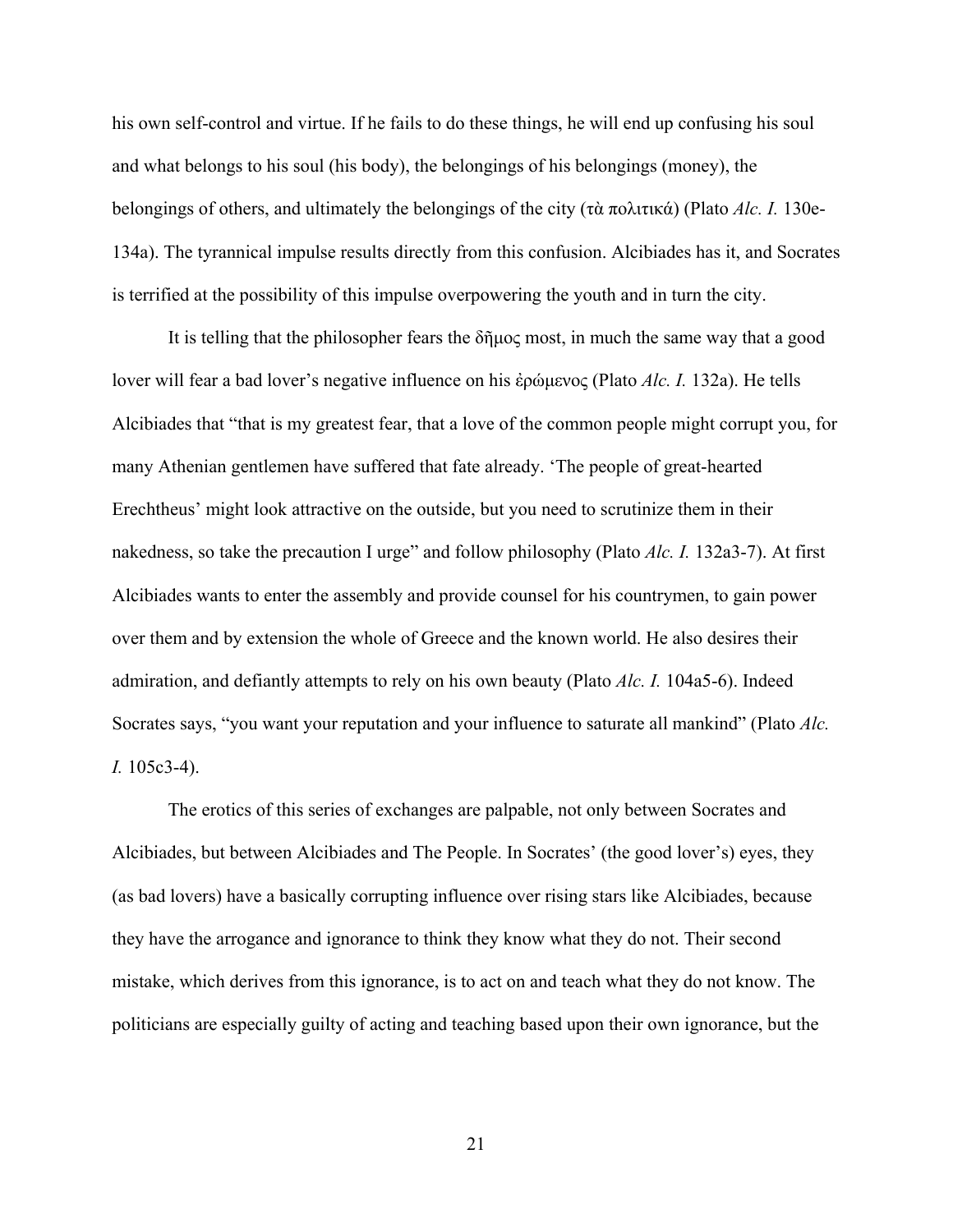consequences of their actions are all the greater because of the power they wield over other men $13$ 

 The philosopher notes how Pericles might be one of those "few exceptions" to the rule (Plato *Alc. I.* 118c2). But Socrates (and by extension Plato) does not think that Pericles is a suitable guardian for Alcibiades. Pericles was not able to impart his knowledge of politics to his children, let alone Alcibiades' brother, and therefore cannot really be an "expert" at politics (*Alc. I..* 118d-e). Only he, Socrates, is a suitable guardian, along with "God" or the *daimon* (*Alc. I..*  124c4-8). In hindsight though, not even Socrates could turn Alcibiades from a life of profligacy and excess. This apparent contradiction with the history of the period can best be explained with reference to the *Symposium* and the kind of erotic madness Alcibiades shows in that dialogue.

 We noted Alcibiades' astonishing desire for Socrates to take advantage of him as exemplary of the behavior of the bad ἐρώμενος: "all I had to do was to let him have his way with me, and he would teach me everything he knew" (Plato *Symp*. 217a5-7). But to no avail. It soon became apparent to Alcibiades that far from being pursued in this relationship, he was taking on the role of the hunter: "I refused to retreat from a battle I myself had begun, and I needed to know just where matters stood. So what I did was to invite him to dinner, as if *I* were his lover and he my young prey!" (Plato *Symp*. 217c7-10). Analyzing this episode, Gribble notes how "[t]he debased erotic deal Alcibiades offers Socrates involving his own body links the Alcibiades

<sup>&</sup>lt;sup>13</sup> We can compare Plato's criticism of the δῆμος and the politicians to Thucydides' arguments surrounding the Tyrannicide digression: "the Athenians are no more accurate than the rest of the world in their accounts of their own tyrants and of the facts of their own history" (6.54.1). The same could be said with regard to their cultivation of virtue in the young, something Socrates is keen on achieving himself if need be. While I do not have space enough here to pursue this line of reasoning, I would like to draw a parallel between the implicit epistemological critique present in both of these portrayals of the δῆμος. In the same way that the Athenians are unable to account for their own history, they cannot adequately (rationally) account for their political life. The two are intimately related: a rational account of their political life ultimately rests upon an accurate understanding and a rational account of their political history. Without understanding their political life, Plato would have us believe, they are unable to properly instruct their youth on how to behave virtuously in the political arena. Though they do so from different starting points and with different goals in mind, Thucydides and Plato provide overlapping critiques of the Athenians' ability to sustain a virtuous citizenry.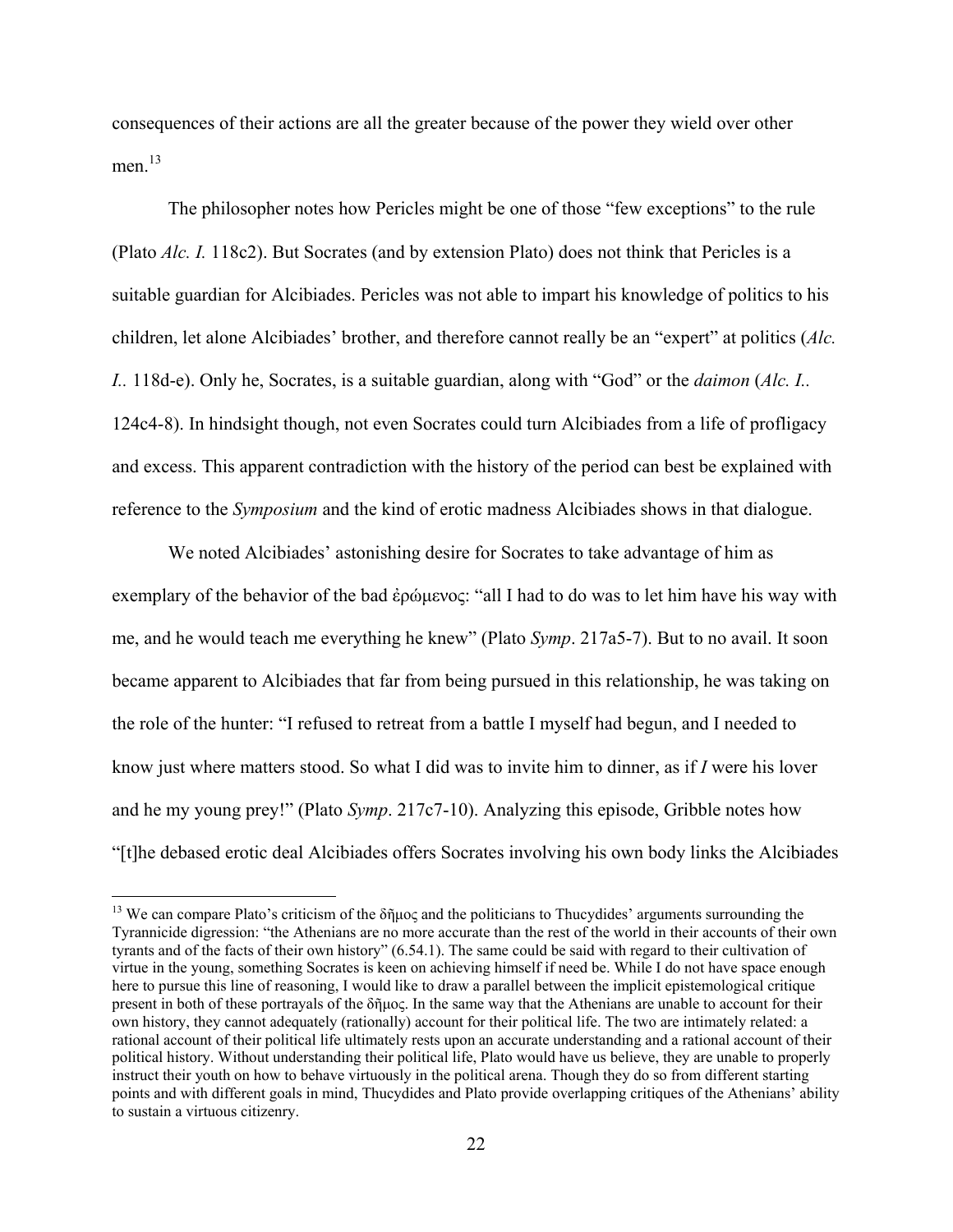episode to Socrates' vision of philosophical *eros*, which Alcibiades has missed by arriving late to the symposium, just as he has 'missed' it as a youth" (Gribble 1999, 243). In doing so, he "fails to grasp precisely the point that knowledge cannot simply be learned or passed from one to another" (Gribble 1999, 243). This interpretation ultimately transcends "the city's allegation that Socrates was capable of corrupting Alcibiades," as well as "the protreptic dialogue's [*Alcibiades I's*] implication that he was capable of turning him in a straightforward way to virtue" (Gribble 1999, 243). Due to his need for admiration and esteem, as well as the "power of existing society," Alcibiades' turn toward virtue was impossible (Gribble 1999, 243). Both, as we have seen, were conceived of erotically and in erotic terms as a consequence of Athens' erotic political culture and the strictures of the ἐραστής-ἐρώμενος relationship.

 Martha Nussbaum, in *The Fragility of Goodness: Luck and Ethics in Greek Tragedy and Philosophy*, accounts for Alcibiades' seeming inability to follow Socrates. She makes the striking claim that in the *Symposium* Alcibiades "cannot describe…[his] passion or its object in general terms, because his experience of love has happened to him this way only once, in connection with an individual [Socrates] who is seen by him to be like nobody else in the world…[His] entire speech is an attempt to communicate that uniqueness" (Nussbaum 2001, 187). This description or λόγος stands not as a reasoned account in the Socratic vein, but as a series of images and anecdotes displaying the finitude and beauty of a sensual world and an enigmatic philosopher disturbingly aloof from that world. In the same way, Alcibiades loves his city and desires its love, but he does not conceive of it as a general phenomenon consisting of laws, institutions, and politicians. He views it as a place, a culture, a historical moment unlike any other throughout time. Consequently, he loves the δῆμος (as opposed to the abstract πόλις), a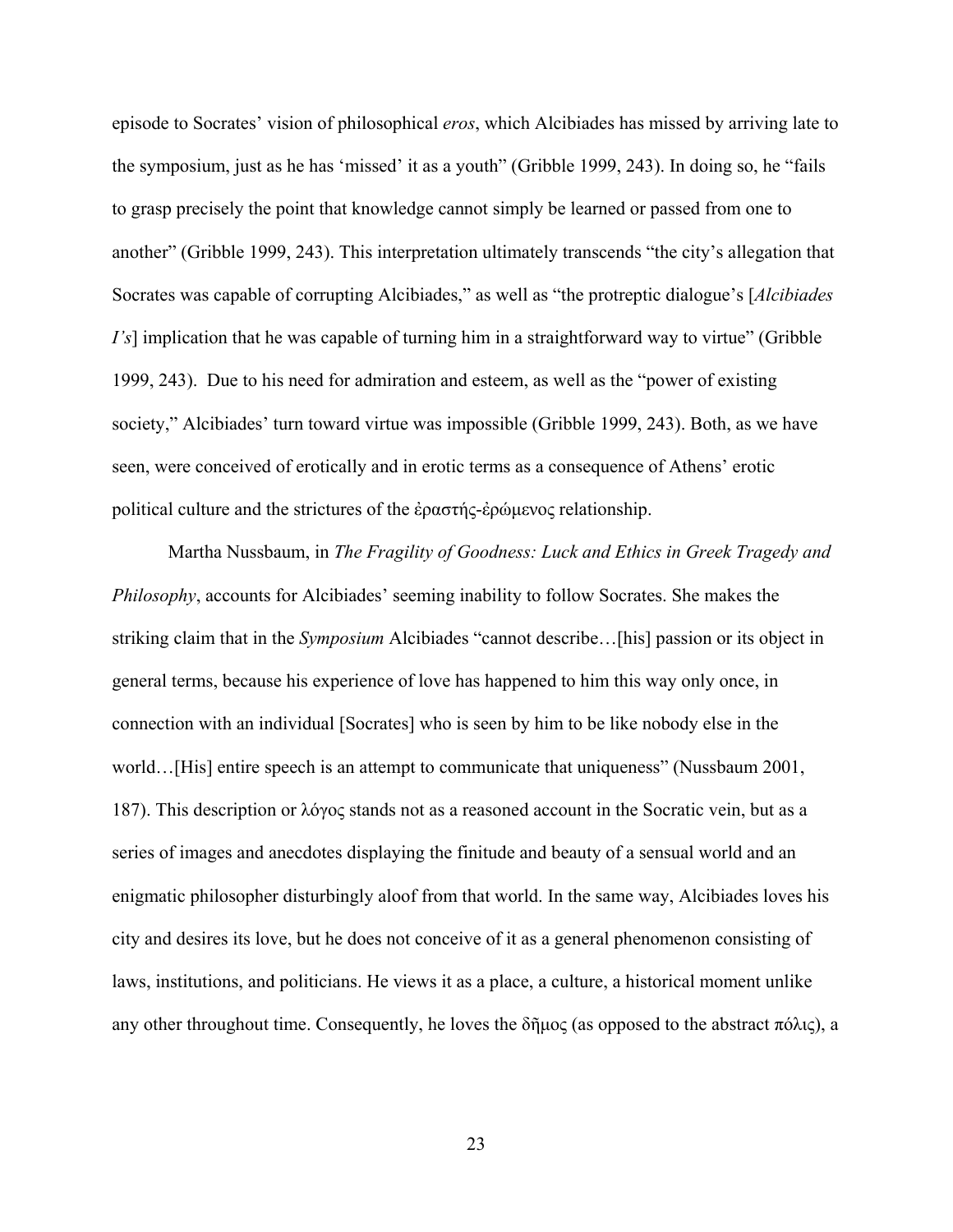group of living, breathing men – and not just any men, but citizen-lovers of the πόλις in their own right.

 But the δῆμος itself is not the proper object of desire within the Periclean Ideal. Neither is Alcibiades, insofar as he performs his role as an ἐρώμενος aggressively. Alcibiades is both a bad lover *and* a bad beloved. His overall ambivalence toward Athens' form of government is key here: Plutarch judges "that Alcibiades cared no more for an oligarchy than for a democracy, but was ready to follow any course of action to get himself recalled from exile" (Plutarch *Alc.* 25). Thus, we find him first distorting and then wholly displacing the Periclean Ideal to achieve his ends. His actions, we must remember, are all contingent upon his love for the δῆμος and his desire for its love in return. Plato recognized that these maddening desires stand opposed to the philosophical way of life and the rational pursuit of virtue. This understanding is the reason for the stark contrast between Socrates' and Alcibiades' competing views of ἔρως and between their methods of presentation.

 Gribble comments at length on this latter aspect of their speeches. We have already noted the lengths to which Alcibiades went to shape public opinion about himself as an object of desire, an ἐρώμενος in his own right. It should not be surprising if we find the same thing occurring here. Gribble suggests that "[h]is supposedly self-revealing speech is also a carefully planned self-presentation, through which he emerges as ambitious, beautiful, and successful, but at the same time possessed of sensitive intellectual qualities which make him susceptible to the force of philosophy" (Gribble 1999, 248). Drawing a parallel with Thucydides' "aim…to recreate the charm with which this self-presentation is achieved," Gribble suggests that "[c]haracterization emerges *through* the self-presentation" (Gribble 1999, 249). Indeed, Alcibiades is consistently defined (and self-defined) on his own terms, all for the admiration and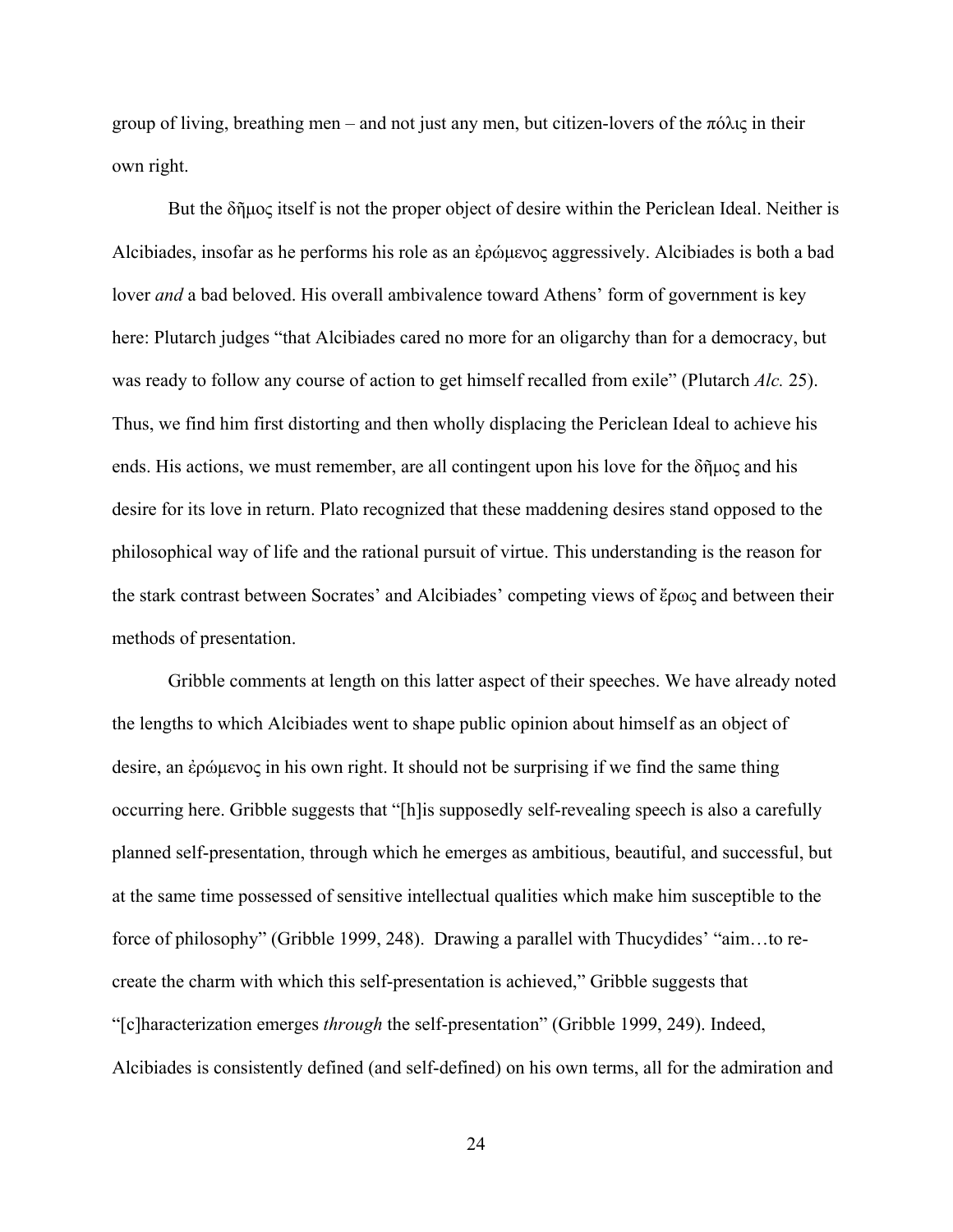love of others. In presenting a story of his own love and the way his beloved loves him in return, he is presenting himself in all his beauty, glory, and rhetorical ability for the other symposiasts to desire.

# **VI. The Loving Ἐρώμενος:**

 If one is to give a full account of how Alcibiades transgressed his role as an ἐρώμενος, it makes sense to start with the account of his youth provided by Plutarch. Alcibiades was first of all beautiful. Plutarch writes that "we need say no more than that [his beauty]…flowered at each season of his growth in turn, and lent him an extraordinary grace and charm, alike as a boy, a youth, and a man" (Plutarch *Alc.* 1). Furthermore, "[h]e was a man of many strong passions, but none of them was stronger than the desire to challenge others and gain the upper hand over his rivals" (Plutarch *Alc.* 2). The anecdote Plutarch provides about Alcibiades biting a wrestling opponent in order to avoid losing a match is instructive here: "[t]he other let go his hold and cried out, 'Alcibiades, you bite like a woman!' 'No, like a lion,' was his reply" (Plutarch *Alc.* 2). Alcibiades counters the charge of effeminacy by claiming openly the nature of a powerful – and hungry – symbol of regal greatness.

 The symbolism of this anecdote is mirrored in a passage of Aristophanes' *Frogs*, lines 1431-2, quoted by Plutarch later in his biography: "Better not bring up a lion inside your city, / But if you must, then humour all his moods" (Plutarch *Alc.*16). In his depiction of Alcibiades as a lion cub, Aristophanes (and by extension Plutarch) draws a connection to Aeschylus' metaphorical description of Helen in his *Agamemnon*. In that play Aeschylus has the chorus lament "a lion cub," which was raised in captivity and "played with children / and delighted the old" (Aeschylus *Ag*., 718, 721-22). This "they pampered…like a newborn child" (Aeschylus *Ag.*, 724).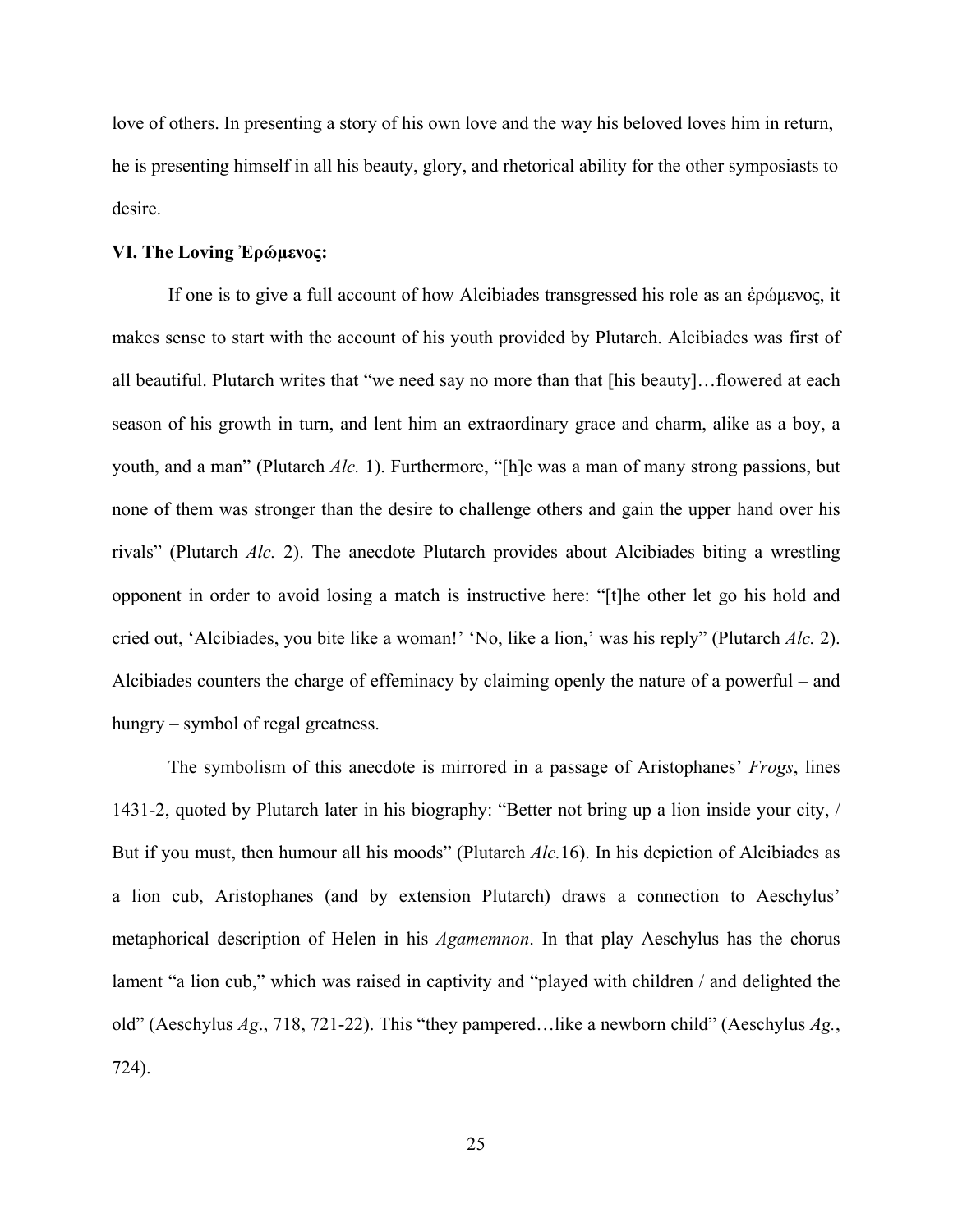But it grew with time, and the lion in the blood strain came out; it paid grace to those who had fostered it in blood and death for the sheep flocks, a grim feast forbidden. (Aeschylus *Ag.*, 727-731).

Between these texts we have two figures, linked by the lion metaphor, who caused untold damage and loss of life on account of their beauty and the intense desire they aroused in others. But beyond these shared traits, Alcibiades possessed an inner drive for power and victory, as well as a flare for the dramatic and the outrageous. He is said to have cut the tail off of his "exceptionally large and handsome dog" to give the Athenians something to say about him and to "'stop them saying anything worse about [him]'" (Plutarch *Alc.* 9). He was also capricious. Plutrach says that his "character was to reveal many changes and inconsistencies, as one might expect in a career such as his, which was spent in the midst of great enterprises and shifts of fortune" (Plutarch *Alc.* 2).

 His effeminacy was another crucial component of his allure for others. Wohl interprets the wrestling episode thus: "is he a girl or a lion?" (Wohl 2002, 134). She notes Plutarch's comparison of Alcibiades with Helen, "not for his effeminate beauty and desirability but for his changeable nature" (Wohl 2002, 134-5). Indeed, like Helen, "Alcibiades can make himself a reflection of every man's desire" (Wohl 2002, 135). Thus we find his ability to "assimilate and adapt himself to the pursuits and the manner of living of others and submit himself to more startling transformations than a chameleon" (Plutarch *Alc.* 23). It was this "special gift which surpassed all the rest and served to attach men to him" (Plutarch *Alc.* 23). In the classical imagination, his effeminacy thus runs deeper. Wohl notes how "[l]ike a woman, Alcibiades hides his true nature behind a seductive but false exterior" (Wohl 2002, 135).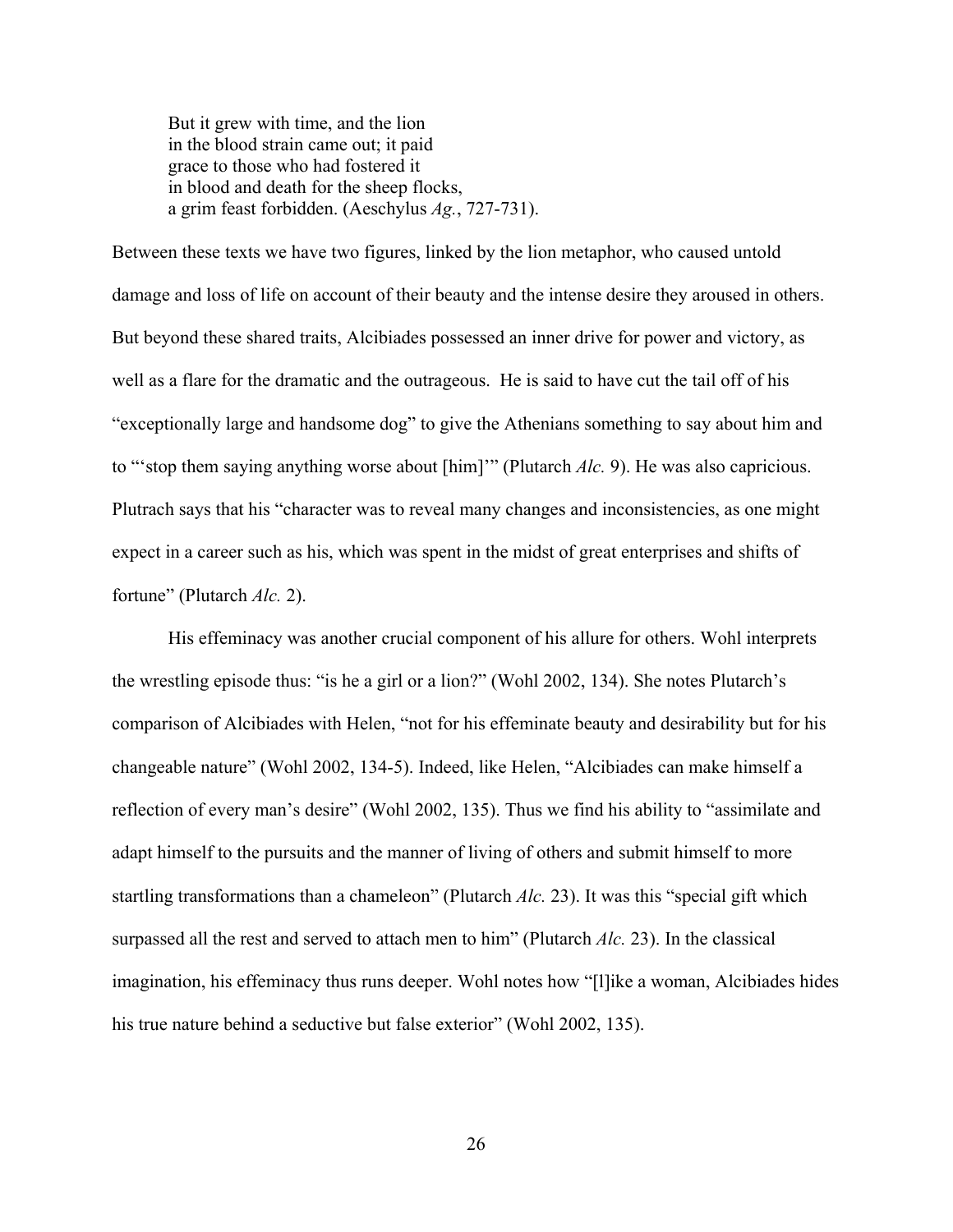Not surprisingly, in a political culture so erotically charged, "[i]t was not long before Alcibides was surrounded and pursued by many admirers of high rank. Most of them were plainly captivated by the brilliance of his youthful beauty and courted him on this account" (Plutarch *Alc.* 4). Though he scorned many of these lovers in favor of Socrates, who "alone…he feared and respected," "there were times when he would surrender himself to his flatterers, who promised him all kinds of pleasures" (Plutarch *Alc.* 6). Plutarch tells us that "Alcibiades was carefree and easily led into pleasure; that lawless self-indulgence in his daily life, which Thucydides mentions, gives reason to suspect this" (Plutarch *Alc.* 6). Indeed, "the weakness which his tempters played upon most of all was his love of distinction and his desire for fame, and in this way they pressed him into embarking on ambitions projects before he was ready for them" (Plutarch *Alc.* 6). These notably bad ἐρασταί even "assured him that once he entered public life, he would not merely eclipse the other generals and politicians, but even surpass the power and prestige which Pericles had enjoyed in the eyes of the Greeks" (Plutarch *Alc.* 6).

 In many instances then, Alcibiades expresses a desire to be seen and *wanted* by others, as well as a desire to outdo his competitors. In this regard, he embodied what for the Greeks was the perversion of "[a]n overeager eromenos," which "might evoke the figure of the boy-whore" (Wohl 2002, 131). Foucault tells us as much: the ἐρώμενος "had to be careful not to yield too easily; he also had to keep from accepting too many tokens of love, and from granting his favors heedlessly and out of self-interest, without testing the worth of his partner" (Foucault 1985, 196). Alcibiades' revelation to the guests at Agathon's in the *Symposium* that he actively sought Socrates' penetration out of self-interest must have been astonishing. His anticipation of their reaction would explain Alcibiades' disclaimer, before relating the story of how *he* tried to seduce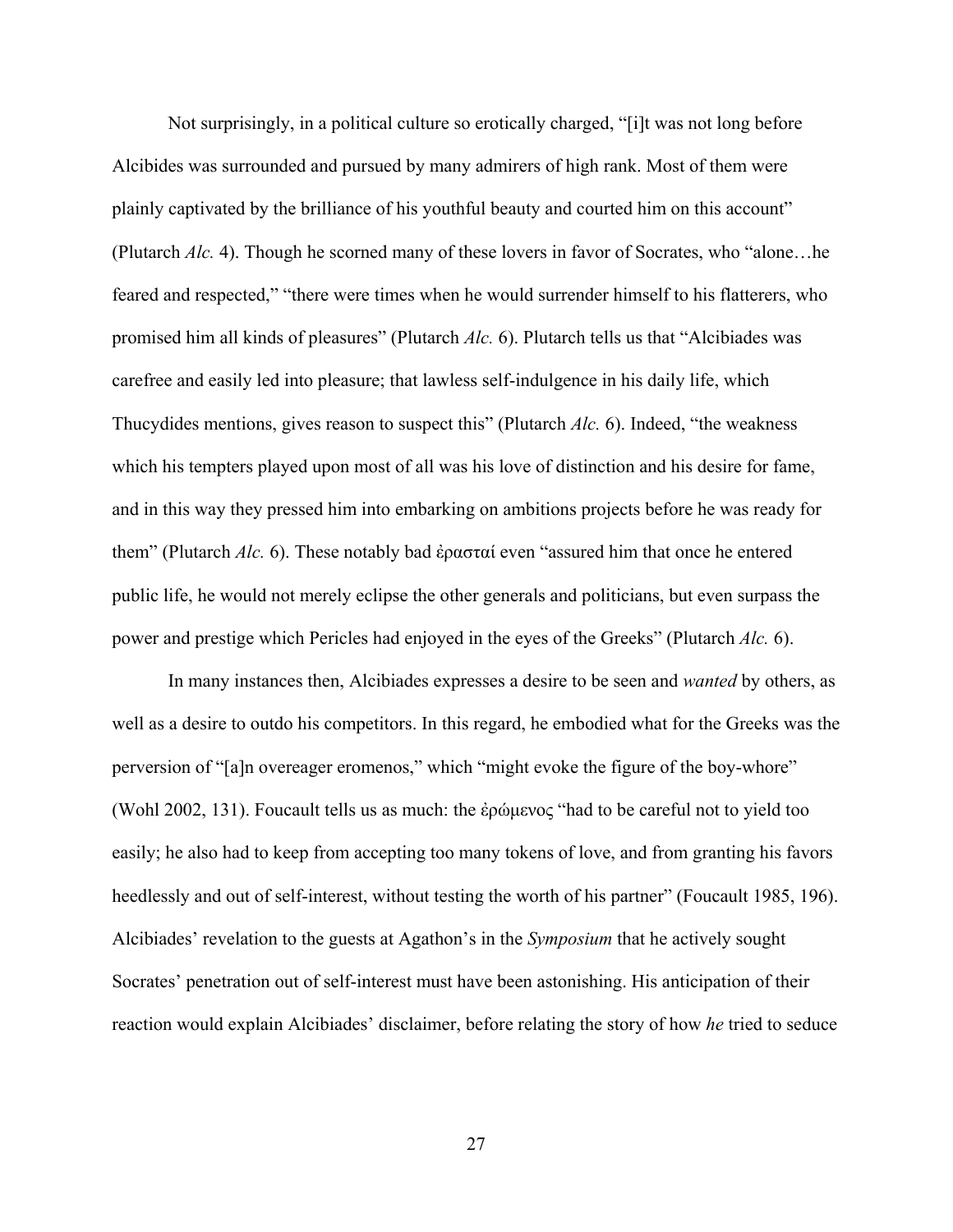the older Socrates, that the company would "forgive both what I did then and what I say now" (Plato *Symp.* 218b5-6).

 His justification is also suspect: Alcibiades cites "the Bacchic frenzy of philosophy" as a cause of this unacceptable conduct (Plato *Symp.* 218b3-4). Monoson considers "[i]conographic evidence" from the period, in which "[t]he boy is shown as yielding only in gratitude for clearly defined benefits received, not out of sexual appetite or his own erotic madness" (Monoson 2000, 78). Madness would not have been an adequate excuse for his attempt to seduce Socrates. We thus find that self-control on the part of the beloved was "necessary to evade the potentially problematic implications of sexual activity between these two parties" (the adult lover and young beloved) (Monoson 2000, 78). Alcibiades, in trying to elicit Socrates' penetration, crosses a boundary that a citizen-to-be, an ἐρώμενος, should not cross. He is far too aggressive in the pursuit of pleasure and far too eager to pleasure others for the sake of what they could give him, whether wisdom or political influence (Wohl 2002, 131). He ultimately distorts the ideal image of self-controlled lover and beloved by exceeding his role as ἐρώμενος.

 This tendency appears in public as well. While at times Alcibiades is subject to the whims, schemes, and diversions of his suitors and the broader Athenian citizenry, at others he appears to have full mastery over his lovers –and the larger δῆμος –as an ἐρώμενος. Wohl notes how "Alcibiades's sex appeal carries with it political authority…always imagined in sexual terms: his power makes him desirable and to desire him is to desire to be ruled by him. It is as Eros that he wields his political thunder" (Wohl 2002, 130).The episode involving a hidden quail shows just how much the δῆμος was enthralled with the youth. When he "offered a contribution himself" to a "public conscription,... [t]he crowd clapped their hands and cheered with delight" (Plutarch *Alc.* 10). The noise scared "a quail which he happened to be carrying under his cloak"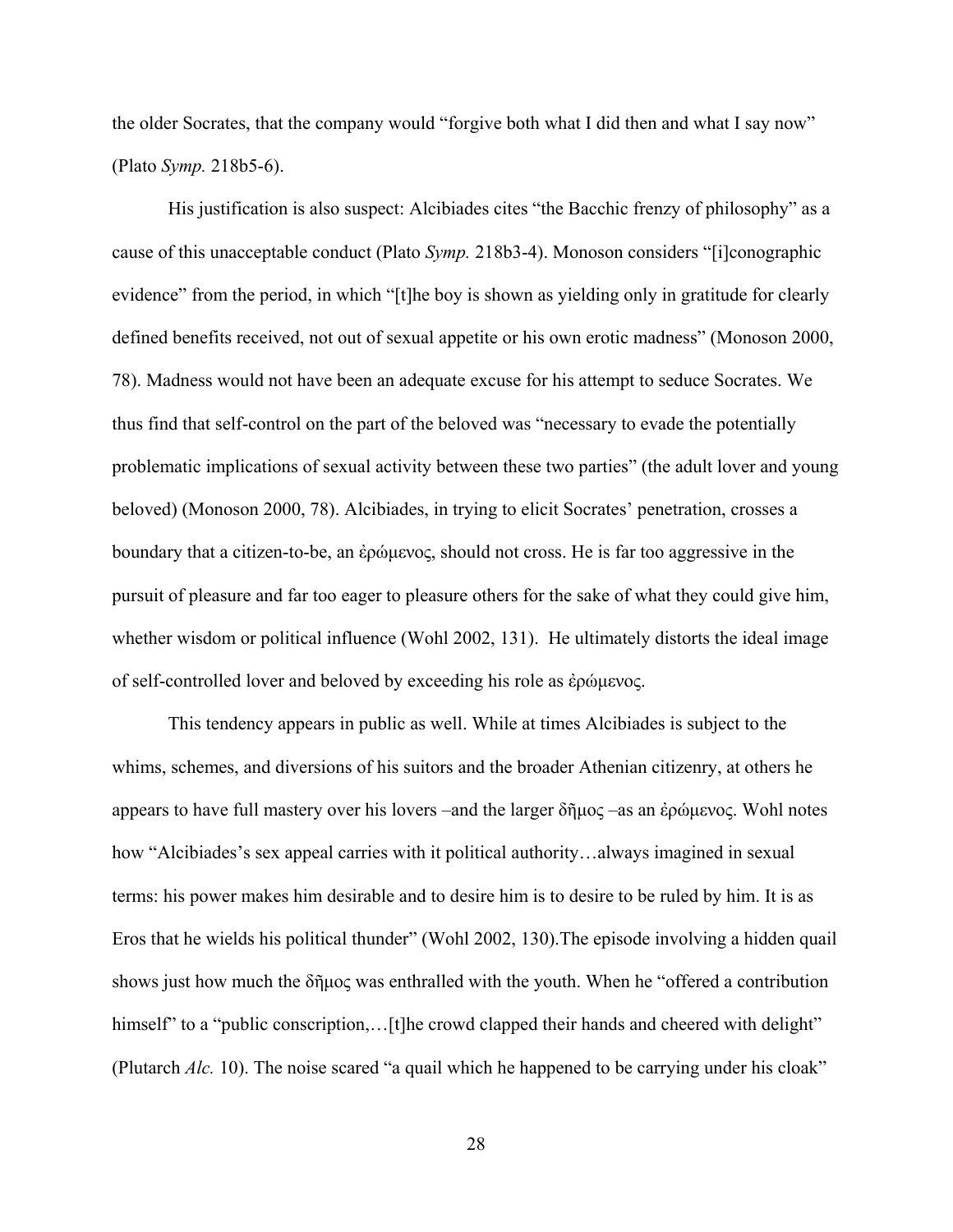that then took off (Plutarch *Alc.* 10). The assembled citizens were amazed and "shouted all the louder and many of them jumped up to help chase the bird" (Plutarch *Alc.* 10). One can only imagine all of them vying for his affection to the point of submitting *themselves* to his needs and whims. Their self-submission is crucial. A lover was not supposed to submit in any way to his beloved. On the contrary, he was supposed to guide his beloved in the latter's best interests and to not give in to his shifting moods. Here the δήμος acts like the bad έραστής described above, and Alcibiades acts like the fickle, demanding ἐρώμενος we found in Plato's *Gorgias*.

 A turn to Thucydides' portrayal of Alcibiades' speech to the Athenians in support of the Sicilian Expedition will be useful to see how the historian judges this aspect of his corrupt relationship. Two points of resonance occur with other speeches in the text: one with Pericles' Oration, and another with the speech of the Athenian envoys at Sparta before the war. These three speeches ultimately rest on Athenians' sense of national character. They differ with respect to their consequences for the πόλις, the proper ἐρώμενη for the model Periclean citizen-ἐραστής, and the δῆμος, the improper object of desire for debased ἐρασταί like Alcibiades and his rivals.

 Thucydides comments that Alcibiades "wished to thwart Nicias both as his political opponent," and that he was "exceedingly ambitious of a command by which he hoped to reduce Sicily and Carthage, and personally to gain in wealth and reputation by means of his successes" (6.15.2). Likely Plutarch's source for the above character sketch, Thucydides indicates the great extent to which personal considerations weighed on Alcibiades' support for this fateful public decision. Alcibiades also sought to surpass Nicias in the love which Sparta bore them: "[i]t caused Alcibiades great annoyance that Nicias was as much admired by the enemies of Athens as he was by his own fellow citizens" (Plutarch *Alc.* 13). Alcibiades here desires and vies to be as beloved by the Spartan δᾶμος as by the Athenian δῆμος. This same desire led to his concocting a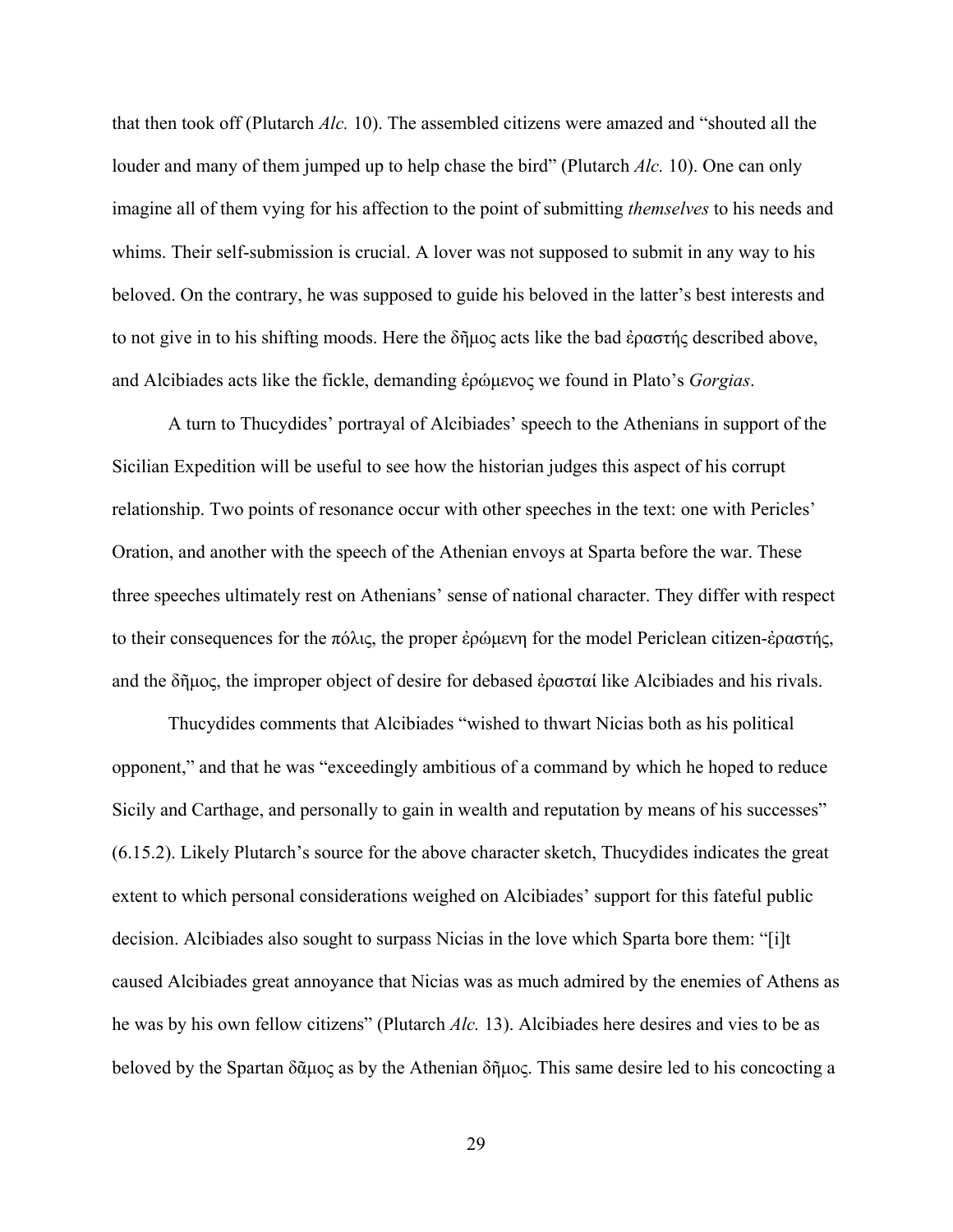series of alliances with disaffected Peloponnesian cities like Mantinea and organizing a rebellion against Spartan hegemony in the region that would ultimately end at the Battle of Mantinea in 418 BCE (Plutarch *Alc.* 14-15).

 Alcibiades' private lifestyle is explicitly implicated in Athens' fall. Indeed "the position he held among the citizens led him to indulge his tastes beyond what his real means would bear, both in keeping horses and in the rest of his expenditure; and this later on had not a little to do with the ruin of the Athenian state"  $(6.15.3)$ .<sup>14</sup> Once again, the very fear that animated Pericles' Ideal, the fear that an individual would seek to subordinate the good of the city to his own ends – even going so far as to harm the city to advance these ends – finds expression in Alcibiades' actions and contributes to his exile in 415 BCE. Thucydides concludes that "although in his public life his conduct of the war was as good as could be desired, in his private life his habits gave offense to everyone, and caused them to commit affairs to other hands, and thus before long to ruin the city" (6.15.4). Thucydides admits Alcibiades' extraordinary capabilities, while at the same time passing judgment on the man's personal conduct. He does so as a consequence of the public import of the man's private actions, motivated as they were by a desire to present a distinct image to his contemporaries. The episode in which he cut his dog's tail off shows how much he sought to shape public opinion about himself (Plutarch *Alc.* 9).

 We have as further evidence Thucydides' rendering of Alcibiades' words in defense of his own extravagant conduct: "any splendor that I may have exhibited at home in providing choruses or otherwise, is naturally envied by my fellow citizens, but in the eyes of foreigners has an air of strength" (6.16.3). "And this is no useless folly," he continues, "when a man at his own private cost benefits not himself only, but his city: nor is it unfair that he who prides himself on

<sup>&</sup>lt;sup>14</sup> Wohl sees a tyrannical element in his private life: "[h]is extravagance, effeminacy, sexual voracity, and foreign affiliations all chime with the Athenian imagination of the tyrant: self-indulgent and sybaritic, emptying state coffers to pay for his pleasures, making the polis an instrument of his own insatiable enjoyment" (Wohl 2002, 137).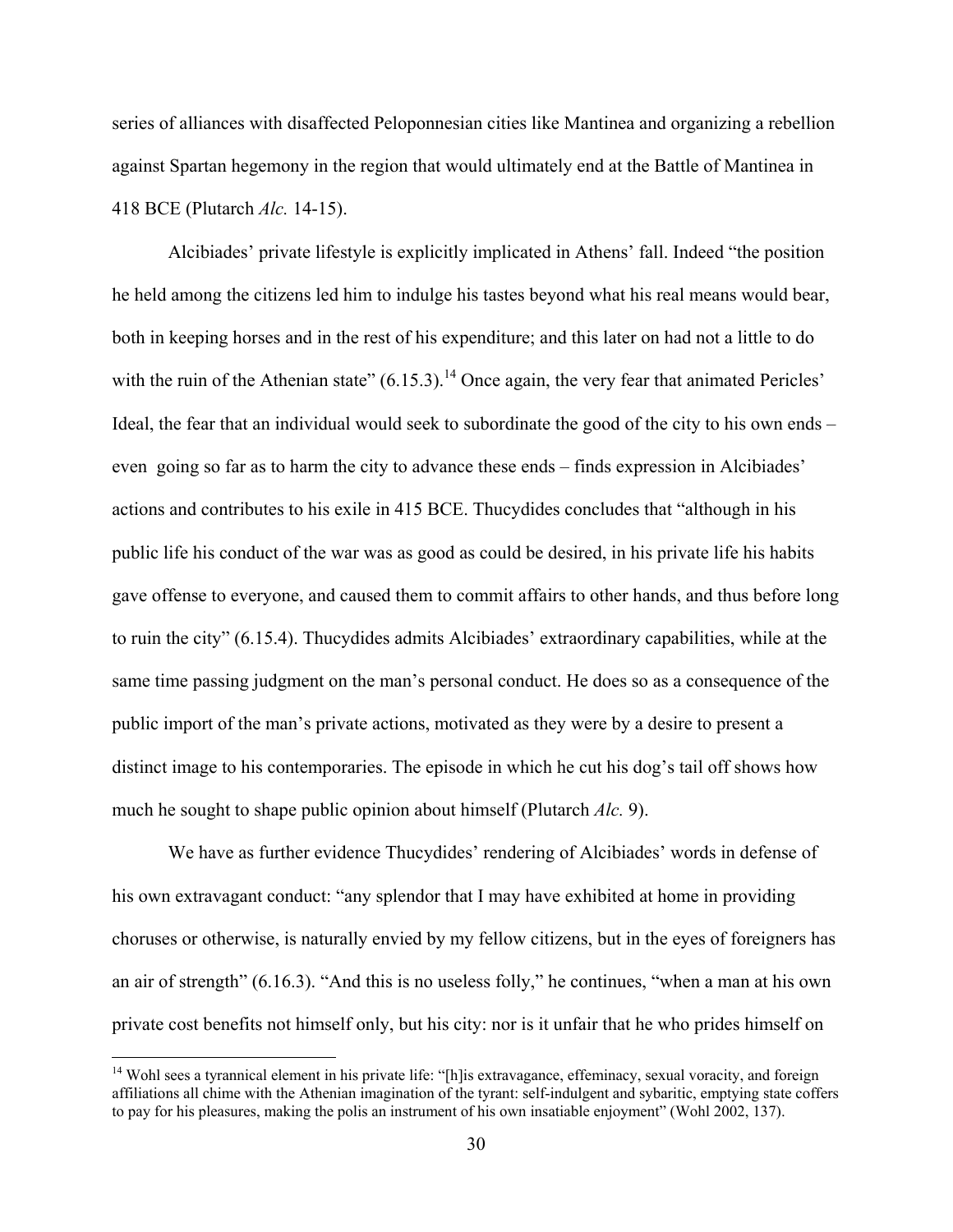his position should refuse to be upon an equality with the rest" (6.16.3-4). Plutarch provides a confirmation of this bold claim: "[h]is success at Olympia was made all the more brilliant by the way in which the various cities vied with each other to do him honour" (Plutarch *Alc.* 12). Thucydides has Alcibiades placing the interests of the πόλις in a subordinate and derivative position relative to his own interests. In doing so, Alcibiades distorts the kind of relationship advocated by Pericles. By contrast, in the Funeral Oration, "interactions befitting free citizens and a free city are those of mutual exchange, understood on the pattern of benefaction and gratitude, which tie in with the compulsion of honor, not power" (Monoson 2000, 83). In this scheme, "benefaction and gratitude is properly a relation between every individual and the whole polis, not between a wealthy individual and poorer individuals," as was the case of Alcibiades and the δῆμος (Monoson 2000, 83-84).

Reciprocity is understood to occur between the citizen and the  $\pi\delta\lambda$ <sub>15</sub>, not a citizen and the δῆμος. In acting virtuously and potentially contributing their lives, citizens "actively" sustain and better the πόλις, in much the same way one might look after and benefit one's ἐρώμενος (Monoson 2000, 83). Within the norms of the ἐραστής-ἐρώμενος relationship, this conduct by the lover is perfectly legitimate. In the same way that ἐρασταί come to love beautiful ἐρώμενοι, "[c]itizens [should] become lovers of a specific object, the city of Athens, after having perceived that it possesses an exceptionally alluring quality, power…referring chiefly to Athens' possession of empire," as well as "the greatness of the democratic patterns of life that define Athens" (Monoson 2000, 73). Alcibiades seeks personal gain and in doing so, displaces this reciprocal relation between citizen and πόλις, taking on the role that the city should rightly play: that of the ἐρώμενος of the citizenry. Alcibiades arouses the submissive desire of the δῆμος in addition to violently, jealously loving the  $\delta\tilde{\eta} \mu$ oς. He crowds out any remaining tie between the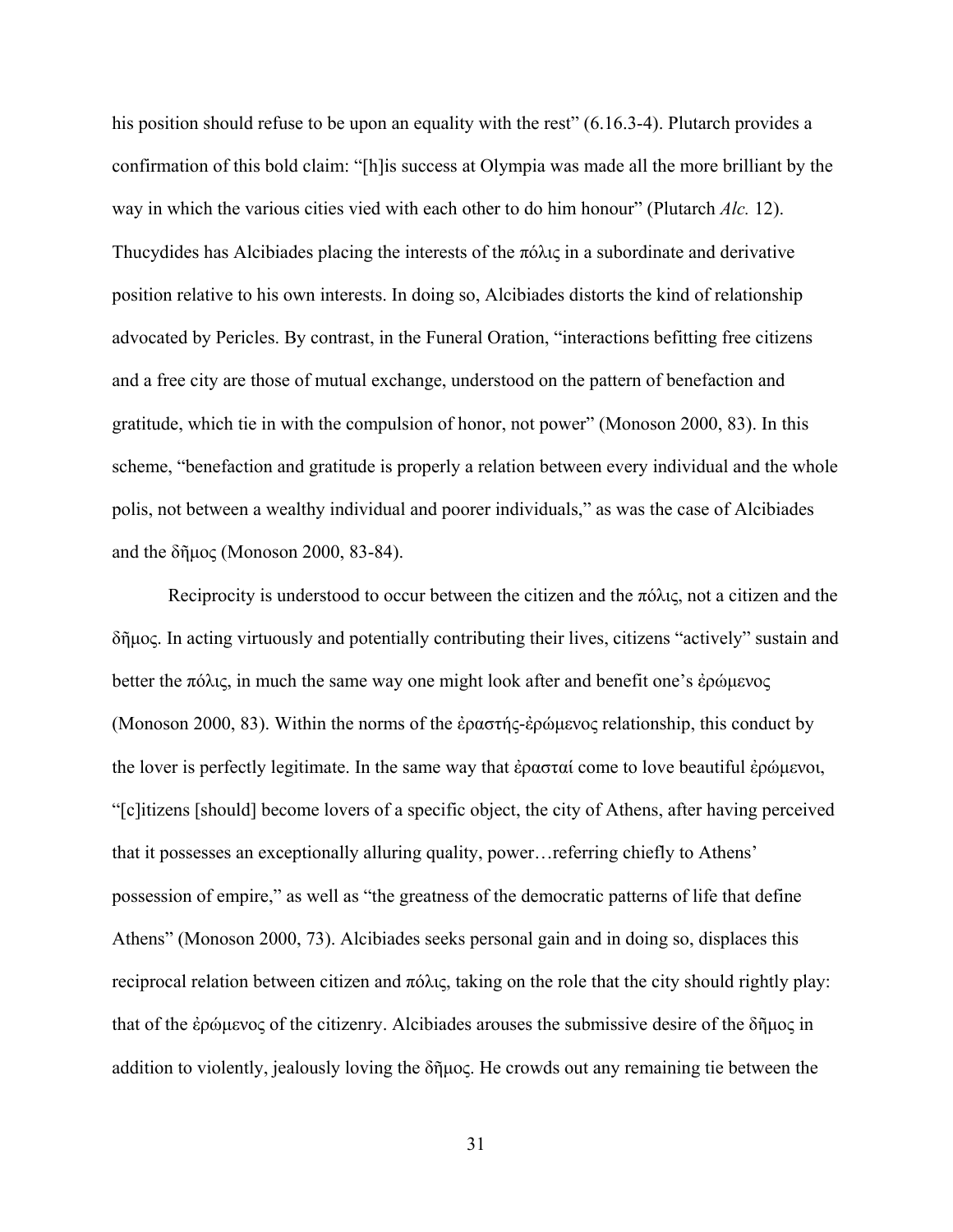citizenry and their Idealized city, much to their detriment and to the detriment of Athens' institutions and political culture. In Thucydides' eyes, Alcibiades debases both himself and the δῆμος by becoming its beloved in place of the idealized πόλις.

 Alcibiades' temptation of the δῆμος has catastrophic consequences. Thucydides notes that the demagogues drew their fellow citizens into "projects whose success would only conduce to the honor and advantage of private persons, and whose failure entailed certain disaster on the country in the war" (2.65.7). This comment brings us to the Sicilian Expedition. Alcibiades motivates his countrymen by appealing to their nature and by their previous conduct: "It is thus that empire has been won…by a constant readiness to support all…that invite assistance; since if all were to keep quiet or to pick and choose whom they ought to assist, we should make but few new conquests, and should imperil those we have already won" (6.18.2). We may compare Plutarch's assessment of the man's impulsiveness and his proclivity to begin "great enterprises" on a personal whim or at the suggestion of his admirers (Plutarch *Alc.* 2). Once again, Alcibiades was capricious. But he was also calculating: he schemes to whip up the people into a frenzy over Sicily and secure their love through subduing the country. He arouses desire at the same time as he plans to fulfill it. Nicias fails to dissuade his countrymen, καὶ ἔρως ἐνέπεσε τοῖς πᾶσιν ὁμοίως ἐκπλεῦσαι, "and eros fell upon all equally to sail out" (6.24.3). This use of ἔρως is key: Thucydides explicitly names desire as one of the major contributing factors in driving the citizenry to man the expedition. We must note the erotic language in this passage: the historian uses the word  $\pi \phi \theta$  (a longing, desire, or yearning) to describe how "those in the prime of life" felt "for foreign sights and spectacles" (6.24.3). He also writes of the "exceeding desire of the many," τὴν ἄγαν τῶν πλεόνων ἐπιθυμίαν, as a force overwhelming any opposition (6.24.4).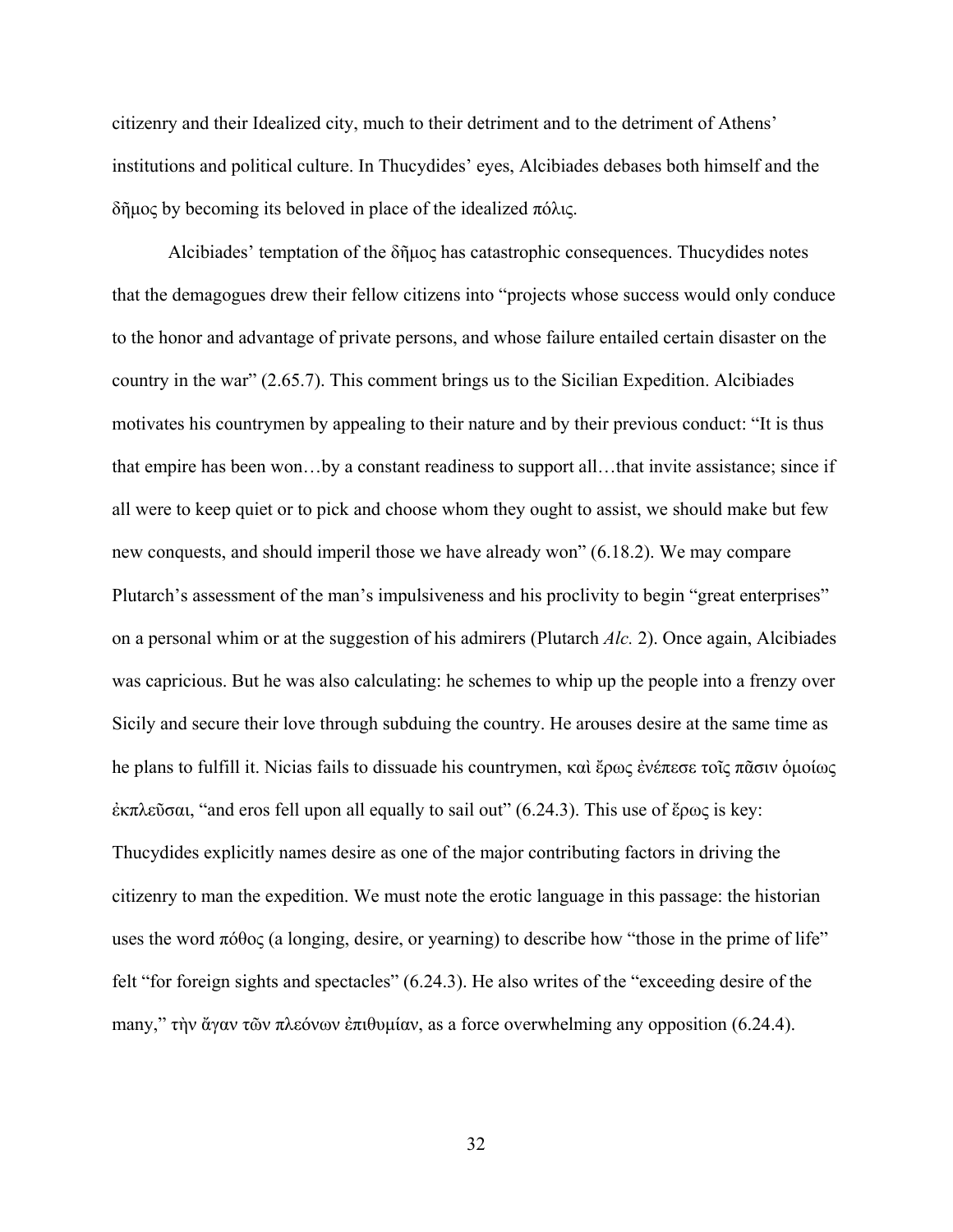In appealing to their nature, Alcibiades invokes for his fellow countrymen the soaring rhetoric of Pericles' Oration and the sense of identity that that speech instilled in its audience. He also adds a sense of urgency, lacking in the Oration, to live up to who they are and to seize the day: "we cannot fix the exact point at which our empire shall stop; we have reached a position in which we must not be content with retaining what we have but must scheme to extend it for, if we cease to rule others, we shall be in danger of being ruled ourselves" (6.18.3). "Nor can you look at inaction from the same point of view as others," he warns, "unless you are prepared to change your habits and make them resemble theirs" (6.18.3). Alcibiades is here pointing out the danger in the Athenians' becoming what they are not. This warning is ironic coming from one whose political career is founded upon transgressing the very gender roles that comprise Athenian citizenship. A further irony is the way Alcibiades forces his lover the δῆμος to act like him: fickle, ambitious, and motivated by πλεονεξία – in direct contravention of the model ἐραστής-ἐρώμενος relationship. In doing so, he again transgresses his role as an ἐρώμενος.

 And yet, there is some precedent for his words. In Alcibiades' speech to the Athenians, there is an implicit allusion to the speech of the Corinthians at Sparta where they compare the Athenian and Spartan national characters. The Corinthian envoys say of the Athenians that "[t]he deficiency created by the miscarriage of an undertaking is soon filled up by fresh hopes; for they alone are enabled to call a thing hoped for a thing got, by the speed with which they act upon their resolutions" (1.70.7). In essence, "they toil on in trouble and danger all the days of their life, with little opportunity for enjoying, being ever engaged in getting" (1.70.8). The Athenian envoys could not agree more, and state that they will not "combat the accusations of the cities" (1.73.1). They brazenly conclude "that it was not a very remarkable action, or contrary to the common practice of mankind, if we did accept an empire that was offered to us, and refused to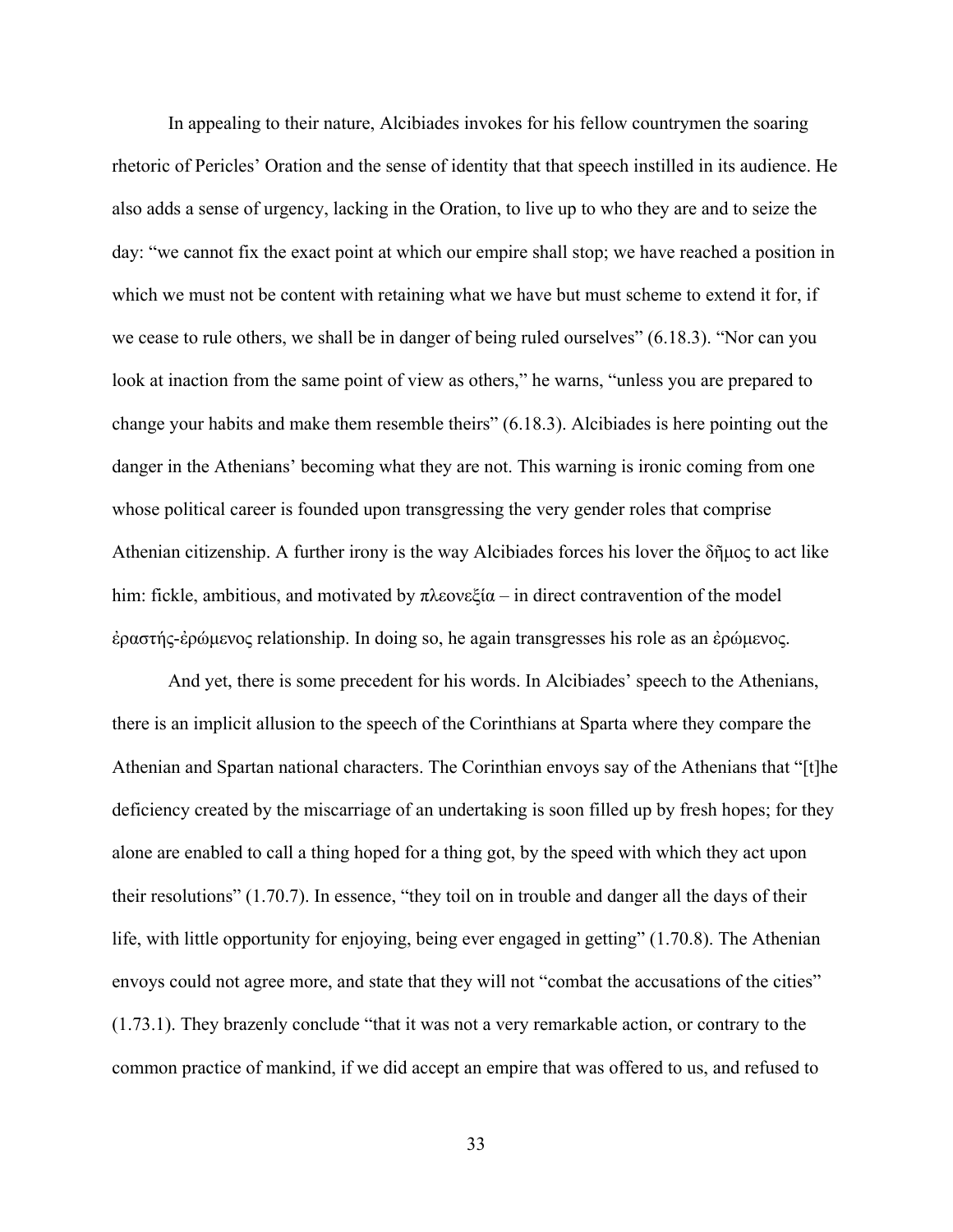give it up under the pressure of three of the strongest motives, fear, honor, and interest" (1.76.2). The Athenians are here embracing their acquisitive nature and using that nature to justify the hegemony they won in the aftermath of the Persian Wars.<sup>15</sup>

 Alcibiades only reiterates the main point of the Athenians' speech to the Corinthians when he calls upon his countrymen to invade Sicily. But he adds a special twist in this appeal their nature. Alcibiades comments on the young and the old: "do not let the passive policy which Nicias advocates, or his setting of the young against the old, turn you from your purpose, but in the good old fashion (τῷ δὲ εἰωθότι κόσμῳ) by which our fathers, old and young together, by their united counsels brought our affairs to their present height, do you endeavor still to advance them; understanding that neither youth nor old age can do anything the one without the other" (6.18.6). The erotic connection between the young and the old in this context would not have been lost on his audience. Nor would the Athenians have failed to remember the Ideal, the model of the older ἐραστής guiding his younger, dynamic, though sometimes unruly ἐρώμενος. In essence, he is accusing Nicias of setting the passions of the youth and the careful restraint of the aged against one another. "In short, my conviction is that a city not inactive by nature could not choose a quicker way to ruin itself than by suddenly adopting such a policy, and that the safest rule of life is to take one's character and institutions for better and for worse, and to live up to them as closely as one can" (6.18.7). Thus he provides his summary of the main points above: do not abandon your nature, but live up to it. This warning applies as much to the polis' inherent dynamism as to its erotic politics.

<sup>&</sup>lt;sup>15</sup> We must note the contrast between the acquisitive nature of the  $\delta \tilde{\eta}$ μος invoked here and the restrained nature of the idealized Periclean πόλις. In the wake of the plague and the Spartans' second invasion of Attica, Thucydides has Pericles reminds his fellow citizens that "your country has a right to your services in sustaining the glories of her position" (2.63.1). Nowhere in this speech does he say that they should acquire more. On the contrary, he says that "what you hold is, to speak somewhat plainly, a tyranny; to take it perhaps was wrong, but to let it go is unsafe" (2.63.2). The emphasis is on maintaining what they already have, not on "attempt[ing]…new conquests" (2.65.7).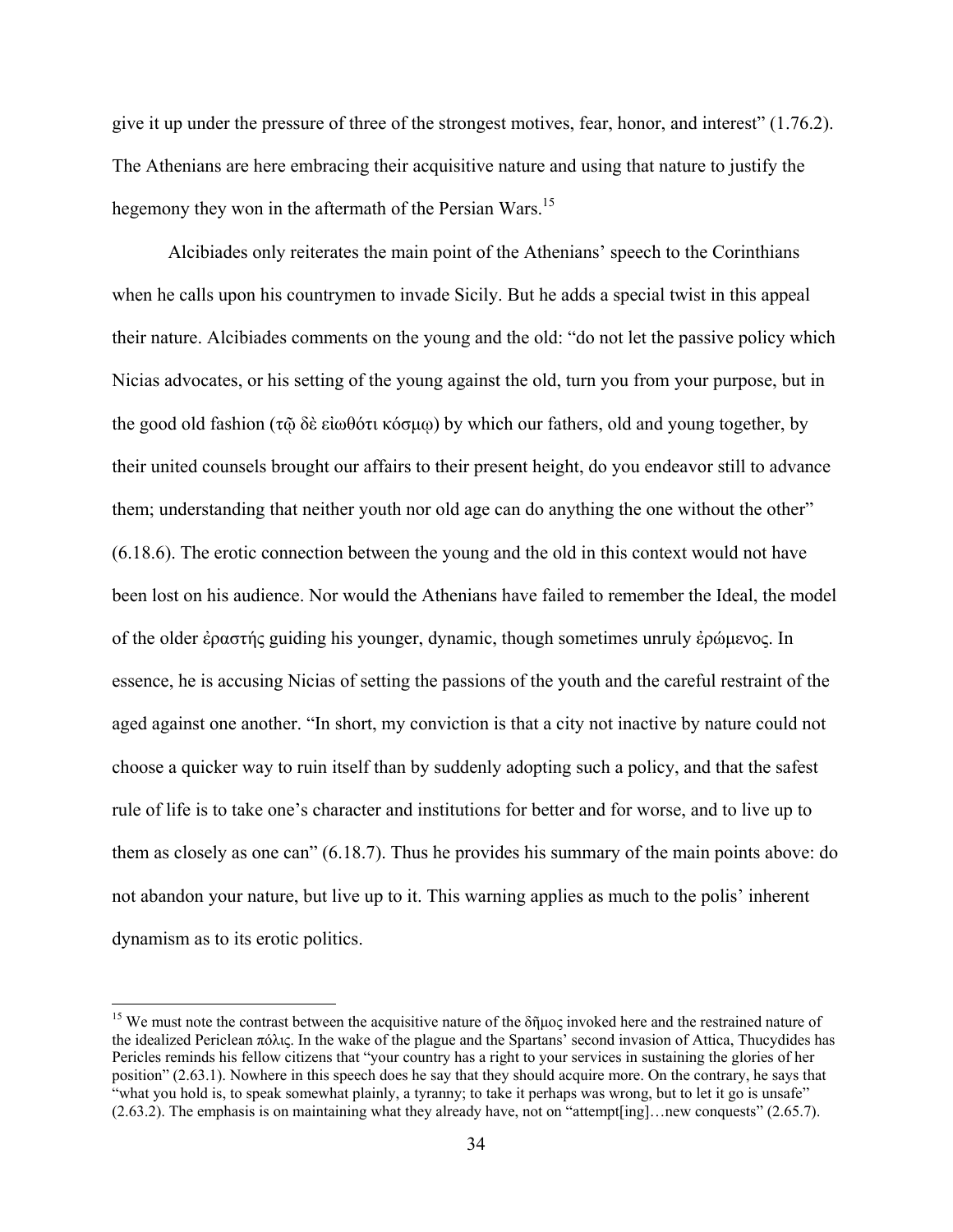#### **VII. Thucydides' Critique of the Myth of the Tyrannicides and its reception by the δῆμος:**

 Alcibiades' appeal to unity between the young and the old has a special resonance with the myth of the tyrannicides Harmodius and Aristogeiton that must be examined in detail. The series of episodes occurring after Alcibiades' speech in favor of the Sicilian Expedition is broken up by a digression upon this myth about an ἐραστής and an ἐρώμενος who were thought to have ended the rule of the Pisistratid dynasty in Athens. Thucydides comments at some length about the Athenians' mistaken views of the end of the tyranny and the faulty conclusions they drew from the myth in coping with the mutilation of the Herms and the supposed profanation of the Eleusinian Mysteries, events that brought about Alcibiades' exile. He sees the Athenians' mistaken reception of the myth and their consequent failure to address the mutilation and profanation properly as another manifestation of the bad ἔρως Alcibiades elicited from the δῆμος.

 Monoson, in giving an account of the Athenian democratic life, treats the tyrannicide myth at length. She describes the depiction of Harmodius and Aristogeiton in a "group statue [set in the agora]…by Kritios and Nesiotes": "[i]t visually represents the achievement of a sort of solidarity. It engages the viewer in imagining the strength that comes from uniting youthful vigor and boldness with mature, considerate determination" (Monoson 2000, 31). The erotic dimension of this "solidarity" was not lost on the viewers (Monoson 2000, 31). Indeed, Monoson suggests, the image "represented a politicization of their erotic relationship. The liberation depended on the manly virtues that the erotic bond between these men had nurtured" (Monoson 2000, 39). Thus we find Pausansias' reference to the myth in the *Symposium*. Speaking of the prevailing attitudes to pederasty in Persia and Ionia, he says that

[i]t is no good for rulers if the people they rule cherish ambitions for themselves or form strong bonds of friendship with one another. That these are precisely the effects of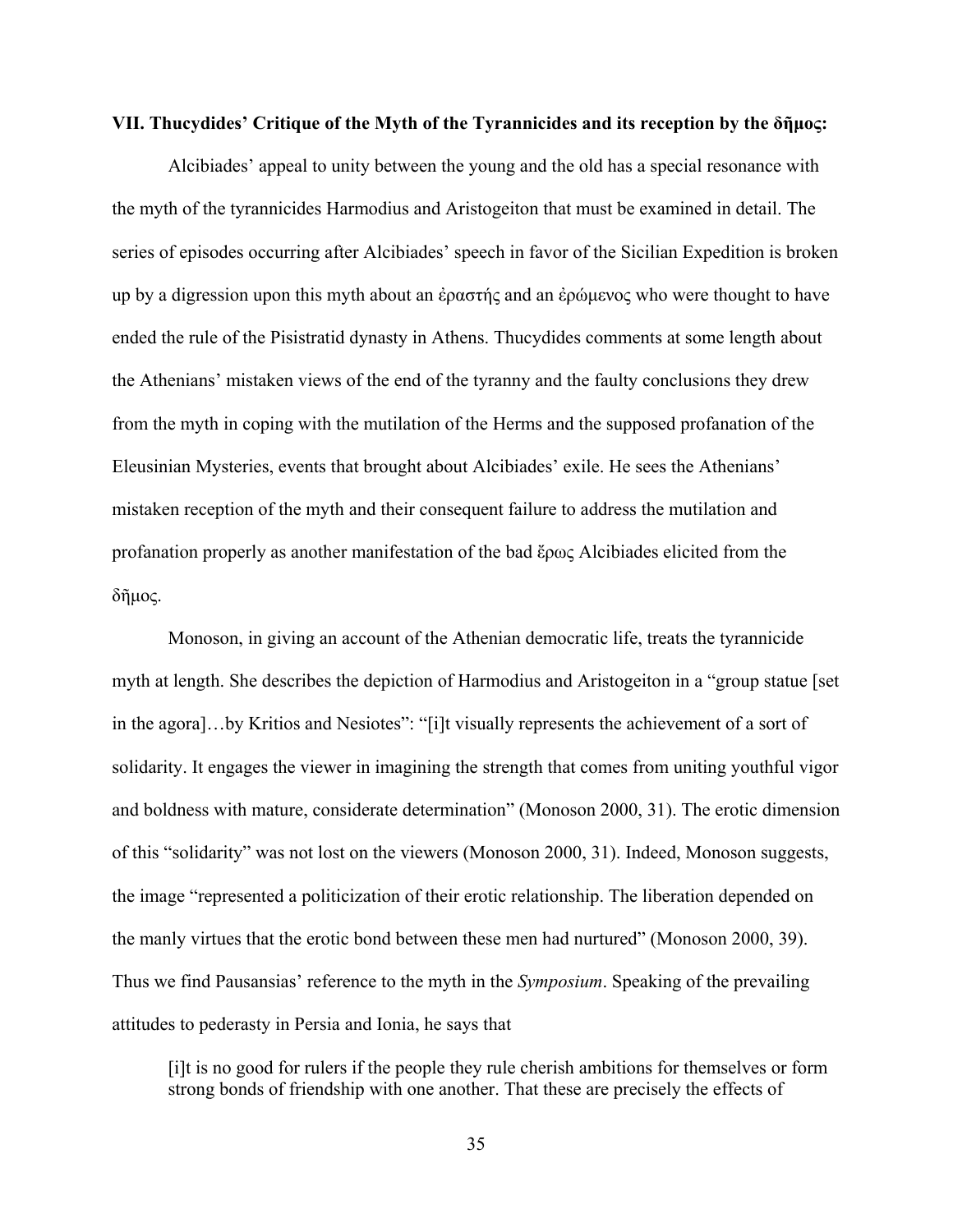philosophy, sport, and especially of Love is a lesson the tyrants of Athens learned directly from their own experience: Didn't their reign come to a dismal end because of the bonds uniting Harmodius and Aristogiton in love and affection? (Plato *Symp*. 182c1-d1).

This passage stands with Pericles' Oration as one of the clearest expressions of Athens' democratic ἔρως. An interesting element of the myth is the way in which it "resolved the potential for conflict between a citizens' public and private loyalties" (Monoson 2000, 37). Indeed, "the lovers' loyalty to each other and to the familial interest of the kin of Harmodius were all consistent with the best interest of the city, understood as liberation from the tyrant" (Monoson 2000, 37). The reward for their act of self-sacrifice was the "exceptional personal glory" afforded to them by later generations (Monoson 2000, 40). "Invoking their memory represented the citizen, even in dying, not only as giving but also as receiving something of great value" (Monoson 2000, 40). This principle is, as we have seen, operative in Pericles' Oration. In the popular imagination, the ideal of the tyrannicides overlaps with and reinforces that of the Oration. Alcibiades' audience would have had in mind the image of the tyrannicides and their erotic-democratic glory. The irony is that Athenians' memories of the myth would ultimately bring about his exile. Thucydides criticizes the people's perverted (i.e. irrational or ignorant) reception of the myth on the grounds that it drove Alcibiades from the city and set in motion Athens' failure in Sicily and in the wider war.

 Thucydides' critique of the myth and its consequences in the aftermath of the mutilation and profanation raises a very potent issue. Is he here critiquing Athens' democratic ἔρως in its entirety, or is he outlining a way in which that ἔρως strayed from Pericles' Ideal? I would side with the latter interpretation. The mutilation of the Herms "was thought to be ominous for the expedition, and part of a conspiracy to bring about a revolution and to upset the democracy" (6.27.3). A preliminary investigation into the matter yielded "[i]nformation…given by some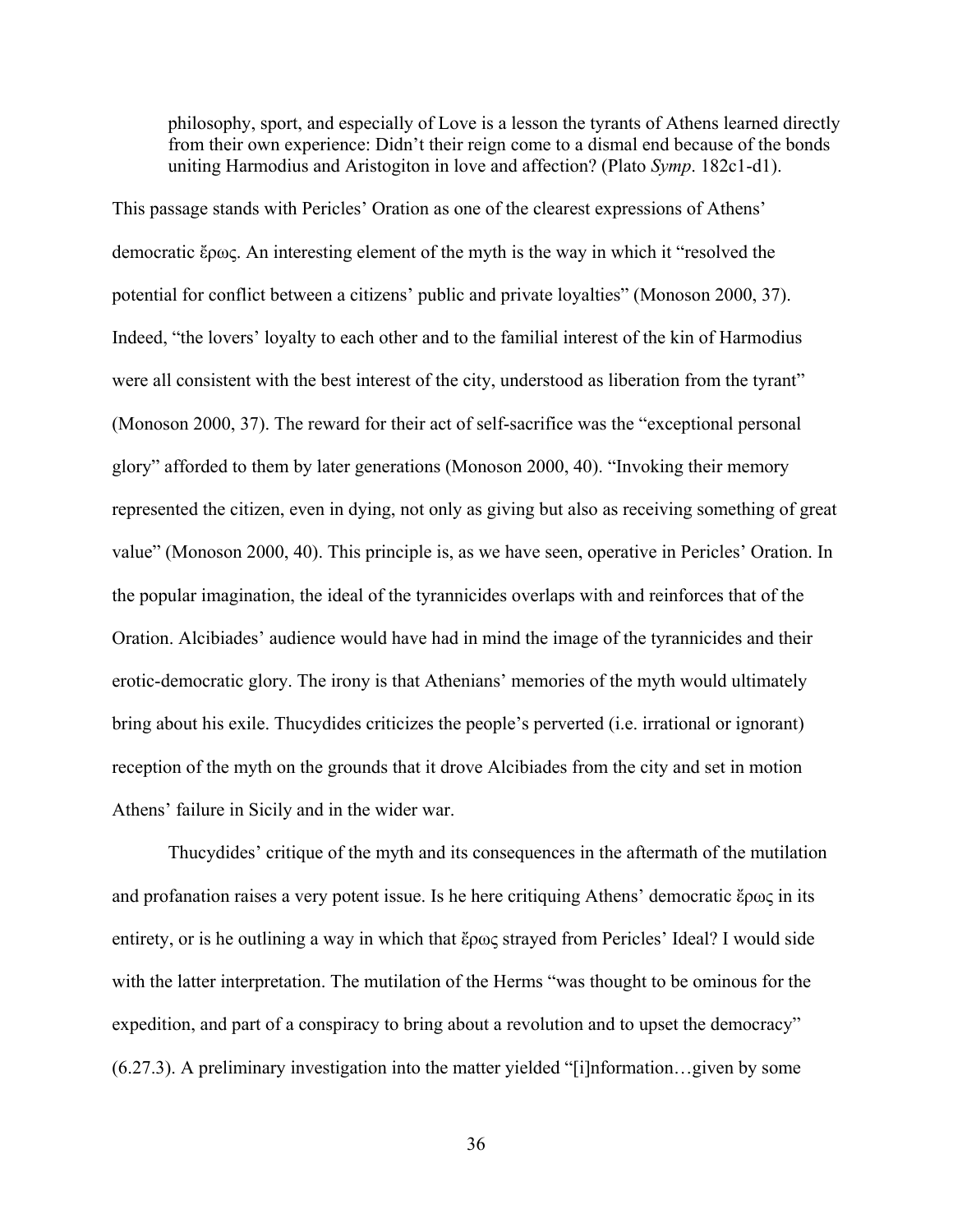resident aliens and body servants, not about the Hermae but of some previous mutilations of other images perpetrated by young men in a drunken frolic, and of mock celebrations of the Mysteries, alleged to have taken place in private houses" (6.28.1). Alcibiades' name came up in connection to this profanation, and his enemies acted swiftly (6.28.2). Desiring "the undisturbed leadership of The People," they "magnified the matter and loudly proclaimed that the affair of the Mysteries and the mutilation of the Hermae were part and parcel of a scheme to overthrow the democracy," and emphasized Alcibiades' role in all of it (6.28.2). They used as "proofs…the general and undemocratic license of his life and habits," his παρανομία (6.28.2).

 Though Alcibiades "offered to stand trial before going on the expedition," his enemies decided to wait until he had left for Sicily to impugn him even more and then to recall him on "some graver charge" (6.29.1-3). Thucydides' account of his recall is cut short by the aforementioned digression. "The People," he says "had heard how oppressive the tyranny of Pisistratus and his sons had become before it ended, and further that his tyranny had been put down at last, not by themselves and Harmodius, but by the Spartans, and so were always in fear and took everything seriously" (6.53.3). Wohl makes the interesting suggestion about this particular passage that "[i]n the popular imagination of the tyrannicide, the Athenian demos takes the place of Aristogiton, fighting at Harmodius's side to end the tyranny" (Wohl 2002, 8). Here, "[a]s a *mesos politēs*, an average Athenian, Aristogiton becomes a figure with whom all Athenians, regardless of status could identify" (Wohl 2002, 8). In a sense, "every Athenian was an Aristogiton" (Wohl 2002, 8). This symbolic equality sits easily beside Pericles' Ideal, according to which every Athenian has a duty toward benefitting the πόλις and can expect rewards in his turn.<sup>16</sup> Athenians' memories of this episode, in connection with the mutilation of

<sup>&</sup>lt;sup>16</sup> Relevant here is the point in Pericles' rebuke of the Athenians, following the plague of 430, where he says "[a] man may be personally ever so well off, and yet if his country be ruined he must be ruined with it; whereas a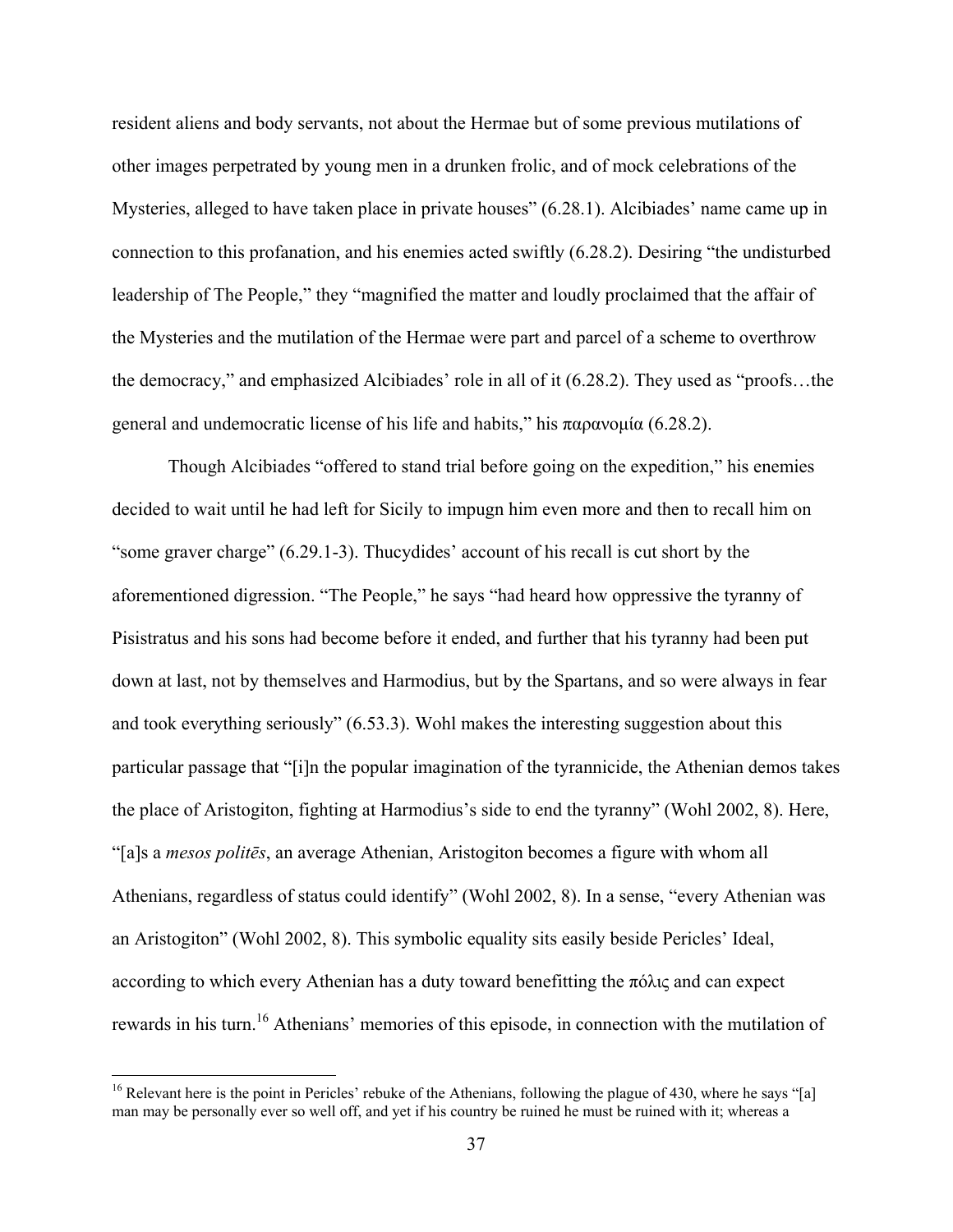the Herms and Alcibiades' supposed involvement in the supposed plot, are all the more powerful.

 Aristogeiton is characterized as an "enraged lover, afraid that the powerful Hipparchus might take Harmodius by force" (6.54.3). He "immediately formed a design, such as his condition in life permitted, for overthrowing the tyranny" (6.54.3). On this basis, we find Thucydides equating this bad ἐραστής with the δῆμος. In her essay *Thucydides on Harmodius and Aristogeiton, Tyranny, and History*, Elizabeth A. Meyer suggests as much. Both the δῆμος (after remembering the myth) and Aristogeiton (after Hipparchus' "insult" to Harmodius) act with ὀργή, or rage, specifically "erotic rage" (Meyer 2008, 21, 16). This "is rarely a rational emotion, usually leading to rash, heedless, and excessive action" (Meyer 2008, 16). The δῆμος and Aristogeiton engage in all three kinds of ἔργα. We have clear examples of these ἔργα in the Athenians' "harshness and their suspicions of fellow-citizens...and in their willingness to act violently (and without due consideration)," as well as in Aristogeiton's attempt to bring down the tyranny (Meyer 2008, 20-21). By contrast, "Hipparchus…acted like the model would-be *erastes*: pursuing after a first refusal, and not using tricks or political pressure or violence" (Meyer 2008, 16). An element of "shame" probably colored his "subsequent desire to take some compensating vengeance" by denying Harmodius' sister a place in a Panathenaic procession, a move "well within the world of Greek popular morality" (6.56.1; Meyer 2008, 16). By contrast, Meyer suggests, "the fear and fury of an *erastes* (Aristogeiton) on behalf of his *eromenos* (Harmodius) is not" (Meyer 2008, 16). The "preparation of an invisible insult [by the shunned ἐραστής] was [therefore] a calculated and reasonable option on the part of a very powerful man, since Hipparchus was avoiding the violence Aristogeiton assumed he could have used" (Meyer 2008,

flourishing commonwealth always affords chances of salvation to unfortunate individuals" (2.60.3). Notable too is Alcibiades' inversion of this concept in his speech in support of the Sicilian Expedition (6.16.3).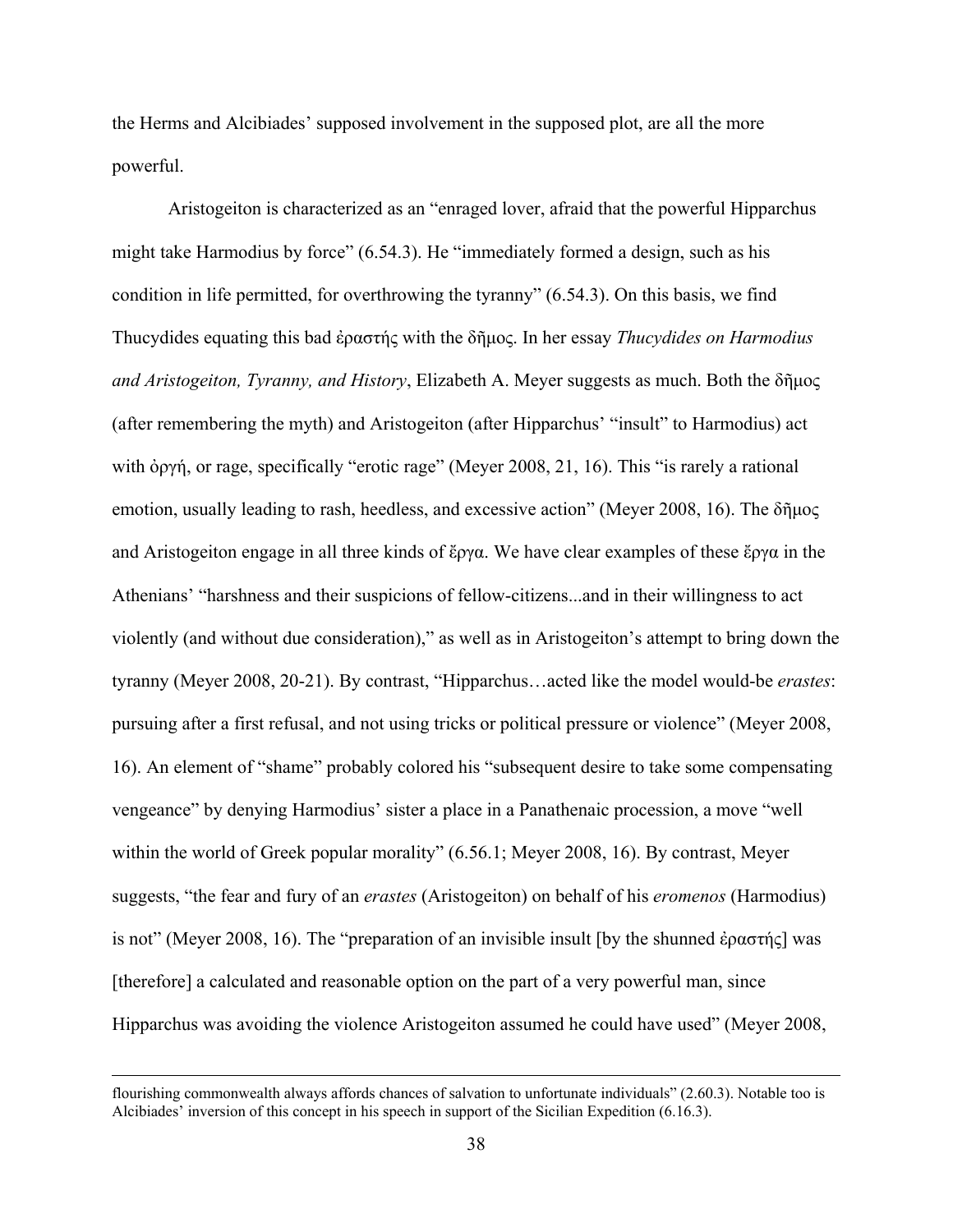16). The Athenians are equally mistaken: "[w]ith these events in their minds, and recalling everything they knew by hearsay on the subject, the Athenian people grew uneasy and suspicious of the persons charged in the affair of the Mysteries, and became convinced that all…was part of an oligarchic and monarchical conspiracy" (6.60.1). Meyer calls this connection a "false parallel," in which the Athenians conflate the profanation's "immediate object (the goddesses's Mysteries)" with "the democracy" (Meyer 2008, 21). Here, she contends, "the Athenians…extrapolated, against their better nature as Pericles had described it, from the private to the public" (Meyer 2008, 22). Aristogeiton does the same, bringing a personal conflict, "a love affair," into the public domain by trying to kill the tyrant Hippias (6.54.1). In sum, we have δῆμος contravening Pericles' sweeping appraisal of Athenian life: "[t]he freedom which we enjoy in our government extends also to our ordinary life"  $(2.37.2)$ .<sup>17</sup>

 In the end, the "tyrannicides" go for Hippias' brother, having "concluded that they had been discovered and were on the point of being arrested" after "seeing one of their accomplices talking familiarly with Hippias, who was easily accessible to everyone" (6.57.2). Not only do they fail to kill the tyrant, but they fail as a consequence of a grave error of judgment. Their motives are ultimately misguided and their execution of the operation mishandled. The Athenians – who go by "hearsay," their skewed interpretation of the myth, and the urgings of Alcibiades' rivals – fail in much the same way (6.60.1). Monoson distills it perfectly: "[i]t was on [this ] 'hearsay evidence' that the Athenians took Hippias' tyranny to have grown increasingly harsh on its own, that is, absent the murder of Hipparchus" (Monoson 2000, 48).

<sup>&</sup>lt;sup>17</sup> But we find in the initial accusation leveled at Alcibiades a private appropriation of a public rite. Thucydides notes how the "mock celebration of the Mysteries, [were] alleged to have taken place in private houses" (6.28.1). The implications of this comment complicate Thucydides' implicit criticism of all the parties involved in the episode. It appears as though Alcibiades' and the Athenians' appropriations move in opposite directions, however much Thucydides wishes to ignore the religious impact of Alcibiades' tyrannical privatization of the public rituals. Ultimately, Pericles' injunction toward restraint implicit in his description of Athenian life goes both ways. He balances his praise for the liberality of Athens' government with this statement: "this ease in our private relations does not make us lawless citizens" (2.37.3).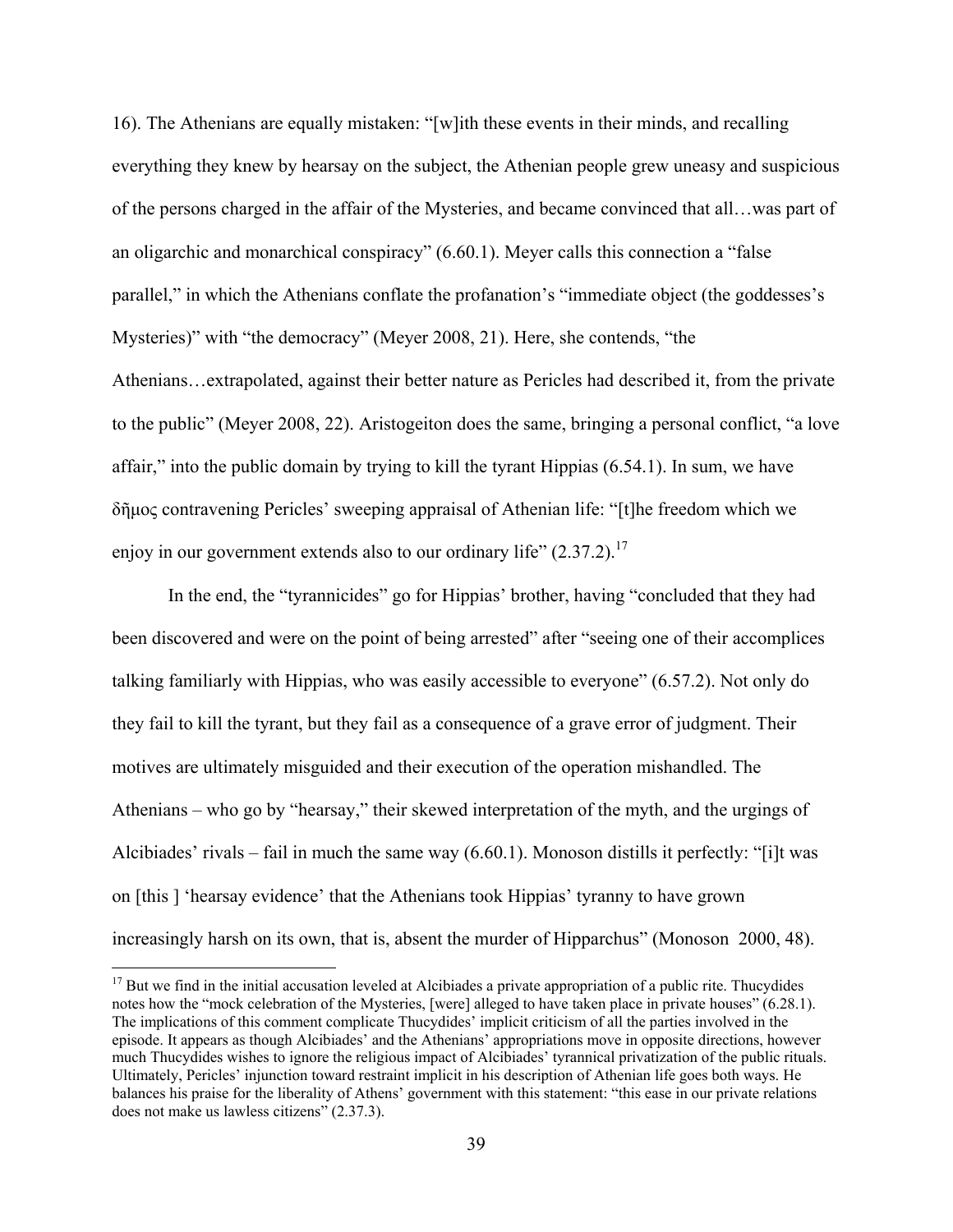"In getting this wrong," she concludes, "they failed to acquire the tools necessary to observe that fear and suspicion triggered the cycle of violence" (Monoson 2000, 48). In the end, "the tyranny pressed harder on the Athenians, and Hippias, now grown more fearful, put to death many of the citizens"  $(6.59.2)$ <sup>18</sup>. Their turn against Alcibiades occurs in much the same way as the tyrannicides' spur-of-the-moment attempt on Hipparchus. The Athenians mistake "a Spartan army [that] appeared on the Isthmus…[as] a threat to the city brought about by the collusion with the now absent Alcibiades" (Meyer 2008, 20). Again, in their motives and means, they are fundamentally misguided and their actions bring about the very results they wished to avoid in the first place.

 We see now the ultimate consequence of the Athenians' love for Alcibiades and his own desire for that love. "[T]he general and undemocratic license of his life and habits" were exploited by his rivals and used as "proofs" of his guilt in the profanation of the Mysteries and the wider plot (6.28.2). One must recall the line from Aristophanes' *Frogs*: "They long for him, they hate him, they cannot do without him" (Plutarch *Alc.* 16). The kind of erotic reciprocity with the δῆμος that Alcibiades' cultivated was itself a marked departure from Pericles' idealized reciprocity of city and citizen lover. These forms of reciprocity differ with respect to their principal components. On the one hand, we have Alcibiades tempting the δῆμος as an object of desire, an ἐρώμενος, and being courted in return. On the other hand, we have the citizen-lover willing to give his life for a city that can award him glory unto eternity, a city he loves in the same way a model ἐραστής loves a youthful ἐρώμενος and seeks his betterment. Thucydides gives unwavering support for the latter form of the erotic relationship, one grounded in restraint and the desire to better the well-behaved ἐρώμενος. By contrast, Alcibiades' erotic relationship,

<sup>&</sup>lt;sup>18</sup> It is interesting to note that just like Hippias, the Athenians "became what they most feared, tyrants themselves…because they came to oppress their own citizens, acting unjustly in order to achieve a measure of relief for themselves" (Meyer 2008, 24).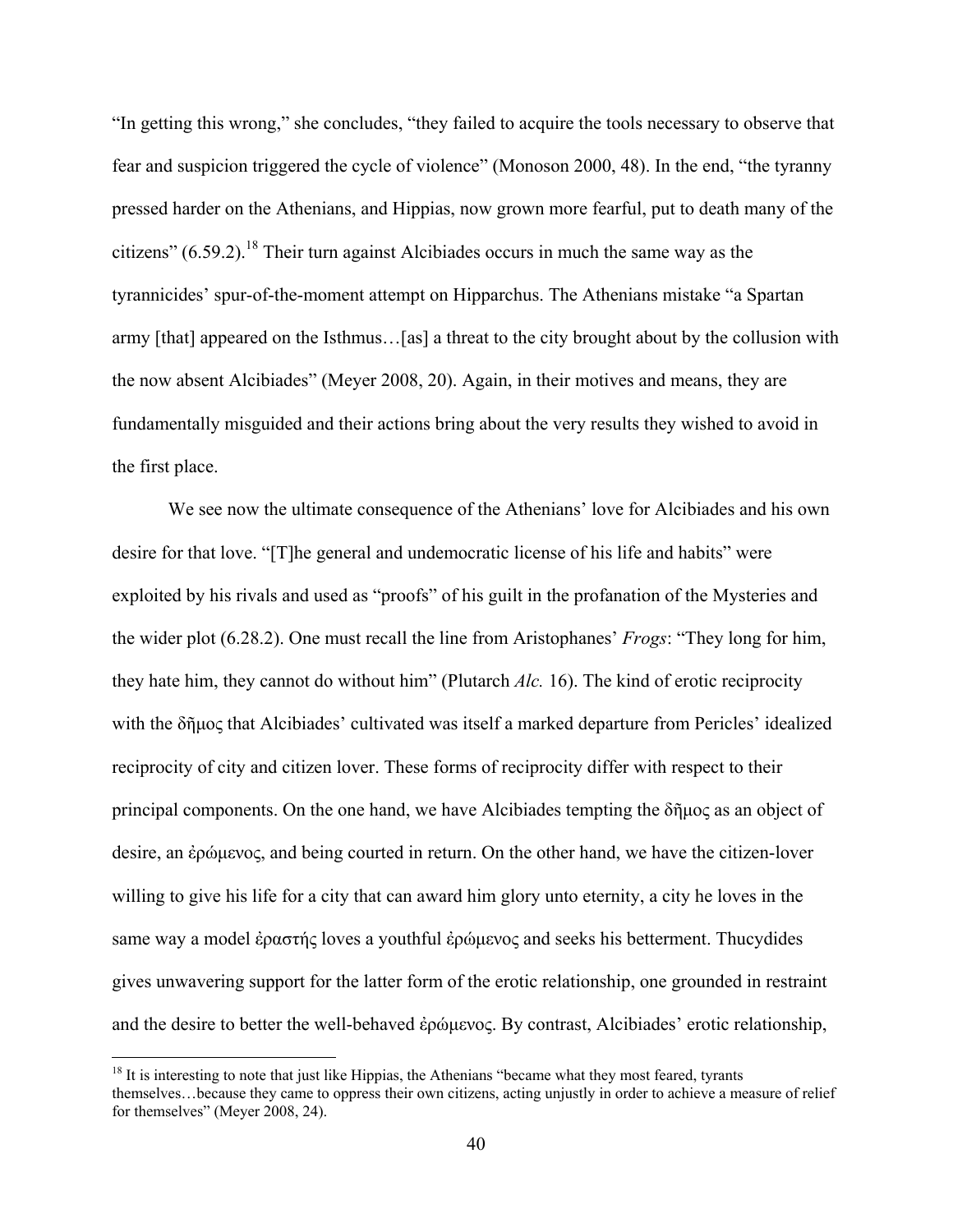as Thucydides describes it, catalyzes the political and social upheavals that bring about Athens' downfall, which begins with the Sicilian Expedition.

#### **VIII. Conclusion:**

Alcibiades' erotic ambiguity ultimately threatens Socrates' ethical program and the entire basis for Athens' rationally grounded political culture. But in doing so, it only highlights the urgency of sustaining rational inquiry with an eye toward generating a sober, rational political discourse. His marked presence in Athens and among her enemies during the Peloponnesian War exacerbated an already vicious conflict and, more importantly, elicited a corrupt passion in those very citizens who were, by Pericles' astute judgment, to give their lives to their πόλις as a model lover might benefit and cultivate virtue in his beloved. In this way, the Periclean (Thucydidean) and the Socratic (Platonic) ethical programs sought the same goal: the growth of a rational restraint in Athens' citizens that would conduce to sound international and domestic policy, social harmony, and a general love of truth and intellectual inquiry.

 Alcibiades' kind of love, by contrast, removes all hope for a rational order founded around the ἐραστής-ἐρώμενος relationship. As a consequence of his consistent transgression of these clearly defined gender roles, he brings about a change in the conduct of his fellow citizens and the δῆμος as a whole. The δῆμος goes from being a restrained lover of an idealized πόλις to being the fawning, raging lover of the capricious Alcibiades. At the same time it becomes this perverted lover's ἐρώμενος, subject to his needs and desires in a subordinate position. As evidenced most clearly by their failure in the Sicilian Expedition, their misguided conduct surrounding the Mutilation of the Herms, and their ultimate defeat in the war against the Spartans, the consequences for the Athenians' foreign and domestic policy were catastrophic.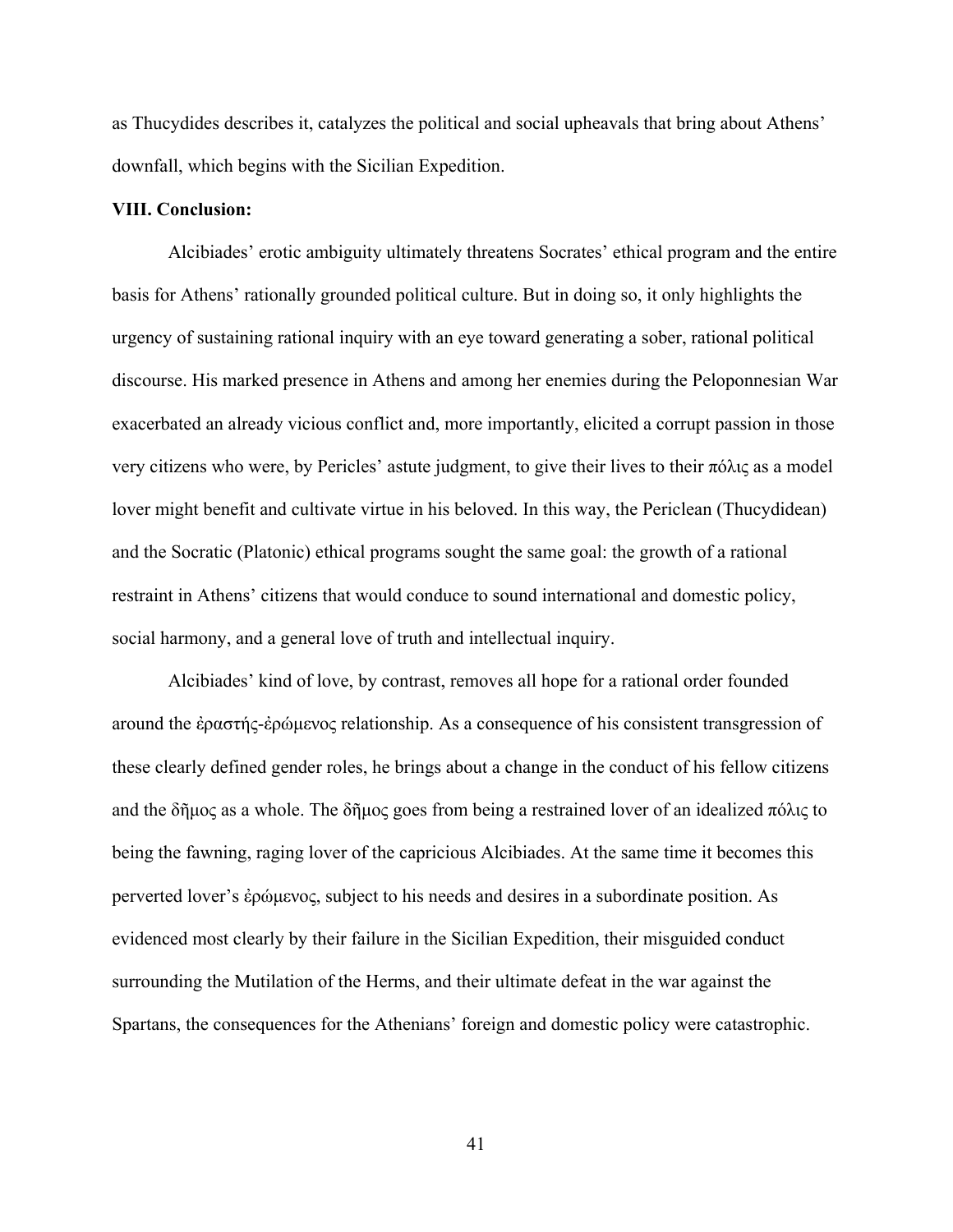# Works Cited:

 Aeschylus. 1953. *Agamemnon*. Translated by Richard Lattimore. Chicago: University of Chicago Press.

Dover, K. 1989. *Greek Homosexuality*. Cambridge: Harvard University Press.

Foucault, M. 1985. *The Use of Pleasure: The History of Sexuality, vol. 2*. Translated by Robert Hurley. New York: Vintage Books.

Gribble, David. 1999. *Alcibiades and Athens: A Study in Literary Presentation*. Oxford: Oxford University Press.

Halperin, David M. 1990. *One Hundred Years of Homosexuality: and other essays on Greek Love.* New York: Routledge.

Meyer, Elizabeth A. 2008. "Thucydides on Harmodius and Aristogeiton, Tyranny, and History." *The Classical Quarterly* 58.1: 13-34, http://journals.cambridge.org/CAQ (accessed March 16th, 2013).

Monoson, S. Sara. 2000. *Plato's Democratic Entanglements: Athenian Politics and the Practice of Philosophy*. Princeton: Princeton University Press.

Nussbaum, Martha C. 2001. *The Fragility of Goodness: Luck and Ethics in Greek Tragedy and Philosophy*. New York: Cambridge University Press.

Plato. 1903. *Platonis Opera*. Burnet, John ed. Oxford: Oxford University Press. From the *Perseus Digital Library*. Ed. Gregory R. Crane. Tufts University, http://www.perseus.tufts.edu (accessed April  $8<sup>th</sup>$ , 2013).

Plato. 1980. *Symposium*. Dover, Sir Kenneth ed. Cambridge: Cambridge University Press.

Plato. 1985. *Symposium*. Rose, Gilbert P. ed. Bryn Mawr: Bryn Mawr Greek Commentaries.

Plato. 1989. *Plato Symposium*. Translated by Alexander Nehamas and Paul Woodruff. Indianapolis: Hackett Publishing Company.

Plato. 1993. *Phaedrus*. Translated by William S. Cobb. Albany: SUNY Press.

Plato. 1997. *Alcibiades I*. Translated by D. S. Hutchinson. *Plato: Complete Works*. John M. Cooper ed. Indianapolis: Hackett Publishing Company.

Plato. 1997. *Gorgias*. Translated by Donald J. Zeyl. *Plato: Complete Works*. John M. Cooper ed. Indianapolis: Hackett Publishing Company.

Plutarch. 1960. *The Rise and Fall of Athens: Nine Greek Lives*. Translated by I. Scott-Kilvert. New York: Penguin Books.